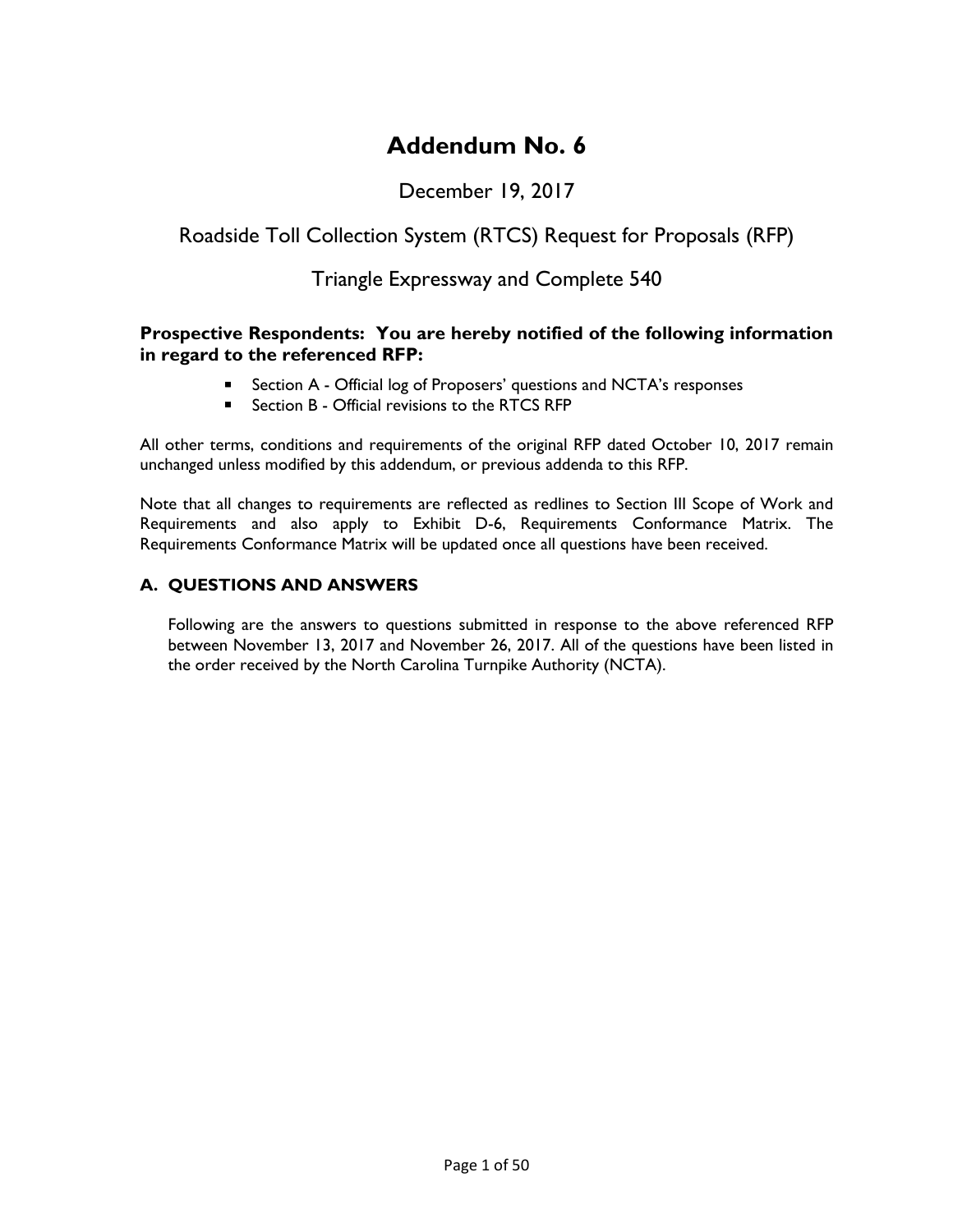|     |                           | North Carolina Turnpike Authority (NCTA) |                                                                 |                                                                                                                                                                                                                                                                                                                                                                                                                                                                                                                                                                                      |                                                                                                                                                                                                                                                                       |
|-----|---------------------------|------------------------------------------|-----------------------------------------------------------------|--------------------------------------------------------------------------------------------------------------------------------------------------------------------------------------------------------------------------------------------------------------------------------------------------------------------------------------------------------------------------------------------------------------------------------------------------------------------------------------------------------------------------------------------------------------------------------------|-----------------------------------------------------------------------------------------------------------------------------------------------------------------------------------------------------------------------------------------------------------------------|
|     | <b>Proposer Questions</b> |                                          |                                                                 |                                                                                                                                                                                                                                                                                                                                                                                                                                                                                                                                                                                      |                                                                                                                                                                                                                                                                       |
| #   | Page                      | Section                                  | <b>Section Description</b>                                      | <b>Proposer Question</b>                                                                                                                                                                                                                                                                                                                                                                                                                                                                                                                                                             | <b>NCTA Response</b>                                                                                                                                                                                                                                                  |
|     |                           |                                          |                                                                 |                                                                                                                                                                                                                                                                                                                                                                                                                                                                                                                                                                                      |                                                                                                                                                                                                                                                                       |
| 25. | Page 14                   | Section I<br>3.5                         | Negotiations and Best and<br>Final Offers (BAFO's)              | If the NCTA determines that there will<br>be request for BAFO and there is more<br>than one responder selected to<br>participate, will the negotiations with the<br>finalists be concurrent or consecutive?                                                                                                                                                                                                                                                                                                                                                                          | As per Section I Administrative,<br>Section 3.5 Negotiations and Best and<br>Final Offers (BAFO), Negotiations and<br>Best and Final Offers (BAFO's) may<br>be conducted with Finalist<br>Proposers concurrently or in<br>succession at NCTA's sole<br>determination. |
| 26. | 9 of 19                   | IV, 1.2.E.18.a                           | Discuss your Maintenance<br>Online Management System<br>(MOMS). | "A complete list of all faults automatically<br>detected by the System and reported in<br>MOMS in Appendix 3. Include in the list<br>whether each fault: i) generates an<br>automatic work order, ii) records a<br>recovery event and automatically closes<br>the work order upon recovery and iii)<br>records an automatic recovery message<br>but requires a technician to close the<br>work order."<br>Please clarify what is meant by<br>"Appendix 3" referenced in the sentence<br>above as this is not typically provided in<br>the BOM. Is this meant for another<br>section? | The Proposer is being asked to<br>provide the requested complete list<br>of all faults automatically detected<br>and reported in MOMS on a<br>separate tab in Appendix 3 in<br>addition to the BOM information.                                                       |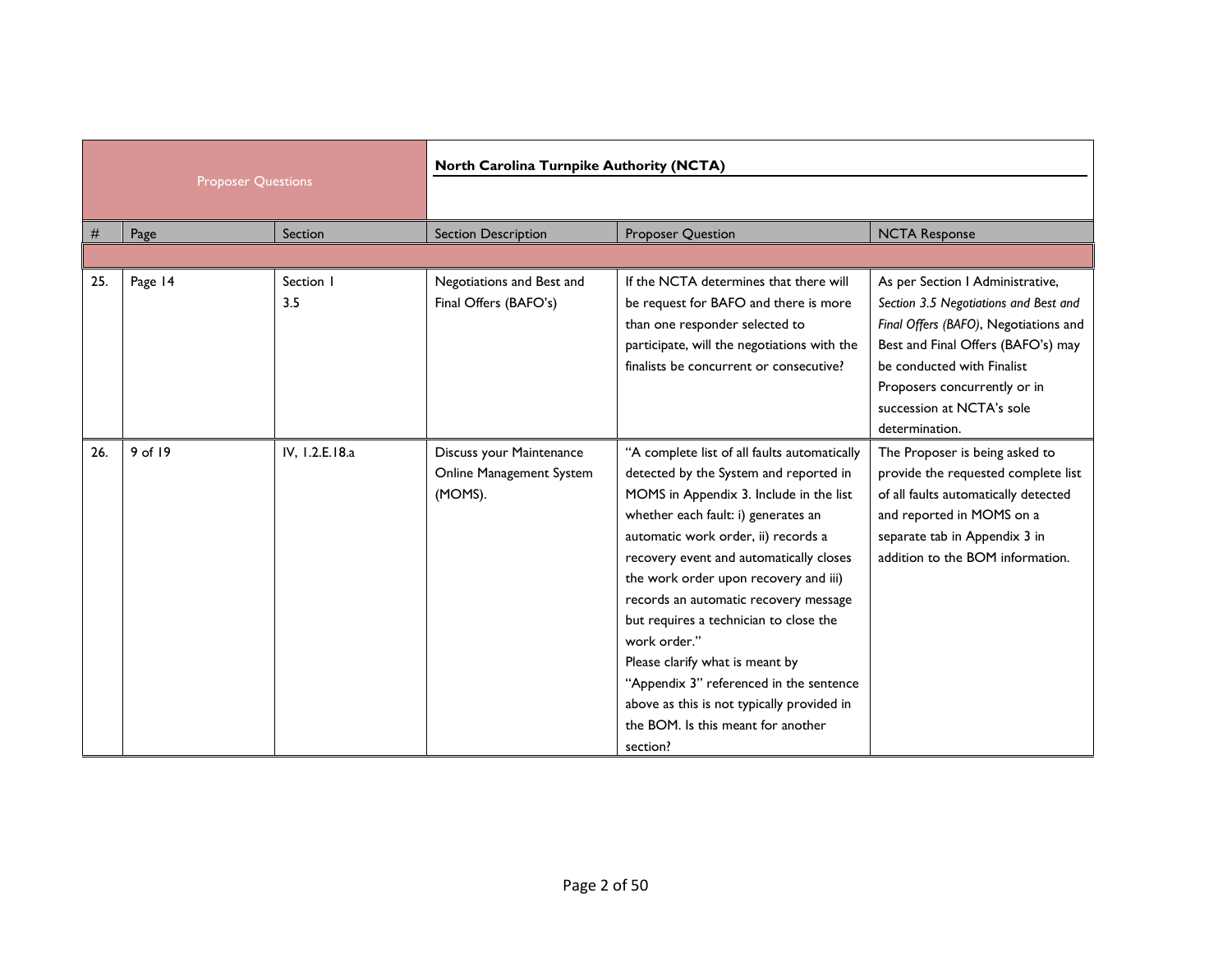|     |                           | North Carolina Turnpike Authority (NCTA) |                                                                             |                                                                                                                                                                                           |                                                                                                                                                                                                                                                        |
|-----|---------------------------|------------------------------------------|-----------------------------------------------------------------------------|-------------------------------------------------------------------------------------------------------------------------------------------------------------------------------------------|--------------------------------------------------------------------------------------------------------------------------------------------------------------------------------------------------------------------------------------------------------|
|     | <b>Proposer Questions</b> |                                          |                                                                             |                                                                                                                                                                                           |                                                                                                                                                                                                                                                        |
| #   | Page                      | Section                                  | <b>Section Description</b>                                                  | <b>Proposer Question</b>                                                                                                                                                                  | <b>NCTA Response</b>                                                                                                                                                                                                                                   |
| 27. | $ $ of $ $                | Exhibit D-2                              | RS-2 Form (Exhibit D-2), 7                                                  | Please clarify what is meant by "Letter of<br>Interest (LOI)" as this term is not used<br>elsewhere in the RFP.                                                                           | The RS-2 Form is a standard<br>NCDOT form; therefore, for the<br>purpose of this RFP, the term<br>"Letter of Interest" refers to the<br>Proposer's Proposal response.                                                                                  |
| 28. | $19$ of $19$              | 2.2.7<br>2.1.1.b.                        | Price Proposal Content and<br>Format<br>Submission of Technical<br>Proposal | Please confirm that both Excel and PDF<br>files are acceptable on the Price Proposal<br>CD/DVD submission.                                                                                | Yes, the Technical Proposal shall be<br>provided in *.pdf format. In<br>addition, the Requirements<br><b>Conformance Matrix and Price</b><br>Proposal shall also be submitted in<br>Excel. All files are required on the<br>CD/DVD or USB Flash Drive. |
| 29. | 1 of 19                   | 1.2.                                     | Content of Technical Proposal                                               | In addition to the required cover sheet,<br>may we include our company's title page<br>in the Technical Proposal and have it be<br>considered outside of the required 80-<br>page limit?" | No. The Proposer is expected to<br>adhere to the proposal page<br>limitations as stated in the RFP.                                                                                                                                                    |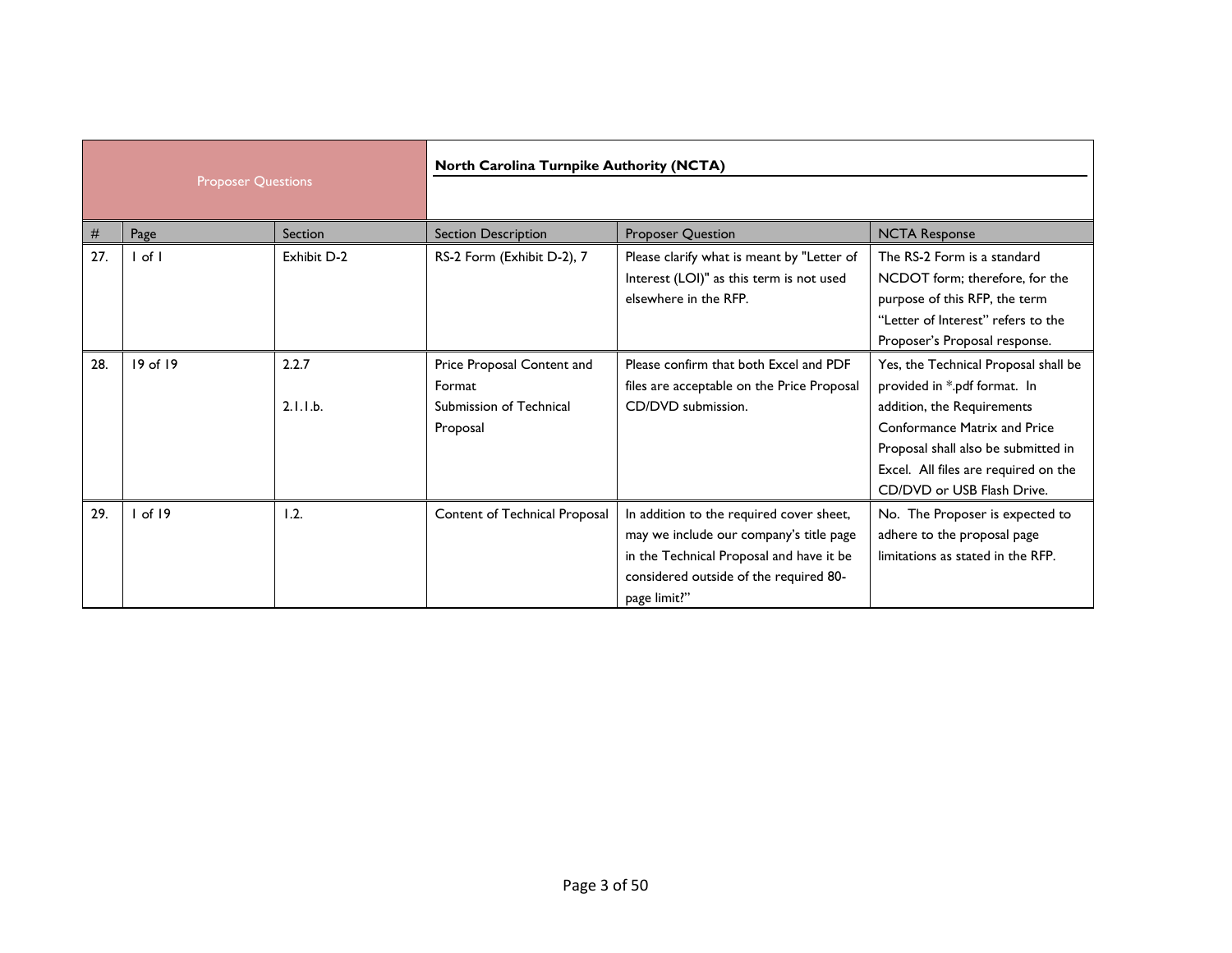| <b>Proposer Questions</b> |      | North Carolina Turnpike Authority (NCTA) |                                                     |                                                                                                                                                                                                                                                                                                                                                                                          |                                                                                                                                                                                                                                                                                                                                                                                                                                                                             |
|---------------------------|------|------------------------------------------|-----------------------------------------------------|------------------------------------------------------------------------------------------------------------------------------------------------------------------------------------------------------------------------------------------------------------------------------------------------------------------------------------------------------------------------------------------|-----------------------------------------------------------------------------------------------------------------------------------------------------------------------------------------------------------------------------------------------------------------------------------------------------------------------------------------------------------------------------------------------------------------------------------------------------------------------------|
| #                         | Page | Section                                  | <b>Section Description</b>                          | Proposer Question                                                                                                                                                                                                                                                                                                                                                                        | <b>NCTA Response</b>                                                                                                                                                                                                                                                                                                                                                                                                                                                        |
| 30.                       |      | Section I<br>4.1                         | Administrative - (Payment<br>and Performance Bonds) | Please confirm NCTA requires only one<br>Performance Bond for the total amount<br>of the Implementation Phase which<br>includes Triangle Expressway, Morrisville<br>Parkway Interchange, and Complete 540.<br>Please confirm the Operations and<br>Maintenance Bond would start after the<br>completion of Triangle Expressway,<br>Morrisville Parkway Interchange, and<br>Complete 540. | Confirmed. One Performance Bond<br>is allowable for the total amount of<br>the Implementation Phases.<br>Confirmed. As stated in 4.1.1.c<br>(Section I, Page 15 of 19) bonding<br>shall be continuous in that the<br>Operations and Maintenance Bond<br>associated with each of the Triangle<br>Expressway, Morrisville Parkway<br>Interchange, and Complete 540<br>Projects must be provided prior to<br>the release of the Implementation<br>Phase Bond for that roadway. |
| 31.                       | 156  | 7.1.2.1                                  | Maintenance Requirements -<br>Level I               | What is the distinguishing factor between<br>Level-1 maintenance activities and Level<br>2 maintenance activities discussed in<br>section 7.1.2.2?                                                                                                                                                                                                                                       | There are no distinguishing factors<br>between Level-1 and Level-2<br>maintenance activities. For clarity,<br>the Requirements in Section III,<br>Section 7.1.2.2 have been combined<br>with Section 7.1.2.1. Please see<br>details in Section B of this<br>Addendum 6 for specific details on<br>associated changes to the RFP.                                                                                                                                            |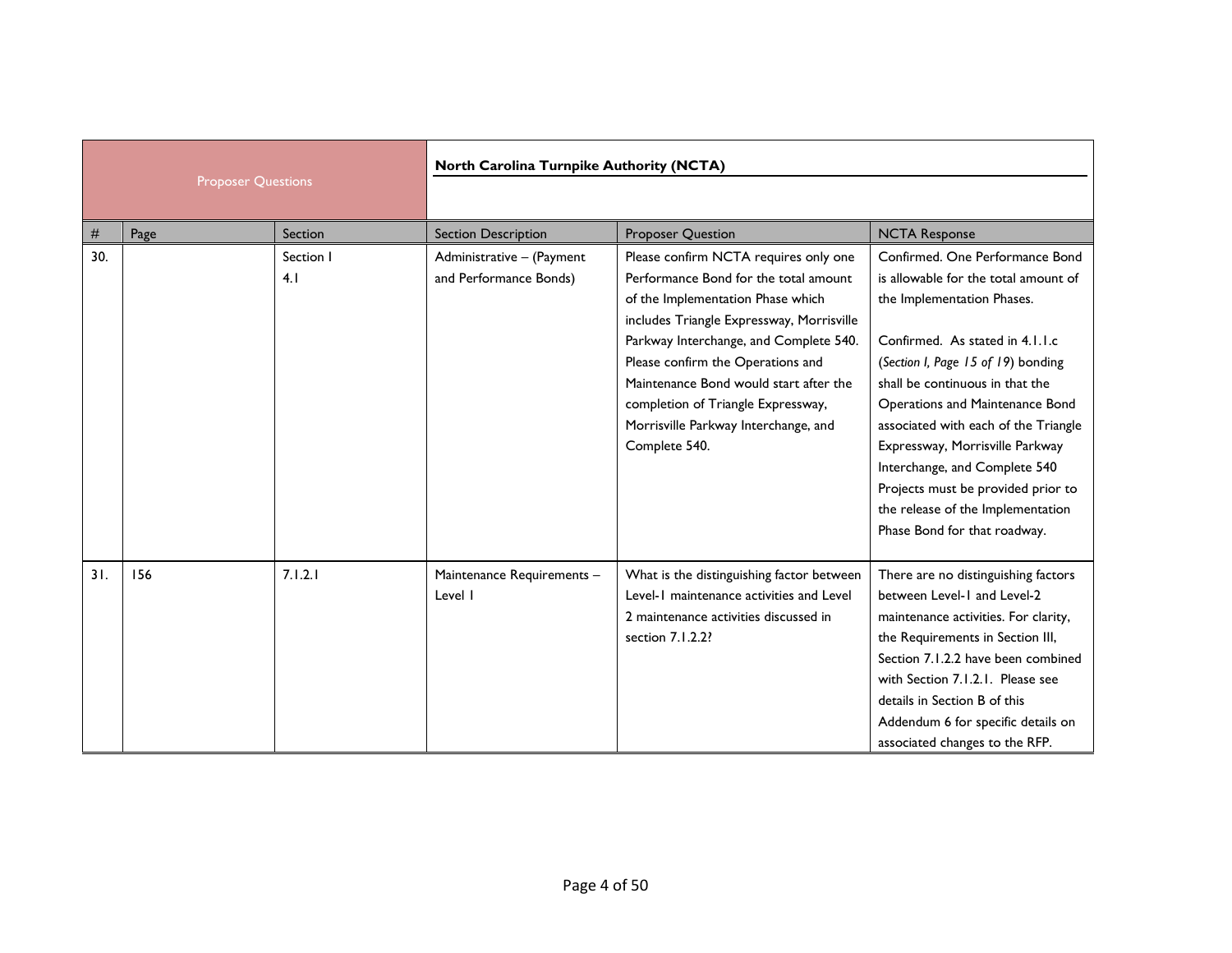|     |                           | North Carolina Turnpike Authority (NCTA) |                                                                   |                                                                                                                                                                                                                                                                                                                                                 |                                                                                                                                                                                                                                                                                                                           |
|-----|---------------------------|------------------------------------------|-------------------------------------------------------------------|-------------------------------------------------------------------------------------------------------------------------------------------------------------------------------------------------------------------------------------------------------------------------------------------------------------------------------------------------|---------------------------------------------------------------------------------------------------------------------------------------------------------------------------------------------------------------------------------------------------------------------------------------------------------------------------|
|     | <b>Proposer Questions</b> |                                          |                                                                   |                                                                                                                                                                                                                                                                                                                                                 |                                                                                                                                                                                                                                                                                                                           |
| #   | Page                      | Section                                  | <b>Section Description</b>                                        | Proposer Question                                                                                                                                                                                                                                                                                                                               | <b>NCTA Response</b>                                                                                                                                                                                                                                                                                                      |
| 32. | 159                       | 7.1.5                                    | Maintenance Priorities.<br>Response and repair Time<br>(Req#1197) | What action needs to take place to<br>provide adequate acknowledgement<br>within 30 minutes?                                                                                                                                                                                                                                                    | The Maintenance issue or failure<br>requires acknowledgement within<br>MOMS within 30 minutes. See<br>Requirement 635 for related<br>information regarding MOMS.<br>Requirement 1197 has been revised.<br>Please see details in Section B of<br>this Addendum 6 for specific details<br>on associated changes to the RFP. |
| 33. | 159                       | 7.1.5                                    | Maintenance Priorities,<br>Response and repair Time<br>(Req#1199) | Priority Level 1 response and repair<br>includes loss of redundancy in any<br>redundant system. However, this<br>condition fits the definition of a Priority<br>level 2 event where the degradation does<br>not affect the operational ability of the<br>system. Will the Authority identify loss<br>of redundancy as a priority level 2 issue? | Yes, the Authority will identify loss<br>of redundancy as a Priority 3 issue;<br>Requirements 1199 and 1201 have<br>been revised.<br>Please see details in Section B of<br>this Addendum 6 for specific details<br>on associated changes to the RFP.                                                                      |
| 34. | 160                       | 7.1.5                                    | Maintenance Priorities,<br>Response and repair Time<br>(Req#1202) | Requirement 1202 specifies that delays<br>and problems in the completion of PMs<br>during the maintenance window may be<br>included in the Performance<br>Requirements Calculation. Does this<br>include issues such as delays caused by<br>weather or environmental<br>circumstances?                                                          | Yes, the Contractor's Monthly<br>Performance Scorecard and Non-<br><b>Compliance Adjustments</b><br>performance levels include sufficient<br>flexibility that all delays for<br>scheduled Preventive Maintenance<br>may be included.                                                                                      |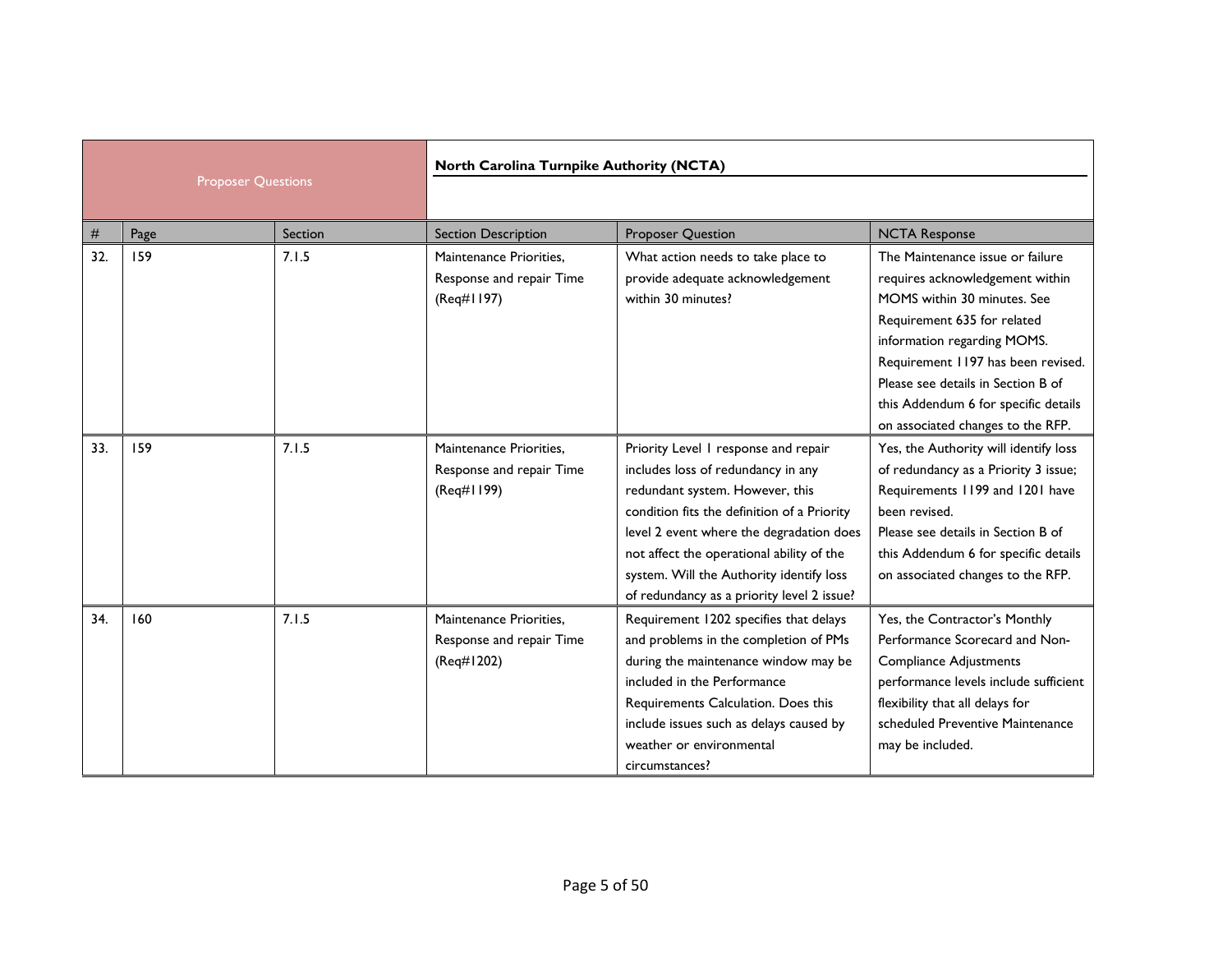|     |                           |         | North Carolina Turnpike Authority (NCTA)             |                                                                                                                                                                                                                                                                                           |                                                                                                                                                                                                                                                                                                                                                   |
|-----|---------------------------|---------|------------------------------------------------------|-------------------------------------------------------------------------------------------------------------------------------------------------------------------------------------------------------------------------------------------------------------------------------------------|---------------------------------------------------------------------------------------------------------------------------------------------------------------------------------------------------------------------------------------------------------------------------------------------------------------------------------------------------|
|     | <b>Proposer Questions</b> |         |                                                      |                                                                                                                                                                                                                                                                                           |                                                                                                                                                                                                                                                                                                                                                   |
| #   | Page                      | Section | <b>Section Description</b>                           | <b>Proposer Question</b>                                                                                                                                                                                                                                                                  | <b>NCTA Response</b>                                                                                                                                                                                                                                                                                                                              |
| 35. | 169                       | 7.2.5.4 | Corrective Maintenance                               | Can the Authority clarify how they<br>should be notified prior to any/all<br>corrective action? Is this in addition to<br>the required acknowledgement discussed<br>in requirement 1197?                                                                                                  | Per Requirement 1253, the<br>Contractor is to notify NCTA<br>before any corrective Maintenance<br>is performed. NCTA shall be<br>notified via email (or other<br>electronic means Approved during<br>System Design). Yes, this<br>notification is in addition to the<br>required acknowledgement of an<br>issue discussed in Requirement<br>1197. |
| 36. | 7                         | 7.2.7.3 | Procurement and Control of<br>Spare parts (Req#1270) | This requirement identifies a specific<br>format and control number for the<br>barcodes used for tagging equipment.<br>Can the Authority clarify this<br>requirement as it is not clear if the<br>contractor, or the Authority is<br>responsible for producing/supplying the<br>barcodes? | Per Requirement 1270, the<br>Contractor is responsible for<br>providing the label/tag with a NCTA<br>specific part or control number and<br>barcode.                                                                                                                                                                                              |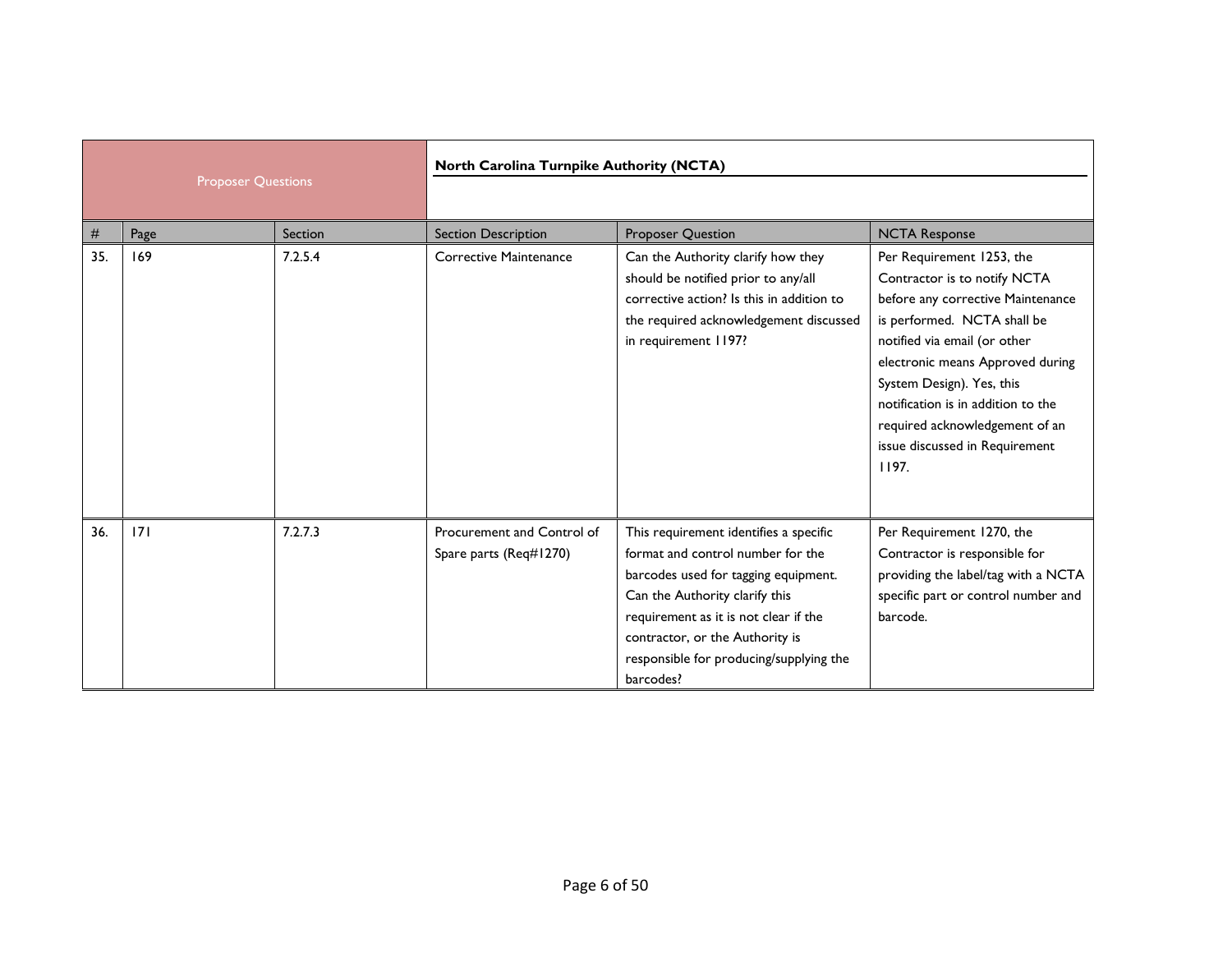|      |                           | North Carolina Turnpike Authority (NCTA) |                                                      |                                                                                                                                                                                                                                                                                                                                                                                  |                                                                                                                                                                                                                                                                                                                         |
|------|---------------------------|------------------------------------------|------------------------------------------------------|----------------------------------------------------------------------------------------------------------------------------------------------------------------------------------------------------------------------------------------------------------------------------------------------------------------------------------------------------------------------------------|-------------------------------------------------------------------------------------------------------------------------------------------------------------------------------------------------------------------------------------------------------------------------------------------------------------------------|
|      | <b>Proposer Questions</b> |                                          |                                                      |                                                                                                                                                                                                                                                                                                                                                                                  |                                                                                                                                                                                                                                                                                                                         |
| $\#$ | Page                      | Section                                  | <b>Section Description</b>                           | Proposer Question                                                                                                                                                                                                                                                                                                                                                                | <b>NCTA Response</b>                                                                                                                                                                                                                                                                                                    |
| 37.  | 7                         | 7.2.7.3                                  | Procurement and Control of<br>Spare parts (Req#1268) | Can the Authority please elaborate on<br>this requirement? It mentions that<br>equipment needs to be procured in a<br>manner such that NCTA can benefit<br>from any associated warranties. If the<br>contractor is completely responsible for<br>the repair and replacement of all<br>equipment as specified in Req#1166, it is<br>not clear how this requirement is<br>applied. | This Requirement is applicable per<br>Requirement 40 which describes<br>the spare parts inventory transition<br>to NCTA at the end of the<br>Maintenance term. Requirement<br>1268 has been revised.<br>Please see details in Section B of<br>this Addendum 6 for specific details<br>on associated changes to the RFP. |
| 38.  | 173                       | 7.2.10                                   | <b>Emergency Response</b><br>Management              | Can the Authority please provide<br>clarification of the difference between<br>Emergency maintenance and Force<br>Majeure events? There seems to be<br>overlap in the details associated with<br>what is defined as an emergency event<br>and the definition of Force Majeure in<br>the T&C Section V 3.7.27.                                                                    | The intent of the Emergency<br>Response Management Plan<br>required in 7.2.10 is for the<br>Contactor to describe the<br>procedures they shall follow when<br>an emergency situation, such as<br>those listed (including a Force<br>Majeure event) is invoked.                                                          |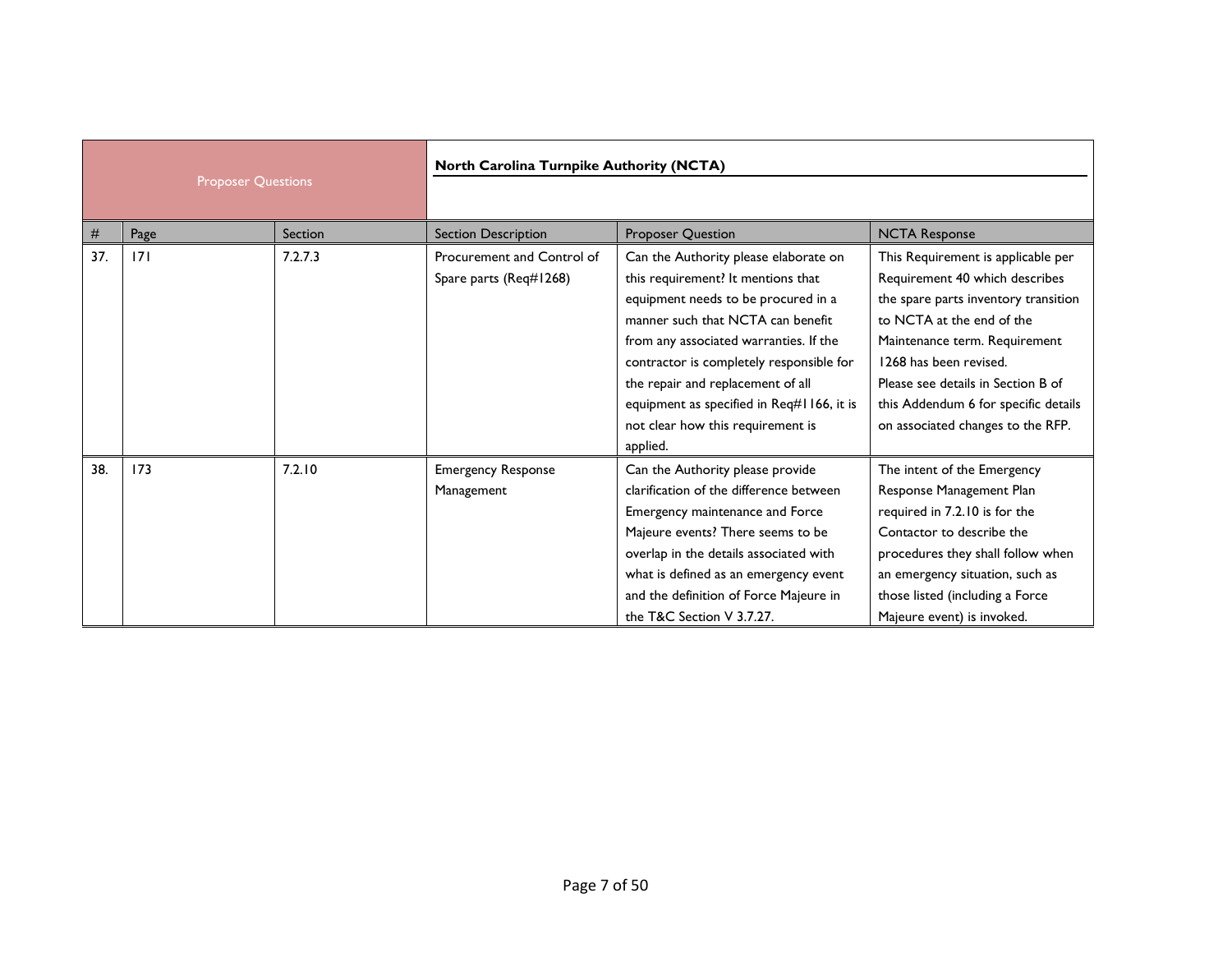|     |                           |         | North Carolina Turnpike Authority (NCTA)    |                                                                                                                                                                                                                                                                        |                                                                                                                                                                                                                                                                                                                                                                                                                                                                                           |
|-----|---------------------------|---------|---------------------------------------------|------------------------------------------------------------------------------------------------------------------------------------------------------------------------------------------------------------------------------------------------------------------------|-------------------------------------------------------------------------------------------------------------------------------------------------------------------------------------------------------------------------------------------------------------------------------------------------------------------------------------------------------------------------------------------------------------------------------------------------------------------------------------------|
|     | <b>Proposer Questions</b> |         |                                             |                                                                                                                                                                                                                                                                        |                                                                                                                                                                                                                                                                                                                                                                                                                                                                                           |
| #   | Page                      | Section | <b>Section Description</b>                  | <b>Proposer Question</b>                                                                                                                                                                                                                                               | <b>NCTA Response</b>                                                                                                                                                                                                                                                                                                                                                                                                                                                                      |
| 39. | 187                       | 8       | Performance requirements<br>(7th paragraph) | Can the Authority clarify the situations<br>that require a Corrective Action Plan<br>(CAP) to be created? Currently this can<br>be interpreted as one needing to be<br>created for every corrective maintenance<br>action.                                             | The Requirement for a Corrective<br>Action Plan (CAP) as stated is to<br>prevent future reoccurrence of the<br>problem(s) associated with the non-<br>compliance to meet the<br>Performance Requirements. Per<br>Requirement 1372, the CAP is<br>required when there is a failure to<br>meet a Performance Requirement.<br>Section 8, Paragraph 7 has been<br>revised. Please see details in Section<br>B of this Addendum 6 for specific<br>details on associated changes to the<br>RFP. |
| 40. | 203                       | 8.2.13  | Preventative and Corrective<br><b>MOT</b>   | How is the response and repair time<br>affected for corrective issues that require<br>MOT? If an MOT is required for repair,<br>the mean time to repair clock should not<br>start until NCTA approval for road<br>closure is granted. Is this a correct<br>assumption? | Section 8.2.13 and Requirement<br>1418 b) has been modified to clarify<br>that the mean time to repair clock<br>shall not start until NCTA Approval<br>for MOT is granted. Please see<br>details in Section B of this<br>Addendum 6 for specific details on<br>associated changes to the RFP.                                                                                                                                                                                             |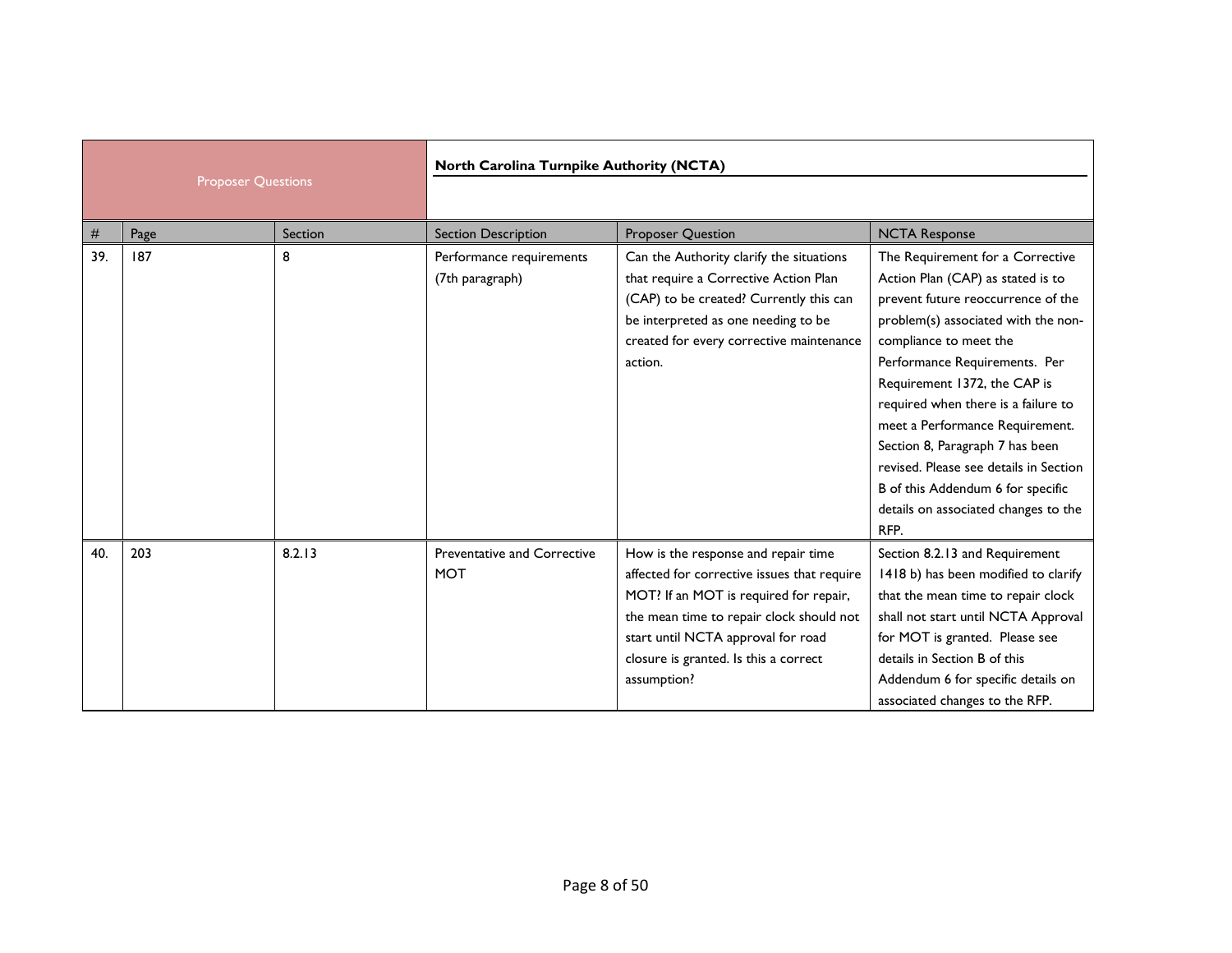| <b>Proposer Questions</b> |         | North Carolina Turnpike Authority (NCTA) |                                      |                                                                                                                                                                                                                                                                                                |                                                                                                                                                                                                                                                                                                                    |
|---------------------------|---------|------------------------------------------|--------------------------------------|------------------------------------------------------------------------------------------------------------------------------------------------------------------------------------------------------------------------------------------------------------------------------------------------|--------------------------------------------------------------------------------------------------------------------------------------------------------------------------------------------------------------------------------------------------------------------------------------------------------------------|
| #                         | Page    | Section                                  | <b>Section Description</b>           | <b>Proposer Question</b>                                                                                                                                                                                                                                                                       | <b>NCTA Response</b>                                                                                                                                                                                                                                                                                               |
| 41.                       | 74      | Section III, 2.1.17.9                    | Toll Rates and Schedule              | Requirement 620 states "At a minimum,<br>capability shall be provided to establish<br>toll rates based on facility, tolling point,<br>vehicle class, trip segment/zone<br>permutation" Will NCTA please<br>confirm what is considered a trip, and if<br>there is a need for trip construction? | Yes, that is a valid assumption. Trip<br>construction is not Required.<br>Requirement 620 has been<br>modified. Please see details in<br>Section B of this Addendum 6 for<br>specific details on associated<br>changes to the RFP.                                                                                 |
| 42.                       | 9 of 19 | Section 1, 2.12                          | Oral Presentations and<br>Interviews | The last sentence states that NCTA may<br>provide demonstration scripts to be<br>followed and sample demonstration date;<br>for example, for the dynamic pricing<br>module? Will NCTA please confirm if<br>dynamic pricing is part of this project?                                            | Dynamic pricing is not a part of this<br>project and was only given as an<br>example module to be<br>demonstrated. The RFP has been<br>modified to remove this reference<br>to dynamic pricing. Please see<br>details in Section B of this<br>Addendum 6 for specific details on<br>associated changes to the RFP. |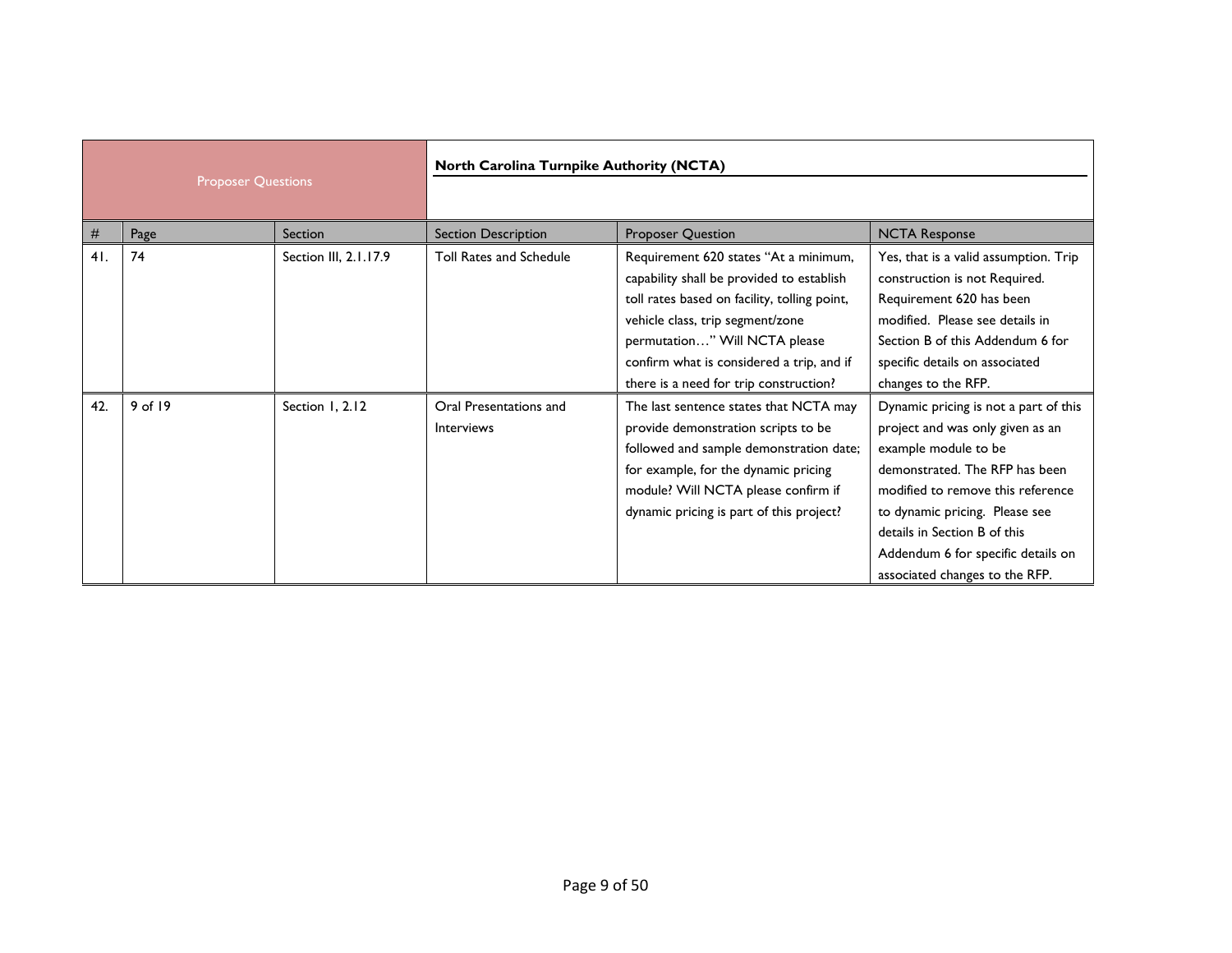| <b>Proposer Questions</b> |      | North Carolina Turnpike Authority (NCTA) |                            |                                                                                                                                                                                                                                                                                                                                                                             |                                                                                                                                                                                                                                                                                                                                                                                                                                                                                                                                     |
|---------------------------|------|------------------------------------------|----------------------------|-----------------------------------------------------------------------------------------------------------------------------------------------------------------------------------------------------------------------------------------------------------------------------------------------------------------------------------------------------------------------------|-------------------------------------------------------------------------------------------------------------------------------------------------------------------------------------------------------------------------------------------------------------------------------------------------------------------------------------------------------------------------------------------------------------------------------------------------------------------------------------------------------------------------------------|
| #                         | Page | <b>Section</b>                           | <b>Section Description</b> | <b>Proposer Question</b>                                                                                                                                                                                                                                                                                                                                                    | <b>NCTA Response</b>                                                                                                                                                                                                                                                                                                                                                                                                                                                                                                                |
| 43.                       | 48   | Section III, 2.1                         | Roadway Support System     | The RFP requirement# 377 and 378<br>requires a Hot standby and active-active<br>configuration. Please confirm that all toll<br>lane data needs to be routed to<br>secondary only when there is failure in<br>primary RSS. Are redundant servers<br>expected with-in the primary to support<br>active-active configuration within each<br>RSS? Please clarify active-active. | The Requirements for "hot stand-<br>by" and "active-active" remain as<br>stated. The assumption that all toll<br>lane data needs to be routed to<br>secondary only when there is failure<br>in primary RSS is not confirmed.<br>Please refer to Requirement 379 for<br>additional information on mirroring<br>information to the secondary RSS in<br>the event of a failure of the primary<br>RSS. In this case, the "active-active"<br>state refers to the relationship<br>between the primary and secondary<br>RSS configuration. |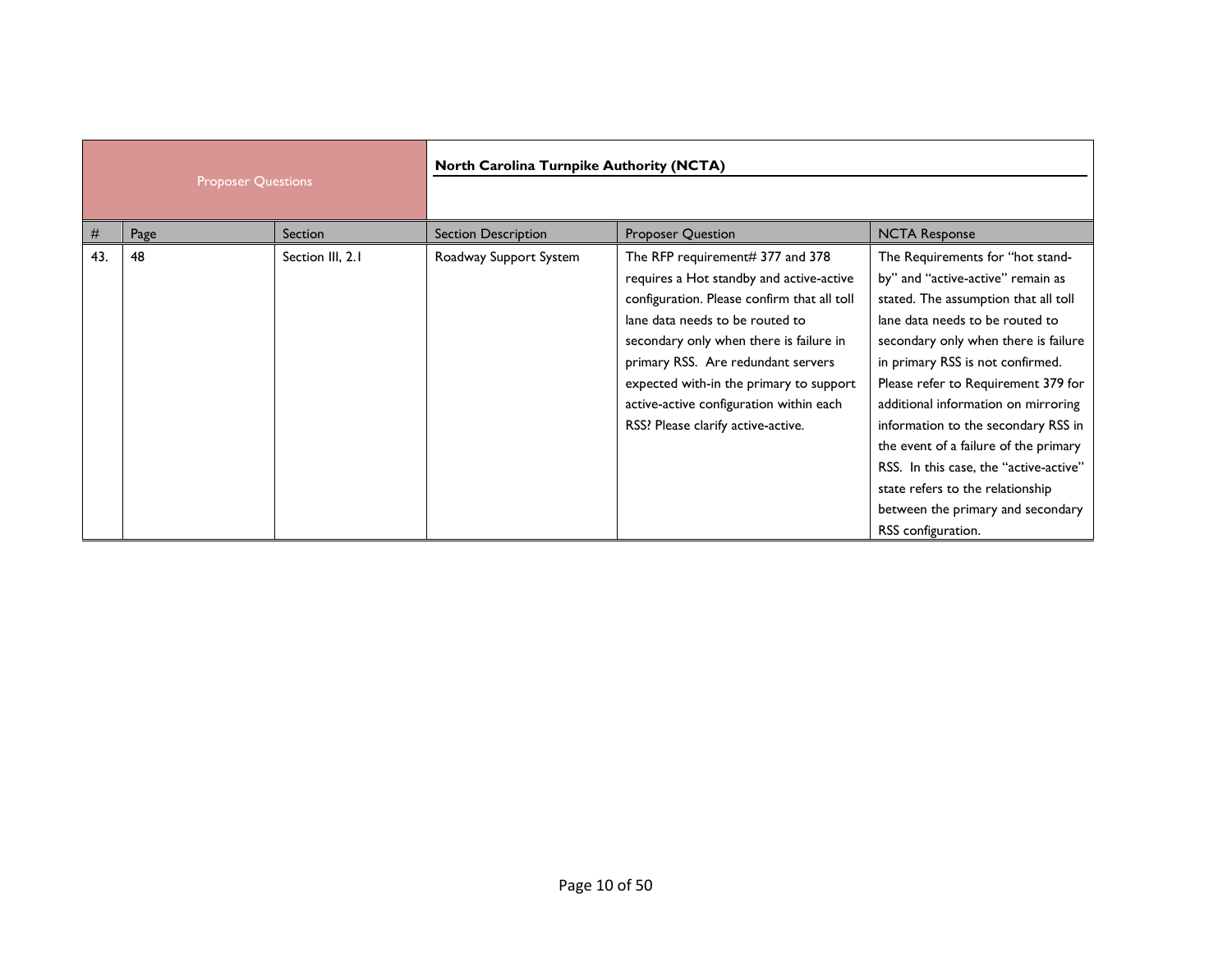| <b>Proposer Questions</b> |               | North Carolina Turnpike Authority (NCTA) |                                           |                                                                                                                                                                                                                                                                                                                                                                                                                                                                                                                                                                                         |                      |
|---------------------------|---------------|------------------------------------------|-------------------------------------------|-----------------------------------------------------------------------------------------------------------------------------------------------------------------------------------------------------------------------------------------------------------------------------------------------------------------------------------------------------------------------------------------------------------------------------------------------------------------------------------------------------------------------------------------------------------------------------------------|----------------------|
| #                         | Page          | Section                                  | Section Description                       | Proposer Question                                                                                                                                                                                                                                                                                                                                                                                                                                                                                                                                                                       | <b>NCTA Response</b> |
| 44.                       | Page 8 of 203 | Section III                              | 1.2.1.4. Equipment<br>Cabinets/Enclosures | "The cabinets shall have monitoring<br>sensors (including humidity and<br>temperature) and if environmental<br>conditions inside the cabinets exceed the<br>Configurable threshold, alarms shall be<br>generated and reported to the MOMS.<br>There shall be no loss of data in such<br>conditions and the integrity of the<br>System shall be maintained." Please<br>confirm that the requirement above is<br>applicable as long as the equipment<br>meets the environmental specifications<br>required by NCTA, and that the<br>environmental conditions remain within<br>that range. | Confirmed.           |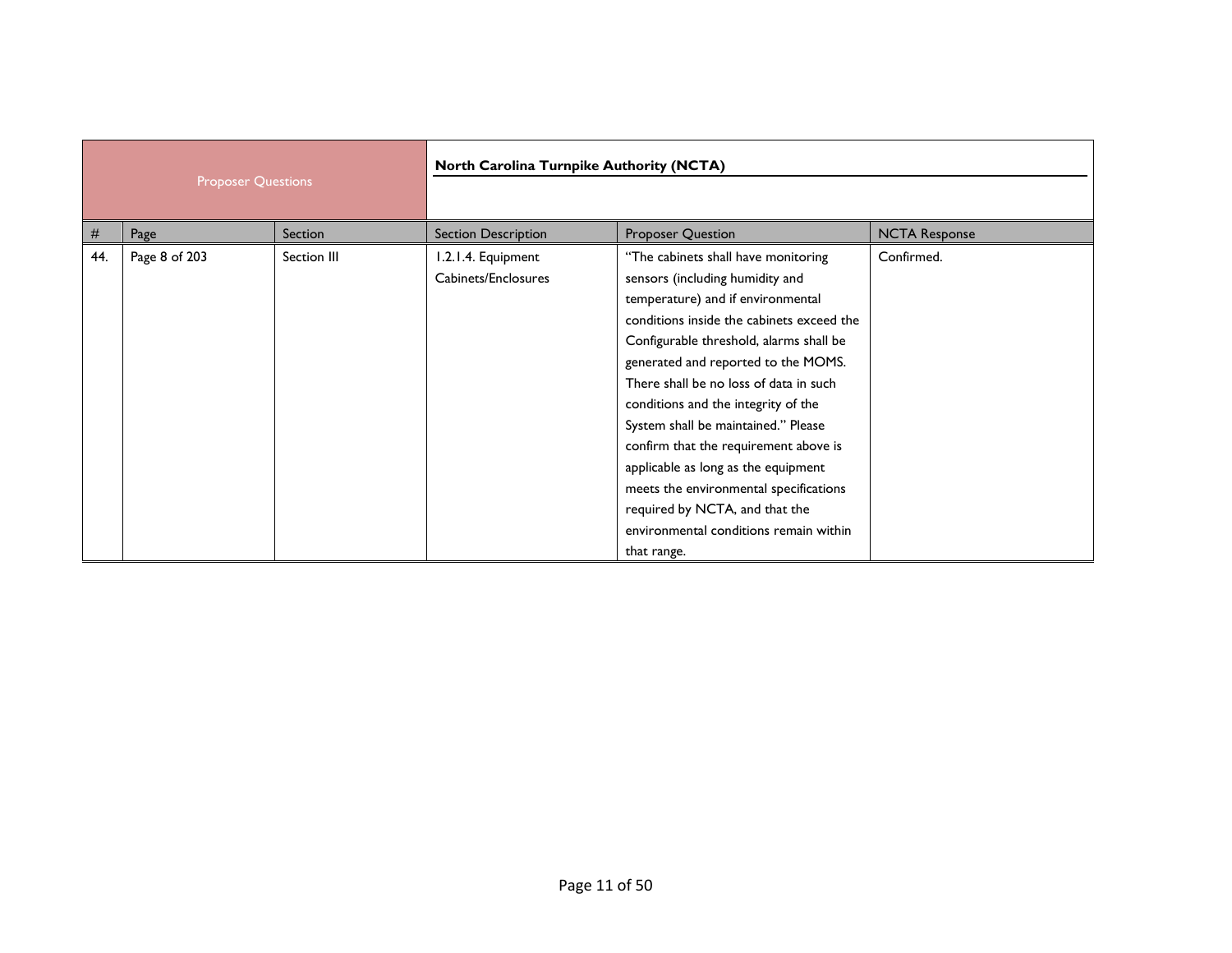| <b>Proposer Questions</b> |                | North Carolina Turnpike Authority (NCTA) |                            |                                                                                                                                                                                                                                                                                                                                                                                                                                                                                                                                                                                                                                                                                                 |                                                                                                                                                                                                                                                                                           |
|---------------------------|----------------|------------------------------------------|----------------------------|-------------------------------------------------------------------------------------------------------------------------------------------------------------------------------------------------------------------------------------------------------------------------------------------------------------------------------------------------------------------------------------------------------------------------------------------------------------------------------------------------------------------------------------------------------------------------------------------------------------------------------------------------------------------------------------------------|-------------------------------------------------------------------------------------------------------------------------------------------------------------------------------------------------------------------------------------------------------------------------------------------|
| #                         | Page           | Section                                  | <b>Section Description</b> | <b>Proposer Question</b>                                                                                                                                                                                                                                                                                                                                                                                                                                                                                                                                                                                                                                                                        | <b>NCTA Response</b>                                                                                                                                                                                                                                                                      |
| 45.                       | Page 73 of 203 | Section III                              | 2.1.17.8 User Management   | "The System shall generate a user<br>identification list (UIL) that is transmitted<br>to the zone controllers each time there<br>is a change that impacts toll collection<br>Operations. It shall at a minimum contain<br>the user ID, PIN and access level. All<br>access to the lane System shall be<br>validated against this list. The UIL shall<br>become active upon receipt by the<br>lane/zone controller."<br>PINS do not meet the security<br>requirements for operating system<br>access. Please confirm if this is only for<br>application access (for the lane<br>diagnostics utilities and tools for<br>controlling the lane locally), as opposed<br>to root / super user access. | Confirmed. As in Requirement 614,<br>the term "PIN" is used<br>interchangeable with the term<br>"password/PIN" in this usage.<br>Requirement 618 has been<br>modified. Please see details in<br>Section B of this Addendum 6 for<br>specific details on associated<br>changes to the RFP. |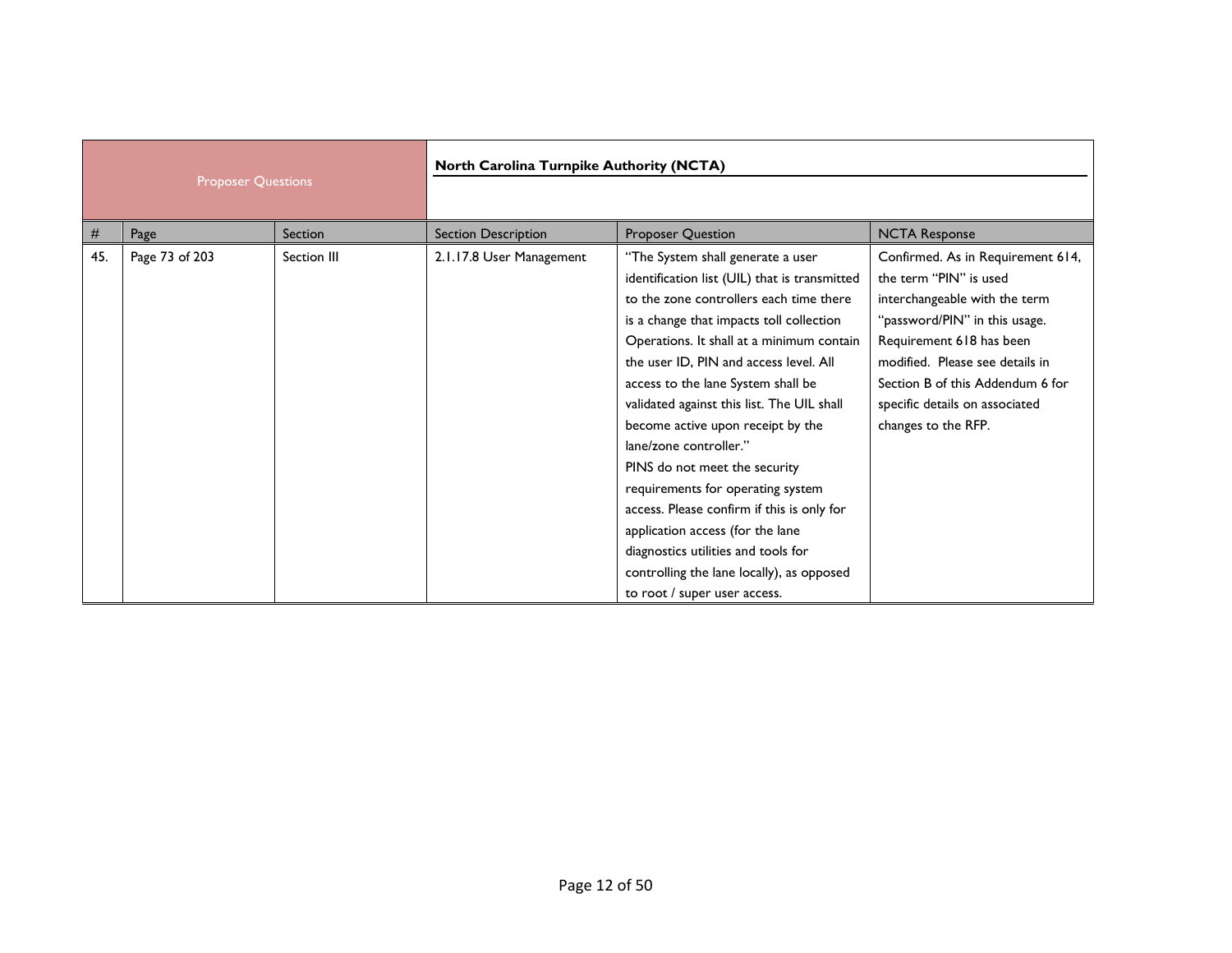| <b>Proposer Questions</b> |                | North Carolina Turnpike Authority (NCTA) |                             |                                                                                                                                                                                                                                                                                                                                                                                                                                                                                                                                                                                                                                                                                                                                                        |                                                                                                                                                                                                                          |
|---------------------------|----------------|------------------------------------------|-----------------------------|--------------------------------------------------------------------------------------------------------------------------------------------------------------------------------------------------------------------------------------------------------------------------------------------------------------------------------------------------------------------------------------------------------------------------------------------------------------------------------------------------------------------------------------------------------------------------------------------------------------------------------------------------------------------------------------------------------------------------------------------------------|--------------------------------------------------------------------------------------------------------------------------------------------------------------------------------------------------------------------------|
| #                         | Page           | Section                                  | <b>Section Description</b>  | Proposer Question                                                                                                                                                                                                                                                                                                                                                                                                                                                                                                                                                                                                                                                                                                                                      | <b>NCTA Response</b>                                                                                                                                                                                                     |
| 46.                       | Page 80 of 203 | Section III                              | 2.1.18 Time Synchronization | "The zone controllers; AVI systems;<br>AVDC systems; ICPS; image server;<br>OCR server; DVAS, and other servers<br>needed to support the Requirements of<br>this Scope of Work and Requirements<br>shall be synchronized to a Contractor-<br>provided primary Network Time<br>Protocol (NTP) appliance within the RSS.<br>Such appliance shall synchronize with the<br>Authority's NTP source and a Stratum 0<br>or I time source. The Contractor shall<br>also supply a secondary time source.<br>Both the primary and secondary time<br>synchronization sources shall be<br>Approved by the Authority."<br>Is the Contractor required to purchase/<br>provide the stratum 0 / stratum 1 time<br>server(s) in addition to a secondary time<br>source? | No, per Requirement 656, the<br>Contractor is to provide the<br>Primary NTP appliance and a<br>secondary time source. These shall<br>synchronize with the Authority's<br>NTP source and a Stratum 0 or 1<br>time source. |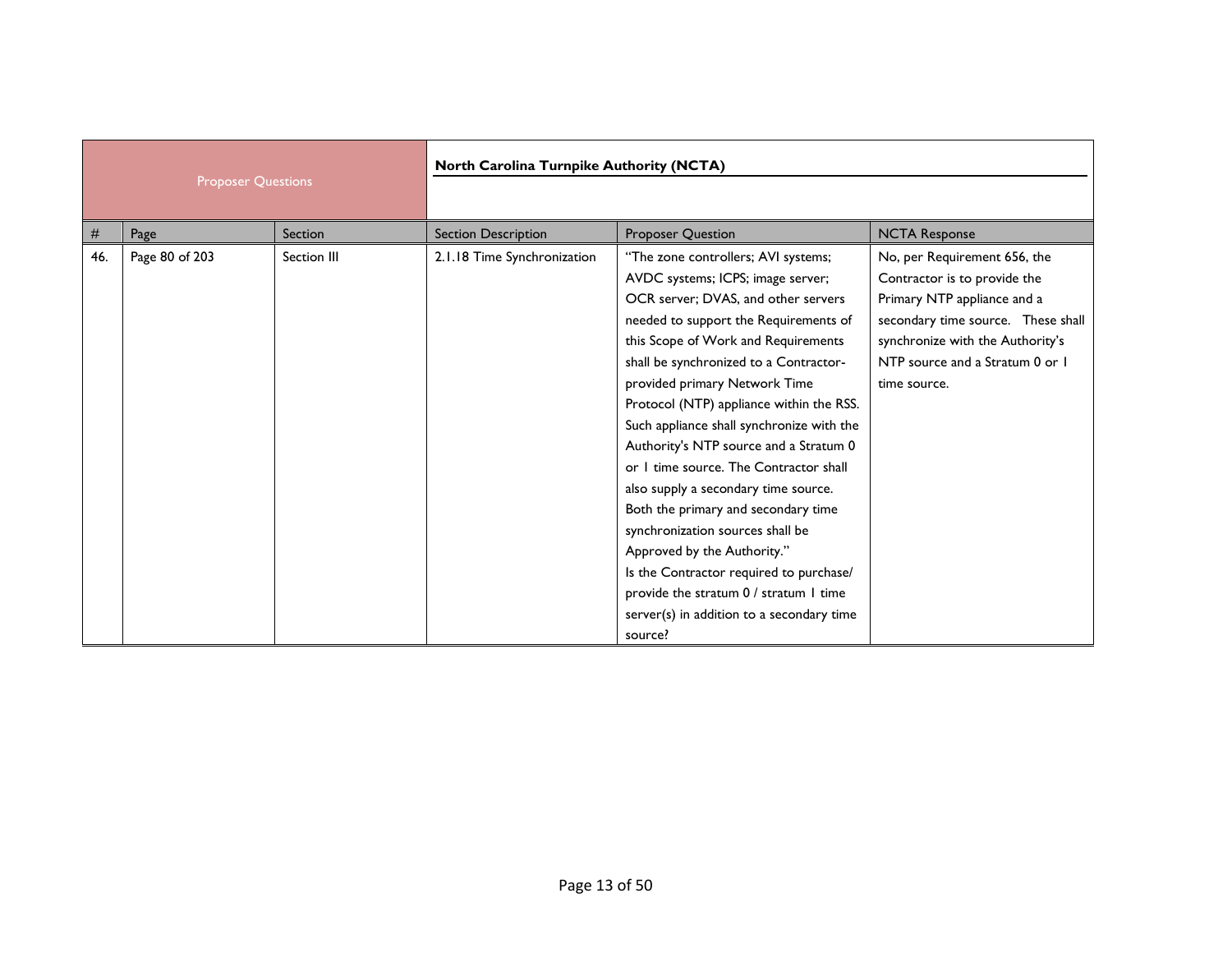| <b>Proposer Questions</b> |                | North Carolina Turnpike Authority (NCTA) |                            |                                                                                                                                                                                                                                                                                                                                                                                         |                                                                                                                                                                                                                                                                                                                                                                                                                                                                            |
|---------------------------|----------------|------------------------------------------|----------------------------|-----------------------------------------------------------------------------------------------------------------------------------------------------------------------------------------------------------------------------------------------------------------------------------------------------------------------------------------------------------------------------------------|----------------------------------------------------------------------------------------------------------------------------------------------------------------------------------------------------------------------------------------------------------------------------------------------------------------------------------------------------------------------------------------------------------------------------------------------------------------------------|
| $\#$                      | Page           | Section                                  | <b>Section Description</b> | <b>Proposer Question</b>                                                                                                                                                                                                                                                                                                                                                                | <b>NCTA Response</b>                                                                                                                                                                                                                                                                                                                                                                                                                                                       |
| 47.                       | Page 84 of 203 | Section III                              | 2.2 Interoperability       | "The Contractor shall support the<br>conversion to National Interoperability if<br>it becomes available during the Contract<br>Term."<br>Please confirm if the Contractor is<br>required to include the pricing to<br>integrate any hardware and/or software<br>modifications needed as part of this<br>scope, or if that would be processed as a<br>separate work order when required. | The Requirement (701) has been<br>deleted and Requirements 700 and<br>702 have been edited. The<br>Contractor pricing is not to include<br>modifications as stated. The<br>expectation is for the Contractor<br>to support the current<br>interoperability footprint, and<br>changes will be handled via separate<br>Contract modifications, as needed.<br>Please see details in Section B of<br>this Addendum 6 for specific details<br>on associated changes to the RFP. |
| 48.                       | Page 84 of 203 | Section III                              | 2.2 Interoperability       | "The Contractor shall support the<br>following Interoperable partners, subject<br>to change:<br>a) SunPass<br>b) PeachPass<br>c) E-ZPass"<br>Please confirm if these will be finalized<br>during the design phase, or if the pricing<br>should include the option to change<br>these at any time during the contract<br>(implementation or O&M years).                                  | Pricing should not include option to<br>change interoperable partners<br>during Contract. The intent is that<br>System will support current<br>partners and changes will be<br>handled via separate Contract<br>modifications, as needed.<br>Requirement 702 has been edited.<br>Please see details in Section B of<br>this Addendum 6 for specific details<br>on associated changes to the RFP.                                                                           |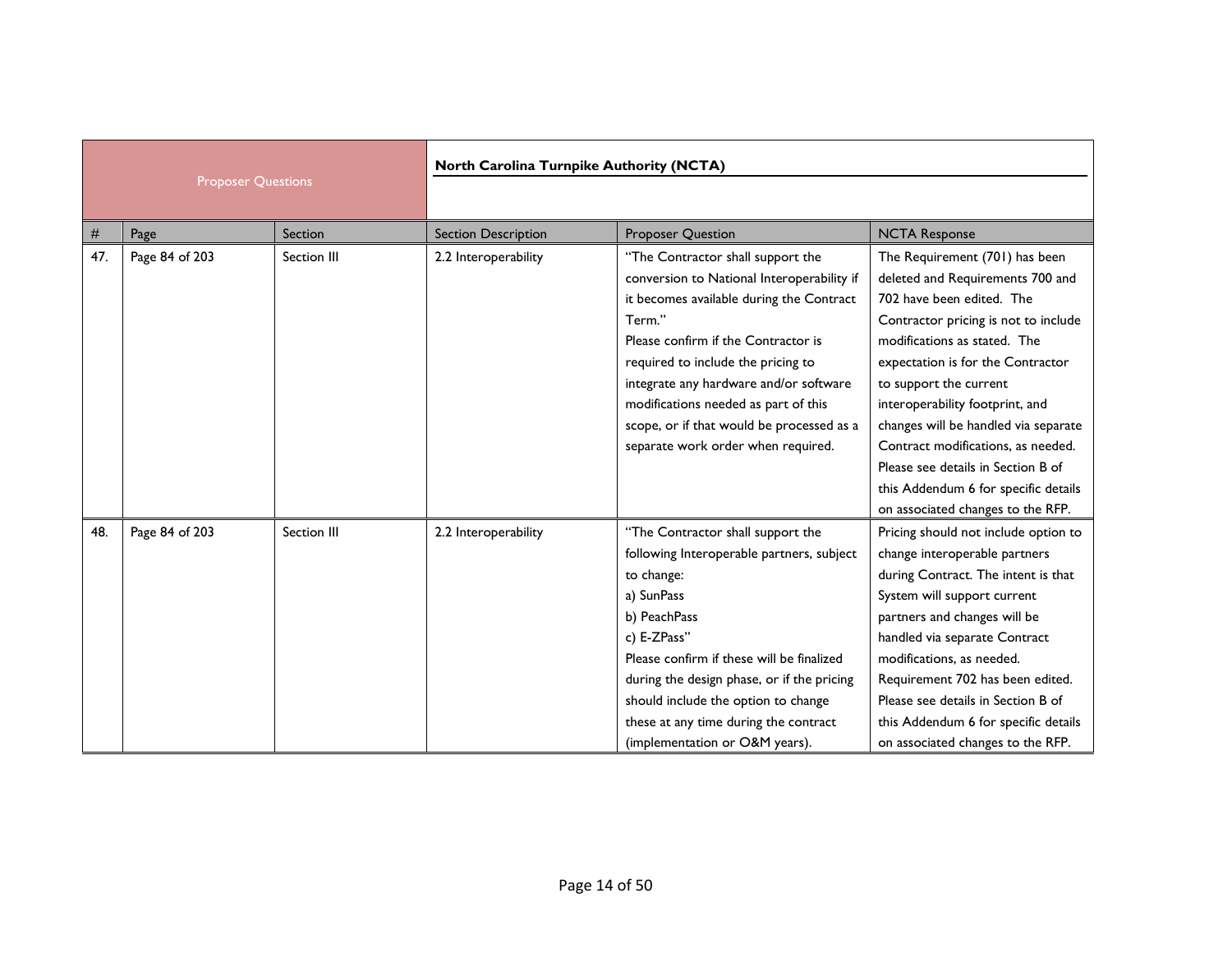| <b>Proposer Questions</b> |                | North Carolina Turnpike Authority (NCTA) |                                                                   |                                                                                                                                                                                                                                                                                                                                                                                                  |                                                                                                                                                                                                                                                                                                                                                                                                                                                    |
|---------------------------|----------------|------------------------------------------|-------------------------------------------------------------------|--------------------------------------------------------------------------------------------------------------------------------------------------------------------------------------------------------------------------------------------------------------------------------------------------------------------------------------------------------------------------------------------------|----------------------------------------------------------------------------------------------------------------------------------------------------------------------------------------------------------------------------------------------------------------------------------------------------------------------------------------------------------------------------------------------------------------------------------------------------|
| #                         | Page           | Section                                  | <b>Section Description</b>                                        | <b>Proposer Question</b>                                                                                                                                                                                                                                                                                                                                                                         | <b>NCTA Response</b>                                                                                                                                                                                                                                                                                                                                                                                                                               |
| 49.                       | Page 85 of 203 | Section III                              | 3.1 Roadway System<br><b>Transition - General</b><br>Requirements | "The Contractor shall transition the<br>RTCS to interface with any NCTA CSC<br>Back Office System implemented during<br>the Contract Term."<br>Please confirm the maximum number of<br>NCTA CSC transitions that should be<br>included in the pricing.                                                                                                                                           | The impact to the Contractor for<br>the transition to any NCTA CSC<br>Back Office System during the<br>Contract Term is expected to be<br>minimized using a standardized ICD.<br>It should be assumed for level of<br>effort and pricing purposes that the<br>Contractor shall integrate with the<br>existing NCTA CSC Back Office<br>System and the new CSC BOS<br>(currently being procured) during<br>the Contract Term.                        |
| 50.                       | Page 85 of 203 | Section III                              | 3.1 Roadway System<br><b>Transition - General</b><br>Requirements | "All changes to the System to<br>accommodate technology Upgrades and<br>meet the Contract Requirements shall be<br>the responsibility of the Contractor."<br>Please confirm that the upgrades are<br>limited to ensuring that the approved<br>solution / design can continue to meet<br>the RFP functional, security and<br>performance requirements throughout<br>the duration of the contract. | Confirmed. The objective is to<br>make sure the Contractor<br>continues to meet the RFP<br>functional, security and<br>Performance Requirements<br>throughout the duration of the<br>Contract. One example is if the<br>operating system used by the<br>Contractor becomes obsolete or<br>contains security flaws and/or it is<br>no longer supported by the<br>manufacturer, the Contractor is<br>responsible to upgrade the<br>operating system. |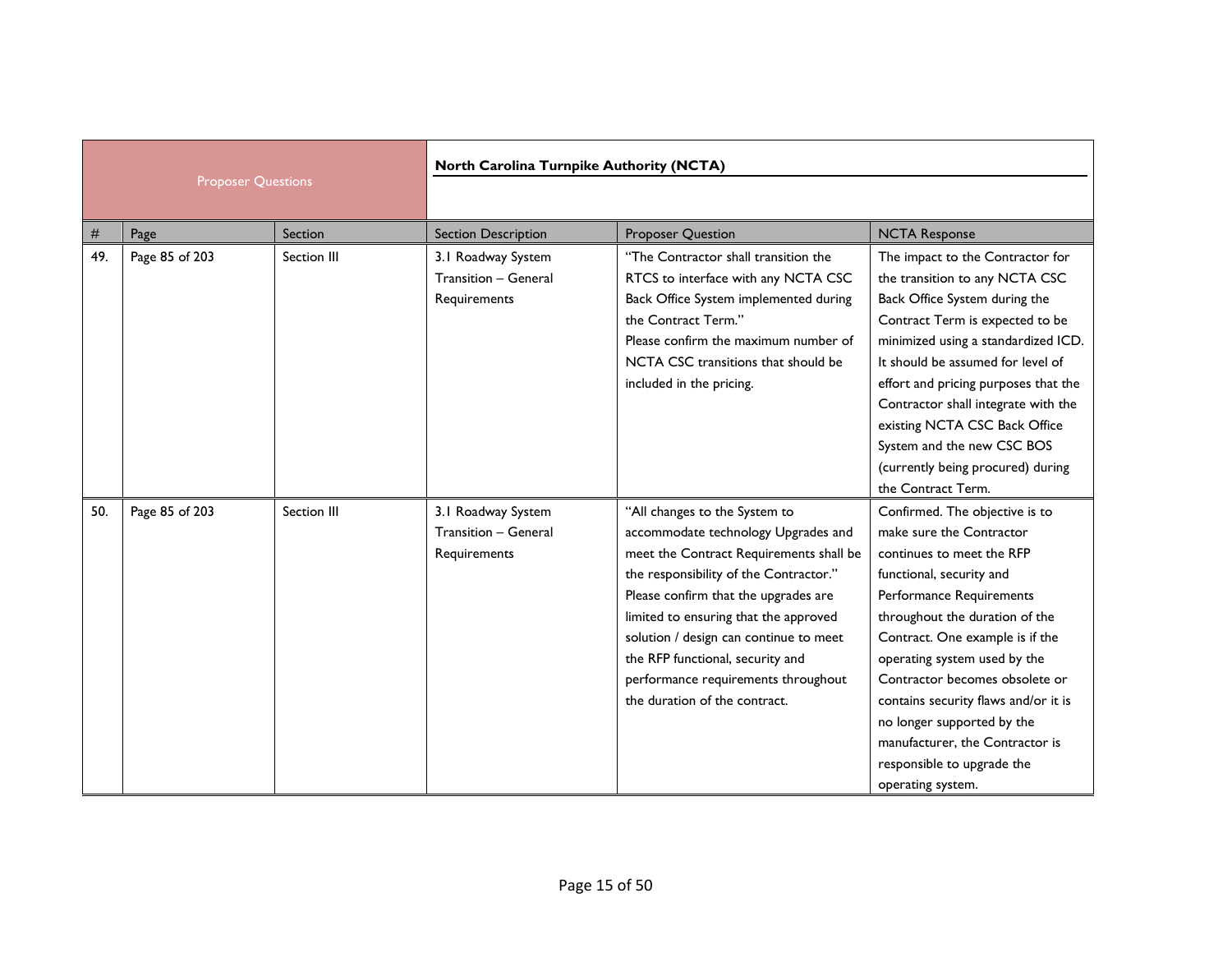| <b>Proposer Questions</b> |                | North Carolina Turnpike Authority (NCTA) |                                                                      |                                                                                                                                                                                                                                                                                                                                                                                                                            |                                                                                                                                                                                                                                                                                                                                                                                                                                           |
|---------------------------|----------------|------------------------------------------|----------------------------------------------------------------------|----------------------------------------------------------------------------------------------------------------------------------------------------------------------------------------------------------------------------------------------------------------------------------------------------------------------------------------------------------------------------------------------------------------------------|-------------------------------------------------------------------------------------------------------------------------------------------------------------------------------------------------------------------------------------------------------------------------------------------------------------------------------------------------------------------------------------------------------------------------------------------|
| #                         | Page           | Section                                  | <b>Section Description</b>                                           | <b>Proposer Question</b>                                                                                                                                                                                                                                                                                                                                                                                                   | <b>NCTA Response</b>                                                                                                                                                                                                                                                                                                                                                                                                                      |
| 51.                       | Page 57 of 203 | Section III                              | 2.1.8.3. Interface to the<br>existing NCTA CSC Back<br>Office<br>453 | "f) Violation Enforcement List (VEL) (if<br>exercised)"<br>For the purpose of estimating the scope,<br>would the content of the violation<br>enforcement list include the license<br>plates, transponder data, or both?                                                                                                                                                                                                    | The Violation Enforcement List<br>(VEL) includes both license plates<br>and transponder data.                                                                                                                                                                                                                                                                                                                                             |
| 52.                       | Page 44 of 203 | Section III                              | 1.5.2 Toll Gantry                                                    | "The Contractor shall also review and<br>provide comments on all aspects of toll<br>gantry design drawings submitted by the<br>Constructor that are related to the toll<br>System Equipment required to meet the<br>Requirements of this Scope of Work and<br>Requirements."<br>Does the NCTA have any preference<br>towards using a single gantry solution as<br>opposed to a dual gantry system or<br>spaceframe gantry? | NCTA does not have any<br>preference towards a single- or<br>dual-gantry solution, but all gantry-<br>mounted equipment must be<br>located between the Aesthetic<br>Treatment/Cladding as referenced<br>in Attachment 11 - AET Standard<br>Drawings. As discussed in the<br>Mandatory RTCS Pre-Proposal<br>Scope of Services Meeting, NCTA<br>will provide infrastructure spanning<br>between the gantries for placement<br>of equipment. |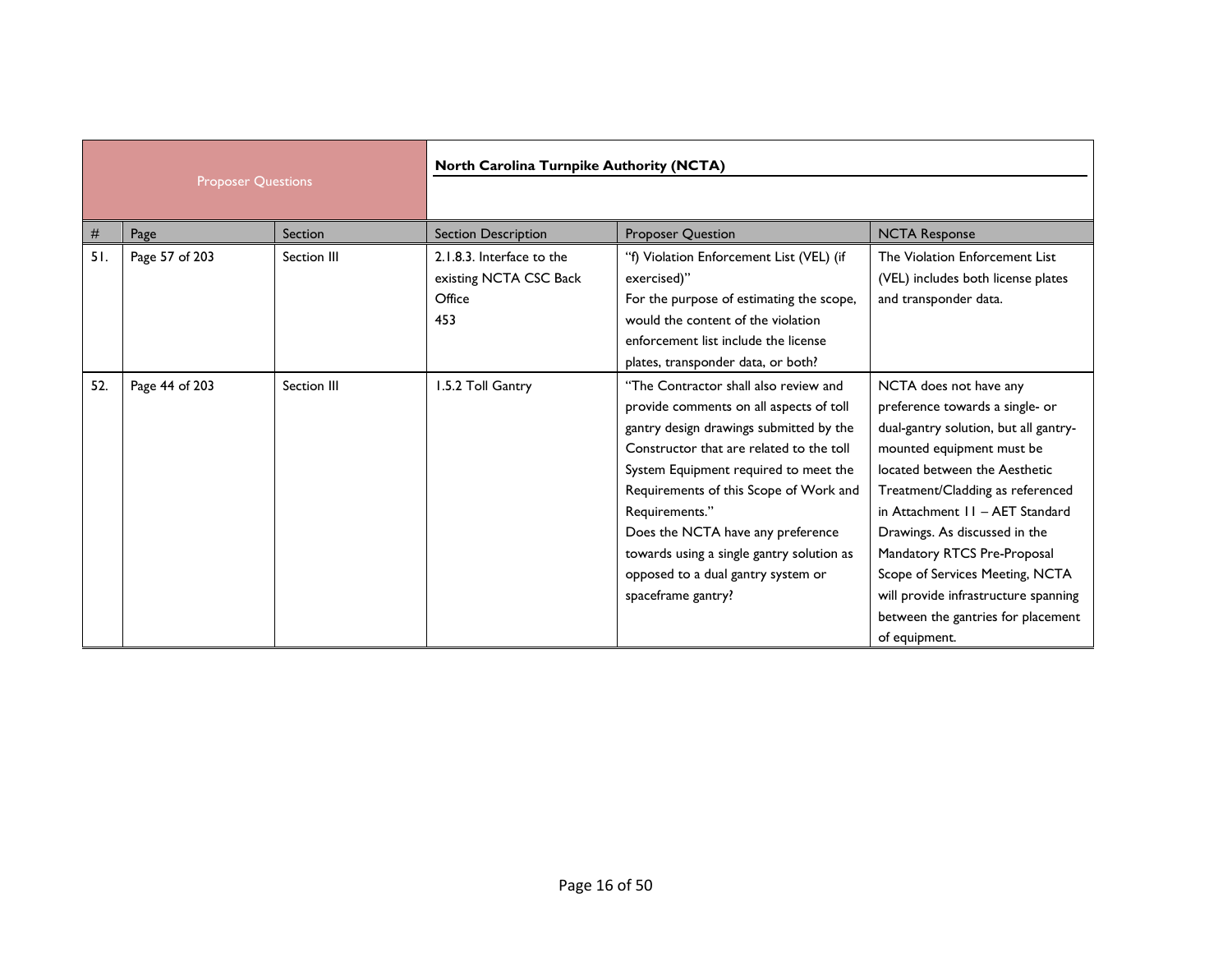|                           |                                  | North Carolina Turnpike Authority (NCTA) |                                                                   |                                                                                                                                                                                                                                                                                                                                                                                                                                                                    |                                                                                                                                                                                                                                                                            |
|---------------------------|----------------------------------|------------------------------------------|-------------------------------------------------------------------|--------------------------------------------------------------------------------------------------------------------------------------------------------------------------------------------------------------------------------------------------------------------------------------------------------------------------------------------------------------------------------------------------------------------------------------------------------------------|----------------------------------------------------------------------------------------------------------------------------------------------------------------------------------------------------------------------------------------------------------------------------|
| <b>Proposer Questions</b> |                                  |                                          |                                                                   |                                                                                                                                                                                                                                                                                                                                                                                                                                                                    |                                                                                                                                                                                                                                                                            |
| #                         | Page                             | Section                                  | <b>Section Description</b>                                        | <b>Proposer Question</b>                                                                                                                                                                                                                                                                                                                                                                                                                                           | <b>NCTA Response</b>                                                                                                                                                                                                                                                       |
| 53.                       | Page 57 of 203<br>Page 59 of 203 | Section III                              | 2.1.9 Version Tracking<br>Requirements<br>2.1.15 Fare Calculation | "The RSS shall maintain records of all<br>versions of the TSL; UIL; toll rate<br>schedules; lane configuration files; and<br>lane executable programs that it received<br>and/or created and that were<br>successfully downloaded to the lanes."<br>"The RSS shall calculate the fare to be<br>charged to the Customer Account based<br>upon"<br>If the fares are calculated at the RSS why<br>are the toll rate schedules transferred to<br>the zone controllers? | There are reasons (reconciliation<br>being the most important) to<br>include the expected toll rate in the<br>transaction formed at the zone<br>controller using the downloaded<br>toll rate schedule at the zone<br>controller even if it is re-calculated<br>at the RSS. |
| 54.                       | $I$ of $I9$                      | 1.2                                      | Content of Technical Proposal                                     | Given the required information for the<br>Technical Proposal, would NCTA<br>increase the page count from 80 pages to<br>120 pages?                                                                                                                                                                                                                                                                                                                                 | No, based on experience with<br>other similar RTCS procurements,<br>the requested information can be<br>contained within the 80-page limit.                                                                                                                                |
| 55.                       | 50                               | Section III, 2.1                         | Roadway Support System                                            | Requirement 385 (m) discusses an<br>interface with NCTA or third party<br>solution that facilitates occupancy<br>declaration via web/mobile application(s).<br>Would NCTA please provide the<br>appropriate ICD for this interface?                                                                                                                                                                                                                                | Requirement 385 m) has been<br>deleted.<br>Please see details in Section B of<br>this Addendum 6 for specific details<br>on associated changes to the RFP.                                                                                                                 |
| 56.                       | 7 of 19                          | 2.1. Schedule                            | Table I-1 Procurement<br>Schedule                                 | To ensure a thorough response, we<br>respectfully request an extension to the<br>week of January 15 for proposal<br>submission.                                                                                                                                                                                                                                                                                                                                    | In Addendum 4, NCTA revised the<br>Proposal Due Date to January 18,<br>2018.                                                                                                                                                                                               |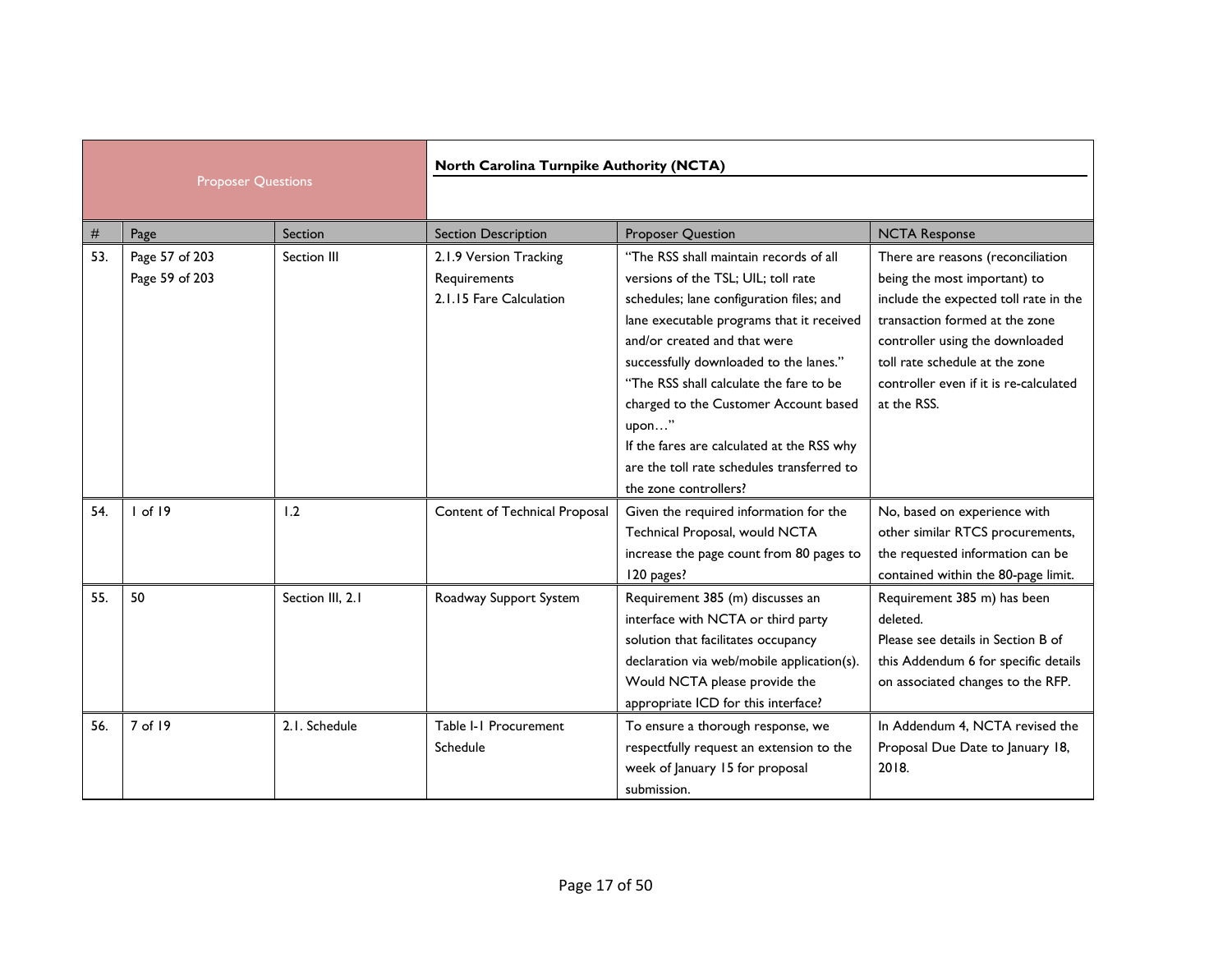| <b>Proposer Questions</b> |              | North Carolina Turnpike Authority (NCTA)                  |                                                                       |                                                                                                                                                                                                                                                            |                                                                                                                                                                                                                                        |
|---------------------------|--------------|-----------------------------------------------------------|-----------------------------------------------------------------------|------------------------------------------------------------------------------------------------------------------------------------------------------------------------------------------------------------------------------------------------------------|----------------------------------------------------------------------------------------------------------------------------------------------------------------------------------------------------------------------------------------|
| #                         | Page         | Section                                                   | <b>Section Description</b>                                            | <b>Proposer Question</b>                                                                                                                                                                                                                                   | <b>NCTA Response</b>                                                                                                                                                                                                                   |
| 57.                       |              | NCTA TriEx and C540<br>Form D-7 - Price<br>Proposal Forms | Image Based Transactions                                              | Please confirm that the image based<br>transaction unit price on tabs 8-3, 8-4<br>"Backup Image Tras TriEx and C540"<br>respectfully are to include a blended unit<br>price to account for automated LPR<br>reads as well as manual image review<br>reads. | Confirmed.                                                                                                                                                                                                                             |
| 58.                       | 203 of 204   | 8.2.12                                                    | Wrong-Way Vehicle<br>Detection and Notification<br>(Requirement 1416) | The wrong way vehicle sign provided by<br>others. Please provide the make and<br>model of the wrong way vehicle sign and<br>interface documentation.                                                                                                       | The wrong-way vehicle sign<br>provider and interface is not known<br>at this time and will be determined<br>during System Design. For planning<br>purposes, it can be assumed that<br>the interface is via a contact closure<br>cable. |
| 59.                       | Page 1 of 19 | Section IV                                                | Subsection 1.2 Content of<br><b>Technical Proposal</b>                | Please advise whether proposers may be<br>allowed to include table of contents<br>(TOC) after the Cover Sheet form. If<br>not, please advise where TOC may be<br>included.                                                                                 | Yes, a table of contents (TOC) may<br>be included after the Cover Sheet<br>form.                                                                                                                                                       |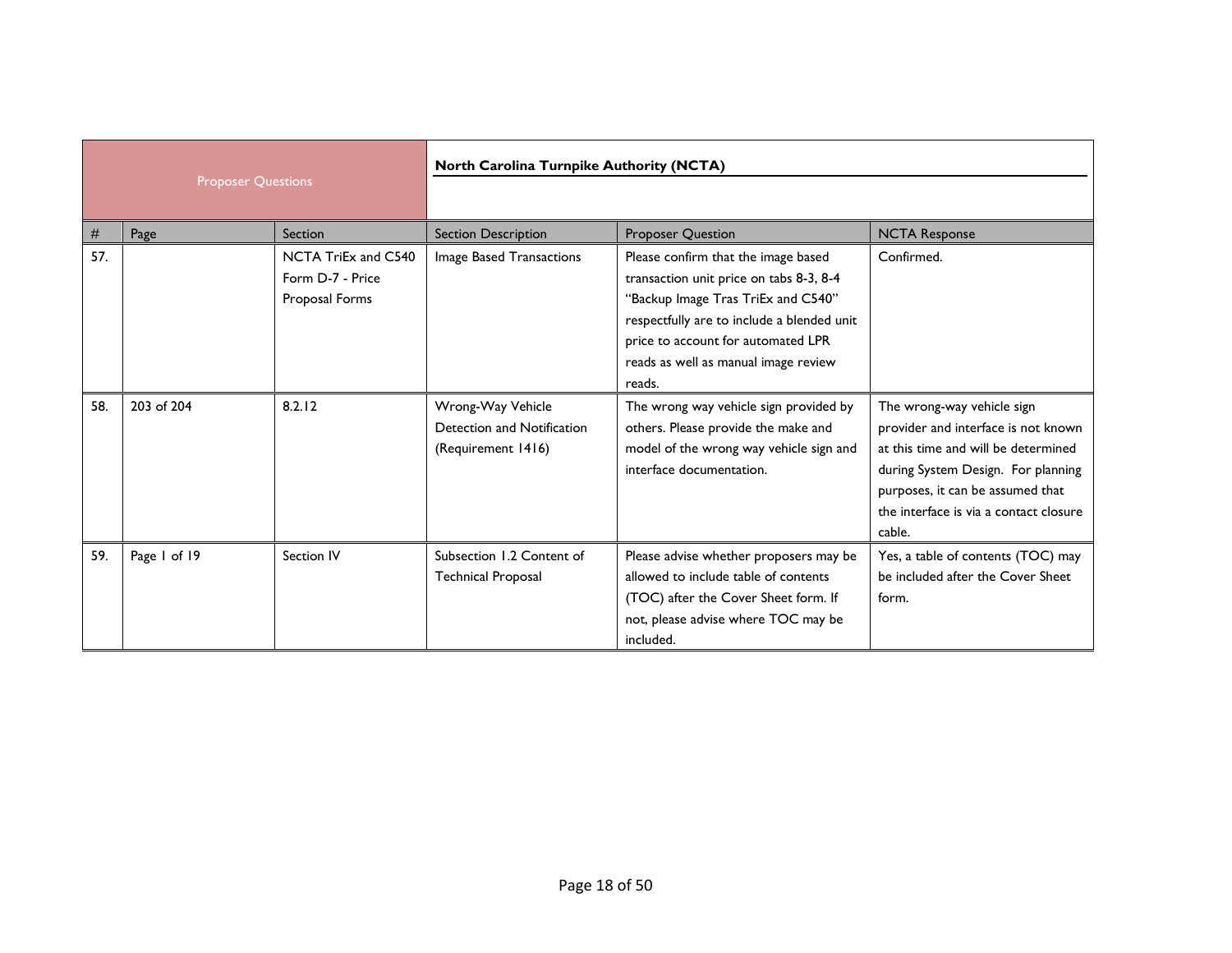| <b>Proposer Questions</b> |           | North Carolina Turnpike Authority (NCTA) |                            |                                                                                                                                                                                                                                                                                                                                                                                   |                      |
|---------------------------|-----------|------------------------------------------|----------------------------|-----------------------------------------------------------------------------------------------------------------------------------------------------------------------------------------------------------------------------------------------------------------------------------------------------------------------------------------------------------------------------------|----------------------|
| #                         | Page      | Section                                  | <b>Section Description</b> | <b>Proposer Question</b>                                                                                                                                                                                                                                                                                                                                                          | <b>NCTA Response</b> |
| 60.                       | all pages | Section IV                               | Section IV, all pages      | Throughout the proposal instructions,<br>where the Authority asks to provide a<br>"Plan for how" certain elements are to<br>be delivered, we understand "Plan" to<br>mean description of the approach within<br>the primary proposal document, and not<br>a separate Preliminary Plan deliverable,<br>unless a separate deliverable is<br>specifically requested. Please confirm. | Confirmed.           |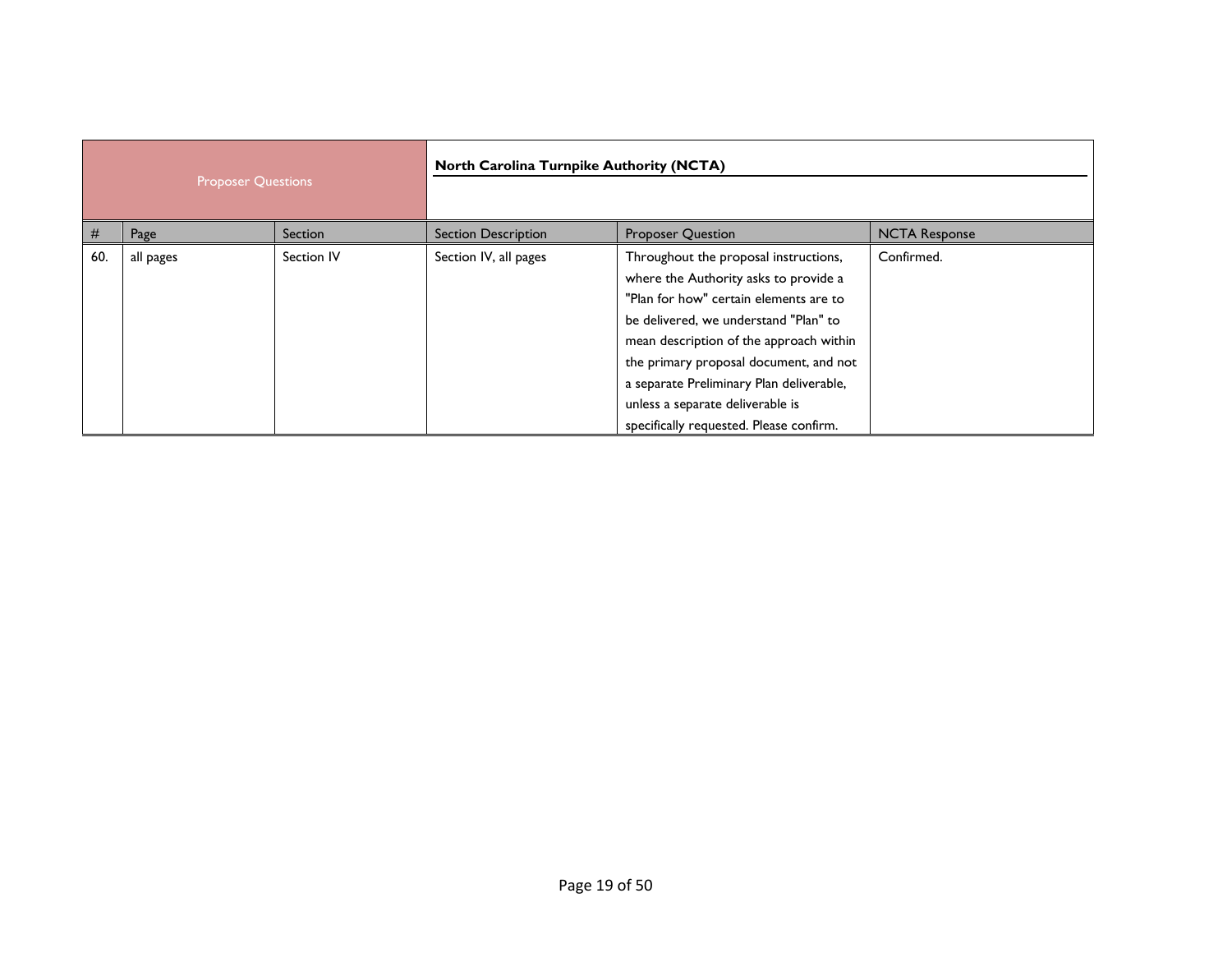| <b>Proposer Questions</b> |               | North Carolina Turnpike Authority (NCTA) |                            |                                                                                                                                                                                                                                                                                                                                                                                                                                                                                                                                                                                                                                                                                                                                                                                                                                                                               |                                                                                                                                                                                                                                                                                                   |
|---------------------------|---------------|------------------------------------------|----------------------------|-------------------------------------------------------------------------------------------------------------------------------------------------------------------------------------------------------------------------------------------------------------------------------------------------------------------------------------------------------------------------------------------------------------------------------------------------------------------------------------------------------------------------------------------------------------------------------------------------------------------------------------------------------------------------------------------------------------------------------------------------------------------------------------------------------------------------------------------------------------------------------|---------------------------------------------------------------------------------------------------------------------------------------------------------------------------------------------------------------------------------------------------------------------------------------------------|
| $\#$                      | Page          | Section                                  | <b>Section Description</b> | <b>Proposer Question</b>                                                                                                                                                                                                                                                                                                                                                                                                                                                                                                                                                                                                                                                                                                                                                                                                                                                      | <b>NCTA Response</b>                                                                                                                                                                                                                                                                              |
| 61.                       | Page 17 of 19 | Section IV                               | Section IV, Page 17 of 19  | Requirement: "Each page header and/or<br>footer should include the Proposer's<br>name and Technical Proposal section,<br>along with page numbers and date of the<br>Proposal."<br>Ouestion: There is no known word<br>processing functionality that we can use<br>to reflect the corresponding Technical<br>Proposal section in the header/footer of<br>each page, unless we use the MS Word<br>"sectioning" function. And even then, to<br>make it clean, we'd have to begin each<br>proposal section on a new page - and<br>that will waste a lot of space, which will<br>negatively affect proposal quality and<br>readability, particularly with the 85-page<br>proposal limit.<br>Will NCTA consider re-wording the<br>requirement as follows: "Each page<br>header and/or footer should include the<br>Proposer's name and page numbers, and<br>date of the Proposal.?" | NCTA agrees to re-word the<br>requirement as follows: "Each page<br>header and/or footer should include<br>the Proposer's name and page<br>numbers, and date of the Proposal."<br>Please see details in Section B of<br>this Addendum 6 for specific details<br>on associated changes to the RFP. |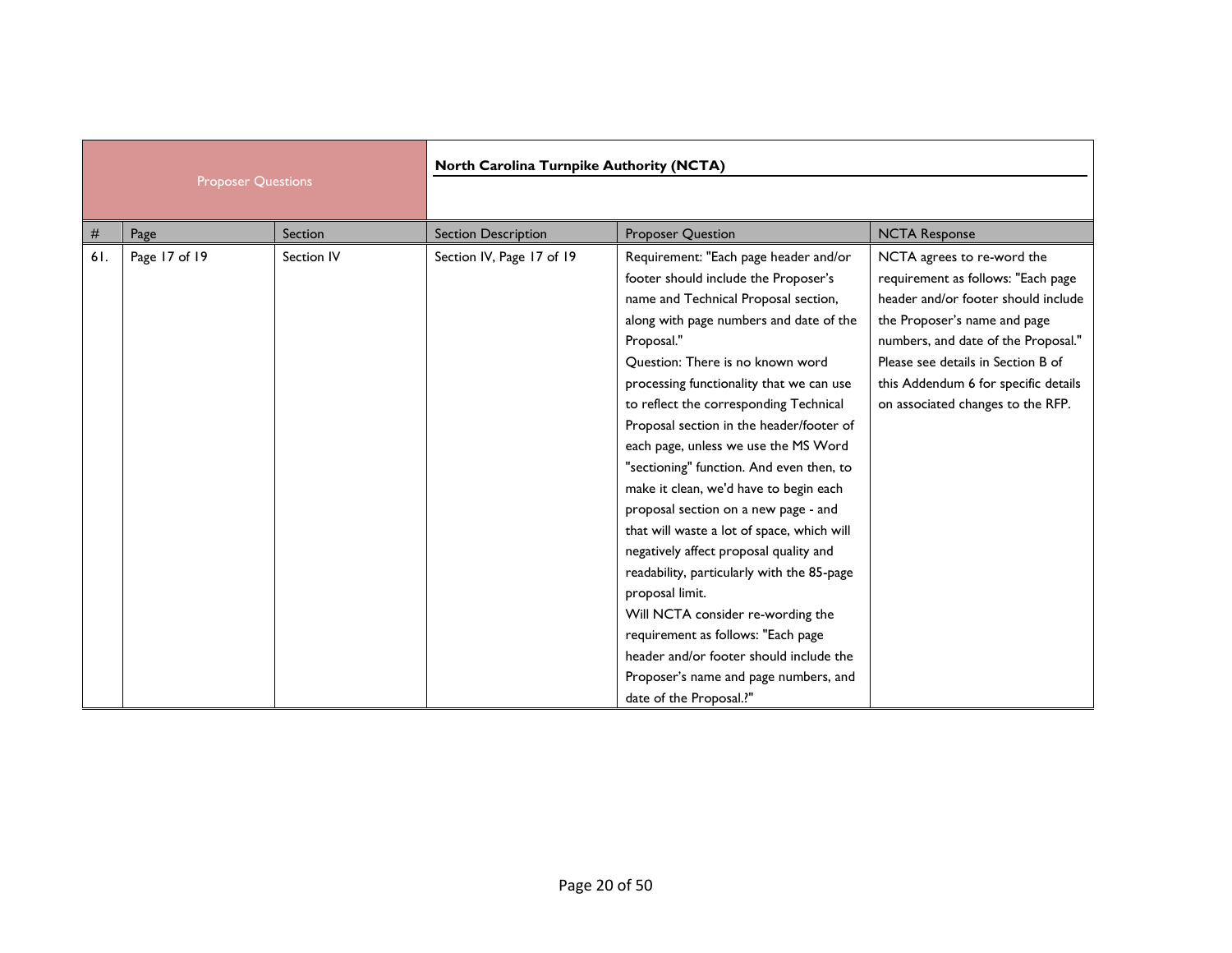|                           |               |            |                                                                                                                      | North Carolina Turnpike Authority (NCTA)                                                                                                                                                                                                                                                                                                                                                                                                                                                                                                   |                                                                                                                                                                                                                                                                                                                                                                                                              |  |
|---------------------------|---------------|------------|----------------------------------------------------------------------------------------------------------------------|--------------------------------------------------------------------------------------------------------------------------------------------------------------------------------------------------------------------------------------------------------------------------------------------------------------------------------------------------------------------------------------------------------------------------------------------------------------------------------------------------------------------------------------------|--------------------------------------------------------------------------------------------------------------------------------------------------------------------------------------------------------------------------------------------------------------------------------------------------------------------------------------------------------------------------------------------------------------|--|
| <b>Proposer Questions</b> |               |            |                                                                                                                      |                                                                                                                                                                                                                                                                                                                                                                                                                                                                                                                                            |                                                                                                                                                                                                                                                                                                                                                                                                              |  |
| #                         | Page          | Section    | <b>Section Description</b>                                                                                           | <b>Proposer Question</b>                                                                                                                                                                                                                                                                                                                                                                                                                                                                                                                   | <b>NCTA Response</b>                                                                                                                                                                                                                                                                                                                                                                                         |  |
| 62.                       | Page 16 of 19 | Section IV | Section IV, Page 16 of 19, 1.2<br>Content of Technical<br>Proposal, I. Proposal Section<br>7: Forms and Submittals - | Will the Authority please release the<br>below 6 forms in the MS Word format?<br>The .pdf versions (that they are currently<br>available in) frequently do not provide<br>enough space for the entry of<br>information that the Proposers are<br>specifically instructed to enter in these<br>forms.<br>Form D-1 Proposal Cover Sheet<br>Form D-2 List of Subcontractors<br>Form D-4 Reference Forms Part 1<br>Form D-5 Reference Forms Part 2<br>Form D-10 Surety Commitment Letter<br>Form D-11 Acknowledgement of Receipt<br>of Addenda | The following forms have been<br>provided as Word documents and<br>are "paper clipped" to the NCTA<br>Exhibits file which is updated in this<br>Addendum 6.<br>Form D-1 Proposal Cover Sheet<br>Form D-2 List of Subcontractors<br>Form D-10 Surety Commitment<br>Letter<br>Form D-11 Acknowledgement of<br>Receipt of Addenda<br>Form D-4 and Form D-5 were<br>provided as Word documents in<br>Addendum 5. |  |
| 63.                       | Page 16 of 19 | Section IV | Section IV, 1.2 Content of<br>Technical Proposal,<br>subsection J. Proposal<br>Appendices                            | Please confirm that NCTA will accept<br>additional Appendices beyond<br>Appendices 1-4 listed J. Proposal<br>Appendices?                                                                                                                                                                                                                                                                                                                                                                                                                   | It is not permissible to provide<br>other materials in addition to those<br>required to be submitted as a part<br>of the Proposal.                                                                                                                                                                                                                                                                           |  |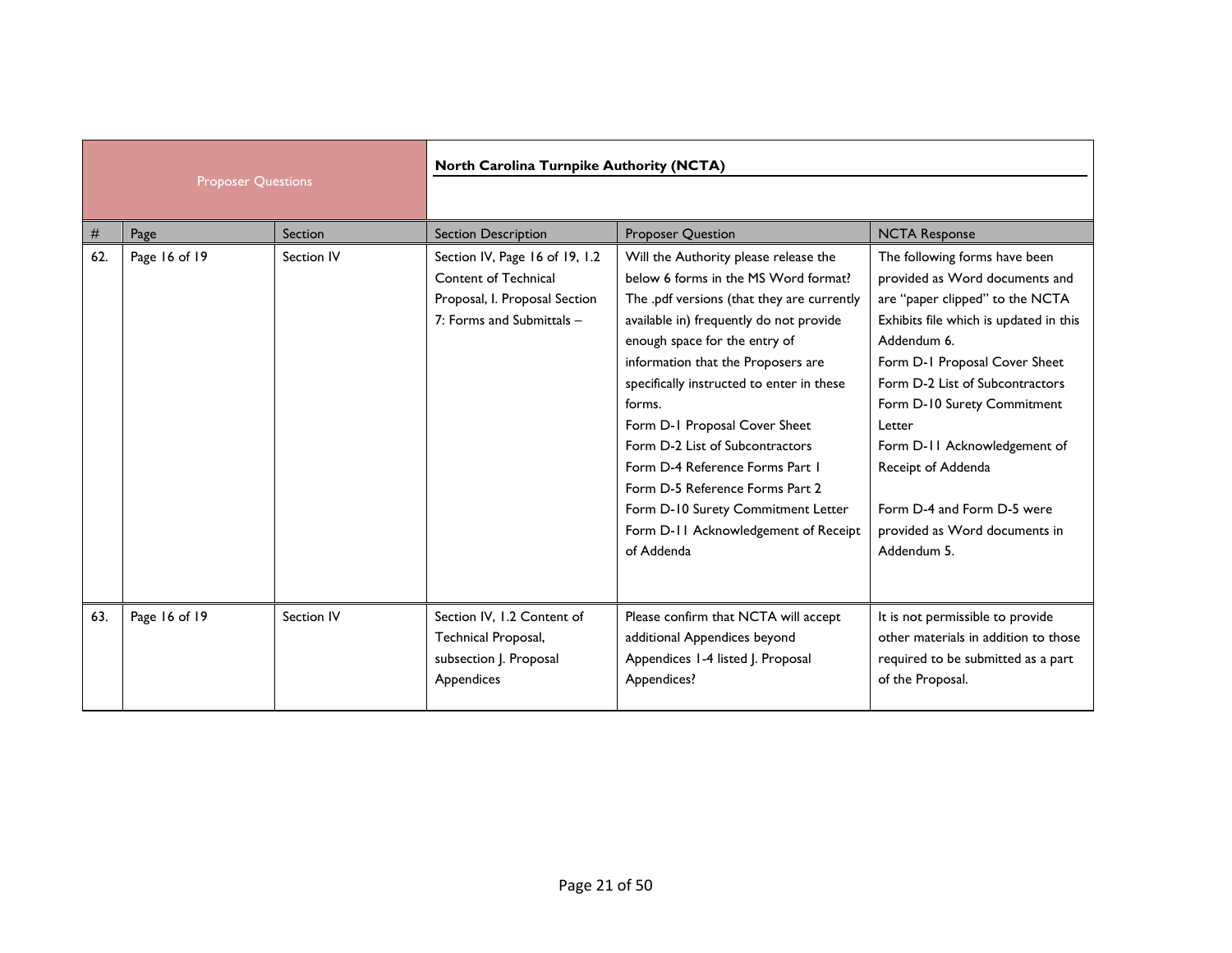| <b>Proposer Questions</b> |                  | North Carolina Turnpike Authority (NCTA) |                                                                                                                                              |                                                                                                                                                                                                                                                                                                                                                                                                                                                                                                                                      |                                                                                                                                                                                                                                   |
|---------------------------|------------------|------------------------------------------|----------------------------------------------------------------------------------------------------------------------------------------------|--------------------------------------------------------------------------------------------------------------------------------------------------------------------------------------------------------------------------------------------------------------------------------------------------------------------------------------------------------------------------------------------------------------------------------------------------------------------------------------------------------------------------------------|-----------------------------------------------------------------------------------------------------------------------------------------------------------------------------------------------------------------------------------|
|                           |                  |                                          |                                                                                                                                              |                                                                                                                                                                                                                                                                                                                                                                                                                                                                                                                                      |                                                                                                                                                                                                                                   |
| #                         | Page             | Section                                  | <b>Section Description</b>                                                                                                                   | <b>Proposer Question</b>                                                                                                                                                                                                                                                                                                                                                                                                                                                                                                             | <b>NCTA Response</b>                                                                                                                                                                                                              |
| 64.                       | Page 11-12 of 19 | Section I                                | Section I, subsection 2.21.6.<br><b>Reporting Participation</b>                                                                              | Please confirm that the Proposer does<br>not have to submit NCTA's<br>Subcontractor Payment Information<br>Form (Form DBE-IS) at the time of the<br>proposal. it appears to be strictly an<br>implementation (invoicing) requirement?                                                                                                                                                                                                                                                                                                | Confirmed. The Proposer does not<br>need to submit the Subcontractor<br>Payment Information Form (Form<br>DBE-IS) with their response to the<br>Triangle Expressway and Complete<br>540 RFP.                                      |
| 65.                       | Page 19 of 203   | Section III                              | ICPS redundancy, Req't 105,<br>Section 1.2.7.3 (Image<br><b>Capture &amp; Processing Systems</b><br>(ICPS)), Section III, Page 19 of<br>203, | 105: "The ICPS controllers/servers<br>architecture shall have sufficient<br>reliability and/or redundancy such that<br>failure of a processor, the<br>communications, board, power supply,<br>disk or other critical unit does not result<br>in loss of images and data."<br>Does the Authority require redundant<br>rear ALPR cameras and redundant front<br>ALPR cameras?<br>Alternatively, is one front and one rear<br>ALPR camera per lane sufficient if all<br>items explicitly mentioned in<br>Requirement 105 are redundant? | The Authority does not require<br>redundant rear ALPR cameras or<br>redundant front ALPR cameras.<br>One front and one rear camera per<br>lane is sufficient as long as all of the<br>stated Performance Requirements<br>are met. |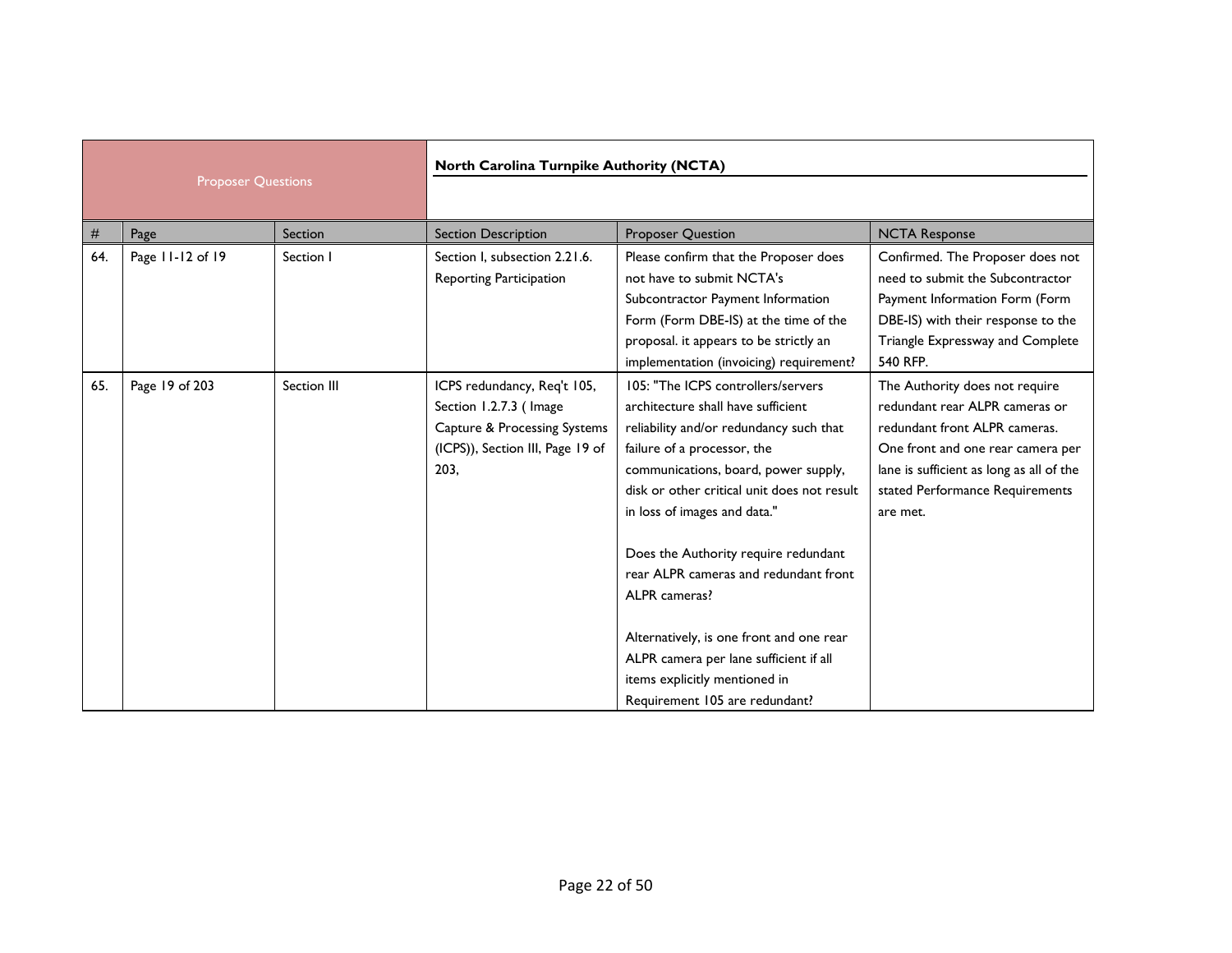|                           |                | North Carolina Turnpike Authority (NCTA) |                                                 |                                                                                                                                                                                                                                                                                                                                                                                                                                                                                                                                                                                                                                                                            |                                                                                                                                                                                                                                                                                                                                                                                                                                                                                                |
|---------------------------|----------------|------------------------------------------|-------------------------------------------------|----------------------------------------------------------------------------------------------------------------------------------------------------------------------------------------------------------------------------------------------------------------------------------------------------------------------------------------------------------------------------------------------------------------------------------------------------------------------------------------------------------------------------------------------------------------------------------------------------------------------------------------------------------------------------|------------------------------------------------------------------------------------------------------------------------------------------------------------------------------------------------------------------------------------------------------------------------------------------------------------------------------------------------------------------------------------------------------------------------------------------------------------------------------------------------|
| <b>Proposer Questions</b> |                |                                          |                                                 |                                                                                                                                                                                                                                                                                                                                                                                                                                                                                                                                                                                                                                                                            |                                                                                                                                                                                                                                                                                                                                                                                                                                                                                                |
| #                         | Page           | Section                                  | <b>Section Description</b>                      | <b>Proposer Question</b>                                                                                                                                                                                                                                                                                                                                                                                                                                                                                                                                                                                                                                                   | <b>NCTA Response</b>                                                                                                                                                                                                                                                                                                                                                                                                                                                                           |
| 66.                       | Page 46 of 203 | Section III                              | Section III, Subsection 1.5.5<br>Communications | Requirement 357 states in part: "On new<br>facilities the Constructor will provide,<br>terminate, and test the fiber connections<br>from vault to vault (the Metro Area<br>Network or MAN)."<br>Requirement 361 states in part: "The<br>MAN physical connectivity between the<br>toll Equipment vaults within the Triangle<br>Expressway and Complete 540 corridors<br>shall be provided by NCTA or by the<br>Constructor, respectively."<br>With respect to vault-to-vault MAN<br>connections please confirm the following:<br>I. Triangle Expressway - conduit and<br>fiber installation and termination is by<br>NCTA. Network equipment/switching is<br>by Contractor. | With respect to vault-to-vault MAN<br>connections, the assumption is<br>confirmed for Triangle Expressway<br>and is the same for the C540: The<br>conduit and fiber installation and<br>termination is provided by NCTA<br>or the Constructor as it will be<br>completed by others prior to the<br>Contractor beginning their<br>installation work. All network<br>equipment/switching is by the<br>Contractor. (Please note the<br>difference between the Constructor<br>and the Contractor.) |
|                           |                |                                          |                                                 | 2. C540 - conduit is by NCTA. Fiber<br>installation and termination is by<br>Contractor, Network<br>equipment/switching is by Contractor.                                                                                                                                                                                                                                                                                                                                                                                                                                                                                                                                  |                                                                                                                                                                                                                                                                                                                                                                                                                                                                                                |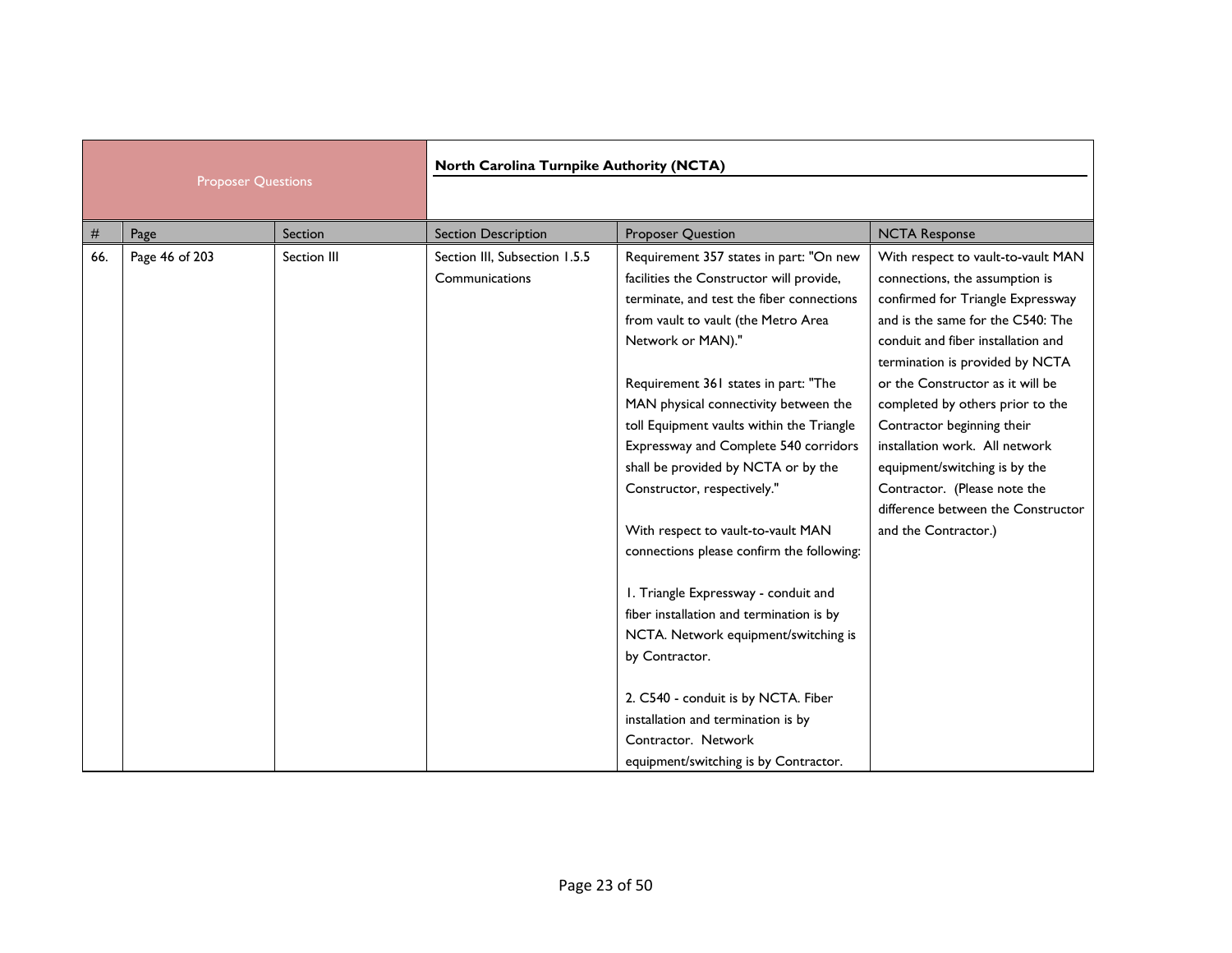| <b>Proposer Questions</b> |                             | North Carolina Turnpike Authority (NCTA) |                             |                                                                                                                                                                                                                                                                                            |                                                                                                                                                                                                                                                                                                                                                                                                                                                                                                                                                                                                                   |
|---------------------------|-----------------------------|------------------------------------------|-----------------------------|--------------------------------------------------------------------------------------------------------------------------------------------------------------------------------------------------------------------------------------------------------------------------------------------|-------------------------------------------------------------------------------------------------------------------------------------------------------------------------------------------------------------------------------------------------------------------------------------------------------------------------------------------------------------------------------------------------------------------------------------------------------------------------------------------------------------------------------------------------------------------------------------------------------------------|
| #                         | Page                        | Section                                  | <b>Section Description</b>  | <b>Proposer Question</b>                                                                                                                                                                                                                                                                   | <b>NCTA Response</b>                                                                                                                                                                                                                                                                                                                                                                                                                                                                                                                                                                                              |
| 67.                       | Attachment<br>18, all pages | Attachment 18, all<br>sections           | Attachment 18, all sections | Please confirm NCTA will provide,<br>install, configure, test, and manage the<br>ITS field communications network for<br>the entire project (Triangle Expressway,<br>C540 and Morrisville Pkwy) including<br>field cabinets, network switching and<br>equipment, infrastructure and fiber. | Confirmed. NCTA will Install,<br>Configure, and Test the ITS field<br>communications network for the<br>entire project. In addition to other<br>responsibilities, the Contractor shall<br>Maintain the network Equipment as<br>detailed in Attachment 10 -<br>Responsibility Matrix, including, but<br>not limited to, field cabinets (items<br>57 & 58); network switching and<br>equipment (items 55 & 56); and<br>infrastructure and fiber (items 22 &<br>54). Also, the quantities by item for<br>which the Contractor is to Maintain<br>are detailed in Attachment 5 - TriEx<br>and C540 ITS Equipment List. |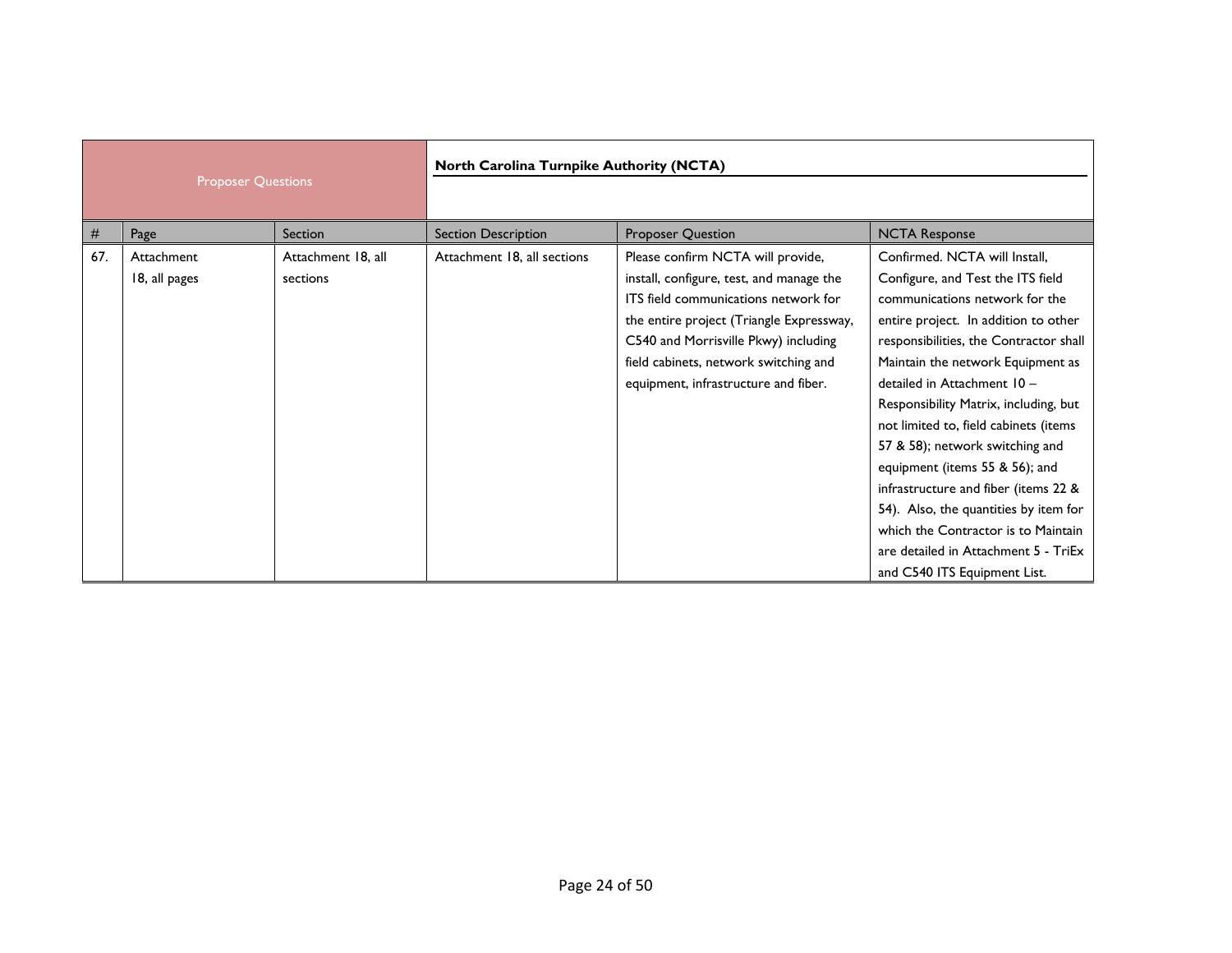| <b>Proposer Questions</b> |                                     | North Carolina Turnpike Authority (NCTA) |                                        |                                                                                                                                                                                                                                                                               |                                                                                                                                        |
|---------------------------|-------------------------------------|------------------------------------------|----------------------------------------|-------------------------------------------------------------------------------------------------------------------------------------------------------------------------------------------------------------------------------------------------------------------------------|----------------------------------------------------------------------------------------------------------------------------------------|
| #                         | Page                                | Section                                  | Section Description                    | Proposer Question                                                                                                                                                                                                                                                             | <b>NCTA Response</b>                                                                                                                   |
| 68.                       | Attachments 4B and<br>4C, all pages | Attachments 4B and<br>4C, all sections   | Attachments 4B and 4C, all<br>sections | Attachment 4B, Note "5" refers to an<br>RWIS site to "be re-located as part of<br>the Morrisville Parkway Interchange<br>project.".<br>Attachment 4C identifies one (1)<br>Roadway Weather Information System is<br>to be provided at the Morrisville<br>Parkway Interchange. | The assumption is confirmed that a<br>single RWIS installation will be<br>relocated to the Morrisville<br>Parkway Interchange project. |
|                           |                                     |                                          |                                        | Please confirm the citations above refer<br>to a single RWIS installation that is to be<br>removed from Triangle Expressway and<br>reinstalled at the Morrisville Parkway<br>Interchange.                                                                                     |                                                                                                                                        |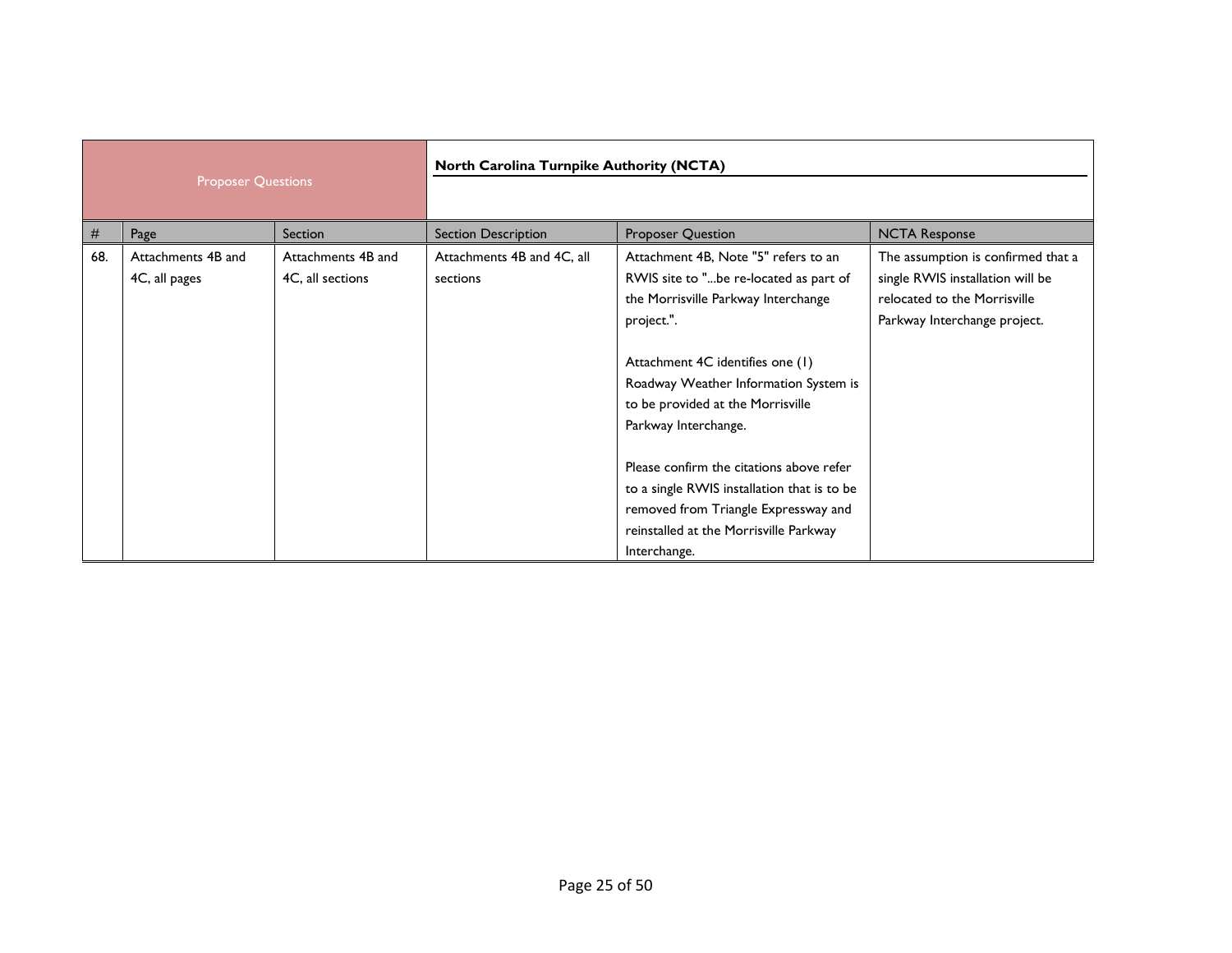|                           |                | North Carolina Turnpike Authority (NCTA) |                                                                                                                                         |                                                                                                                                                                                                                                                                                                                                                                                                                         |                                                                                                                                                                                                                                                                                                                                                                                             |
|---------------------------|----------------|------------------------------------------|-----------------------------------------------------------------------------------------------------------------------------------------|-------------------------------------------------------------------------------------------------------------------------------------------------------------------------------------------------------------------------------------------------------------------------------------------------------------------------------------------------------------------------------------------------------------------------|---------------------------------------------------------------------------------------------------------------------------------------------------------------------------------------------------------------------------------------------------------------------------------------------------------------------------------------------------------------------------------------------|
| <b>Proposer Questions</b> |                |                                          |                                                                                                                                         |                                                                                                                                                                                                                                                                                                                                                                                                                         |                                                                                                                                                                                                                                                                                                                                                                                             |
| #                         | Page           | Section                                  | <b>Section Description</b>                                                                                                              | <b>Proposer Question</b>                                                                                                                                                                                                                                                                                                                                                                                                | <b>NCTA Response</b>                                                                                                                                                                                                                                                                                                                                                                        |
| 69.                       | Page 15 of 203 | Section III                              | AVI quantities / Req't 58,<br>Section III, subsection 1.2.7.1<br><b>Automatic Vehicle</b><br>Identification (AVI) System<br>Integration | 58 "The NCTA will procure the AVI<br>System through a selected AVI vendor<br>based upon the quantities determined by<br>the Contractor in consultation with and<br>Approval by NCTA. NCTA will provide<br>all AVI readers and antennas. The AVI<br>Equipment provided will be compliant<br>with the NCTA Interoperable Partner<br>and National Interoperability<br>requirements."<br>Should the use or re-use of Kapsch | Yes, the assumption of use or re-<br>use of Kapsch JANUS MPR II<br>Readers is correct.<br>Requirement 58 has been edited.<br>Please see details in Section B of<br>this Addendum 6 for specific details<br>on associated changes to the RFP.                                                                                                                                                |
|                           |                |                                          |                                                                                                                                         | JANUS MPR II Readers be assumed for<br>all 35 toll zones when selecting quantities<br>to include in this proposal?                                                                                                                                                                                                                                                                                                      |                                                                                                                                                                                                                                                                                                                                                                                             |
| 70.                       | Page 4 of 203  | Section III                              | C540 Gantry spacing, Section<br>III, Subsection 1.1.2<br>(Complete 540)                                                                 | Requirement: "Dual gantry design --<br>gantry spacing between columns of 40-50<br>with connecting center-lane truss<br>members and Details to be determined<br>during the Design. "<br>Question: Is the Contractor able to<br>select the final spacing between upstream<br>and downstream gantries?                                                                                                                     | The Contractor should plan for 50-<br>foot gantry spacing with flexibility<br>provided for System Design with<br>truss span structure provided by<br>NCTA. For clarification, Section<br>1.1.2 has been revised to remove<br>the reference to 40-foot gantry<br>spacing.<br>Please see details in Section B of<br>this Addendum 6 for specific details<br>on associated changes to the RFP. |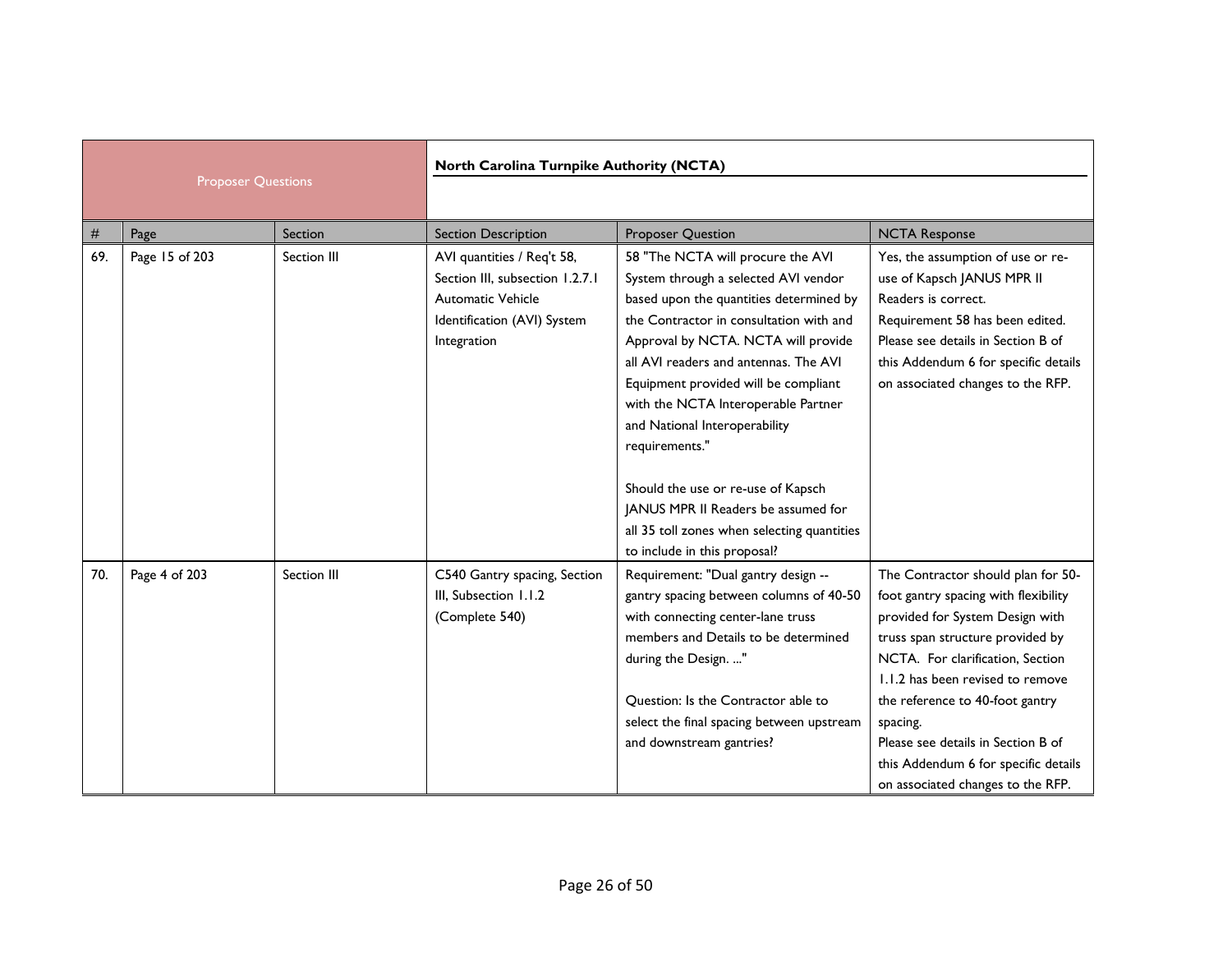| <b>Proposer Questions</b> |                         | <b>North Carolina Turnpike Authority (NCTA)</b> |                                 |                                            |                                      |
|---------------------------|-------------------------|-------------------------------------------------|---------------------------------|--------------------------------------------|--------------------------------------|
|                           |                         |                                                 |                                 |                                            |                                      |
| #                         | Page                    | Section                                         | Section Description             | <b>Proposer Question</b>                   | <b>NCTA Response</b>                 |
| 71.                       | Page 17 of 19, and Page |                                                 | Section IV, subsection 2.1. and | The electronic copies are currently        | Yes, NCTA will accept the            |
|                           | 19 of 19,               |                                                 | Section IV, subsection 2.2      | required on DVD/CD. Will the               | submission of a USB Flash Drive      |
|                           |                         |                                                 |                                 | Authority consider allowing thumb drives   | (i.e. "thumb" drive) in lieu of a    |
|                           |                         |                                                 |                                 | instead?                                   | DVD/CD.                              |
|                           |                         |                                                 |                                 |                                            | Please see details in Section B of   |
|                           |                         |                                                 |                                 |                                            | this Addendum 6 for specific details |
|                           |                         |                                                 |                                 |                                            | on associated changes to the RFP.    |
| 72.                       | Page 17-18 of 19        | Section IV, subsection                          | Section IV, Page 17-18 of 19,   | Requirement text: "The hard copy of        | Confirmed.                           |
|                           |                         | 2.1.                                            | subsection 2.1. Submission of   | the Technical Proposal shall be included   |                                      |
|                           |                         |                                                 | <b>Technical Proposal</b>       | in one (1) volume only so that only one    |                                      |
|                           |                         |                                                 |                                 | (1) three ring binder is required for the  |                                      |
|                           |                         |                                                 |                                 | Technical Proposal." and "Number of        |                                      |
|                           |                         |                                                 |                                 | Copies. Provide seven (7) printed copies   |                                      |
|                           |                         |                                                 |                                 | and one (1) CD/DVD of all portions of      |                                      |
|                           |                         |                                                 |                                 | the Technical Proposal."                   |                                      |
|                           |                         |                                                 |                                 | Question: Could you please confirm that    |                                      |
|                           |                         |                                                 |                                 | NCTA will accept 1 printed Technical       |                                      |
|                           |                         |                                                 |                                 | Proposal original in a 3-ring binder and 7 |                                      |
|                           |                         |                                                 |                                 | printed Technical Proposal copies in 3-    |                                      |
|                           |                         |                                                 |                                 | ring binders?                              |                                      |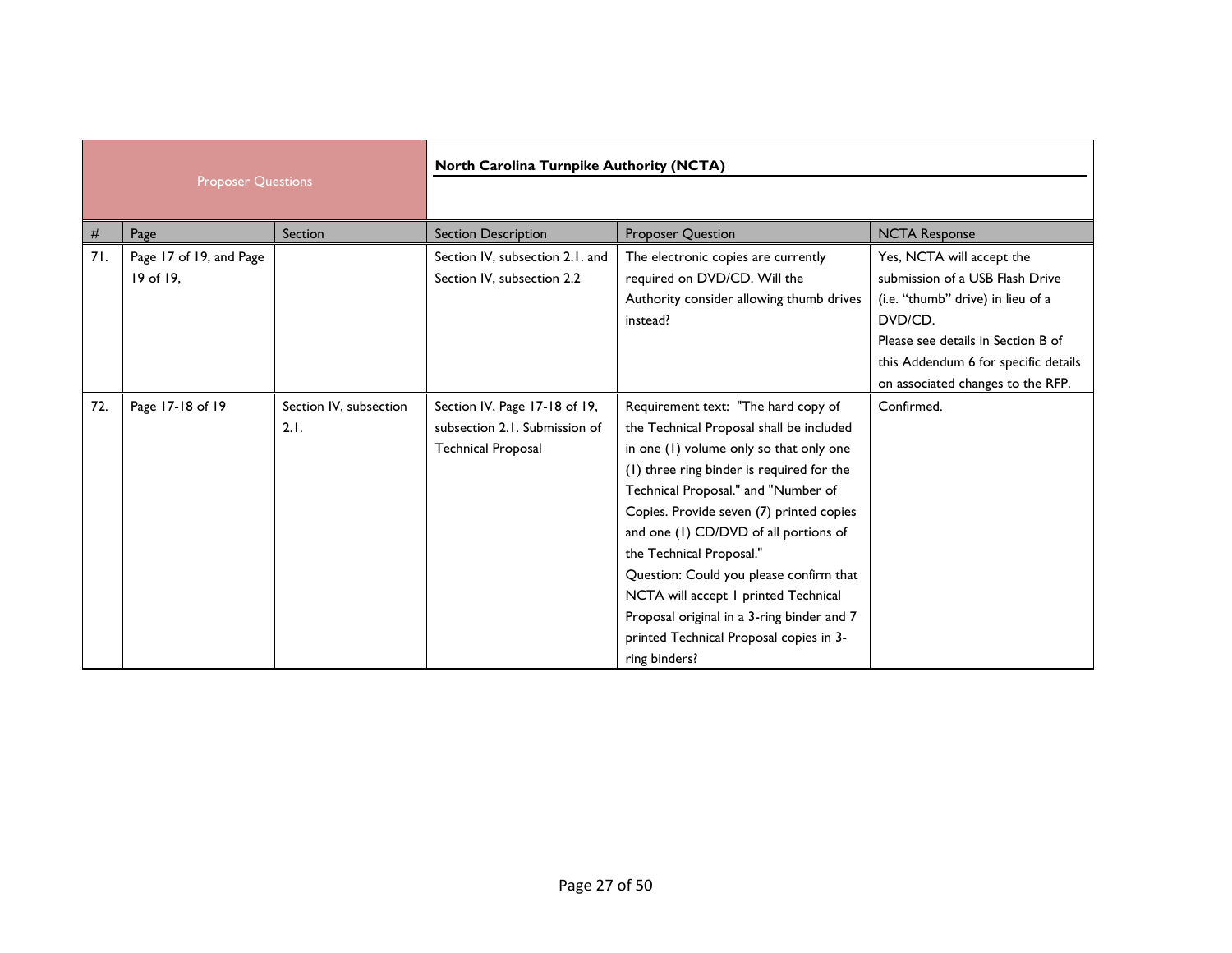|                           |              | North Carolina Turnpike Authority (NCTA)               |                                                                                                              |                                                                                                                                                                                                                                                                                                                                                                                                                                                                                                                                                         |                                                                                                                                                                                                                                                                        |
|---------------------------|--------------|--------------------------------------------------------|--------------------------------------------------------------------------------------------------------------|---------------------------------------------------------------------------------------------------------------------------------------------------------------------------------------------------------------------------------------------------------------------------------------------------------------------------------------------------------------------------------------------------------------------------------------------------------------------------------------------------------------------------------------------------------|------------------------------------------------------------------------------------------------------------------------------------------------------------------------------------------------------------------------------------------------------------------------|
| <b>Proposer Questions</b> |              |                                                        |                                                                                                              |                                                                                                                                                                                                                                                                                                                                                                                                                                                                                                                                                         |                                                                                                                                                                                                                                                                        |
| #                         | Page         | Section                                                | <b>Section Description</b>                                                                                   | <b>Proposer Question</b>                                                                                                                                                                                                                                                                                                                                                                                                                                                                                                                                | <b>NCTA Response</b>                                                                                                                                                                                                                                                   |
| 73.                       | Page 5 of 19 | RFP Section 1.2                                        | RFP Section 1.2, page 5 of 19,<br>3rd bullet                                                                 | 3rd bullet states "Facility Maintenance of<br>all tolling and ITS equipment cabinets and<br>vaults including fifteen (15) on Triangle<br>Expressway (including Morrisville<br>Parkway Interchange) and six (6) on<br>Phase I of Complete 540, including back-<br>up generators, heating ventilation and air<br>conditioning (HVAC), and UPS."<br>Attachment 10 - Responsibility Matrix<br>item 20 states Contractor is<br>responsibility for O&M of RTCS toll<br>equipment buildings/vaults for C540 only.<br>Please clarify Contractor's scope of work | The "Complete 540 Only"<br>comments in Attachment 10 are to<br>distinguish that the Design and<br>Furnish & Install activities are not<br>required for the Triangle<br>Expressway as the existing<br>installations will be used. The<br>Requirement remains as stated. |
|                           |              |                                                        |                                                                                                              | related to RTCS toll equipment<br>buildings/vaults for the Tri-Ex and<br>Morrisville Parkway Interchange portions<br>of the project.                                                                                                                                                                                                                                                                                                                                                                                                                    |                                                                                                                                                                                                                                                                        |
| 74.                       | 5            | 1.2.1 Hardware and<br>Software General<br>Requirements | The NCTA shall have the<br>right to purchase third-party<br>Equipment directly from the<br>Equipment vendor. | If NCTA decides to purchase the third -<br>party equipment will they assume all<br>liability for ensuring the items are<br>procured, received, inventoried and<br>provided to the contractor in order to<br>meet the installation schedules?                                                                                                                                                                                                                                                                                                            | Yes.                                                                                                                                                                                                                                                                   |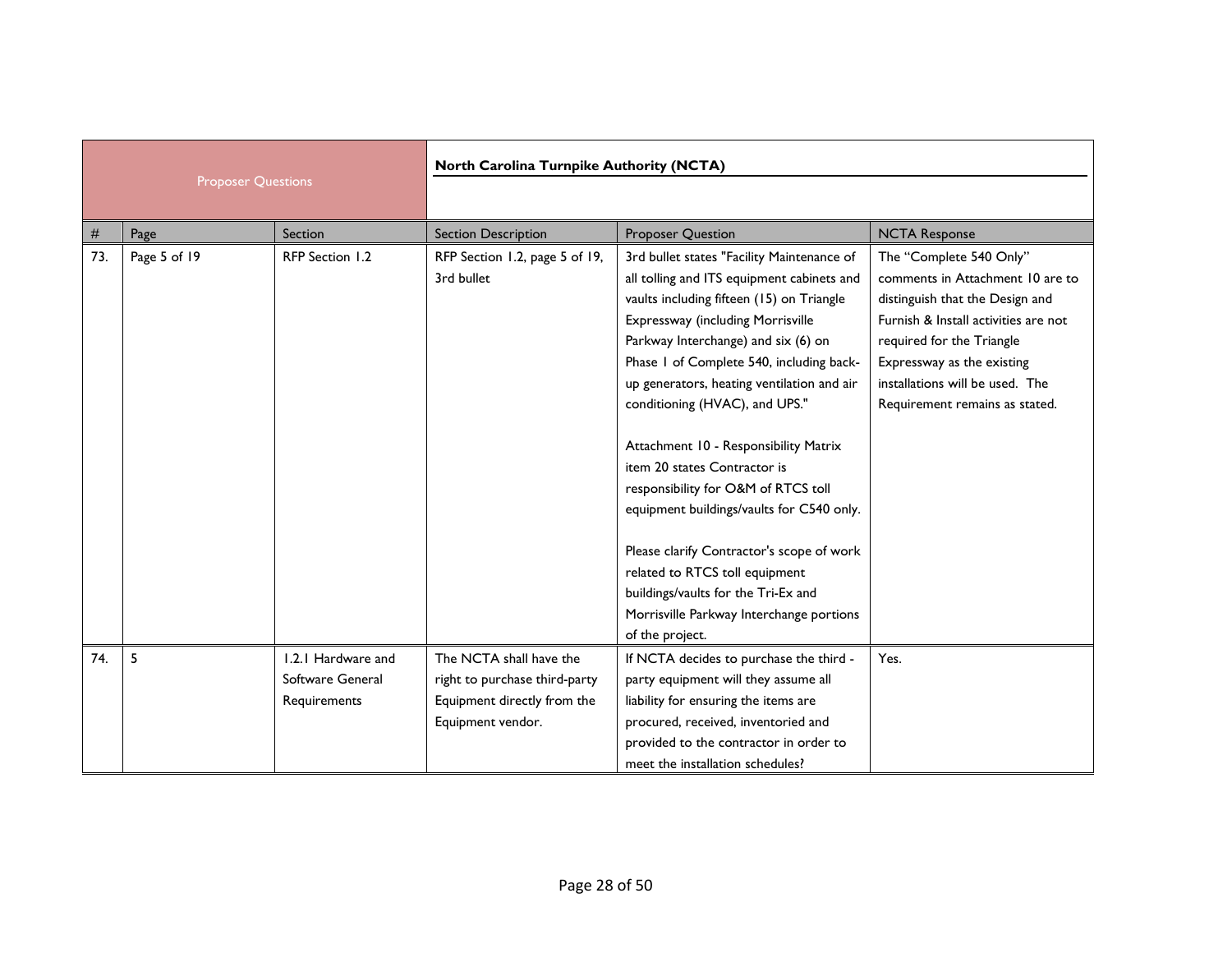| <b>Proposer Questions</b> |      | North Carolina Turnpike Authority (NCTA) |                                |                                          |                                     |
|---------------------------|------|------------------------------------------|--------------------------------|------------------------------------------|-------------------------------------|
|                           |      |                                          |                                |                                          |                                     |
| #                         | Page | Section                                  | <b>Section Description</b>     | <b>Proposer Question</b>                 | <b>NCTA Response</b>                |
| 75.                       | 4    | 1.2.6.1. Vault /                         | The Contractor is responsible  | Is there currently an Access Control and | Yes, there is currently an ACSMS in |
|                           |      | <b>Enclosure Access</b>                  | for the security of all        | Security Monitoring System in place? If  | place for the Triangle Expressway;  |
|                           |      |                                          | Hardware and shall control     | so, can NCTA provide the manufacturer,   | however, per Requirement 277 the    |
|                           |      |                                          | access to the vaults and       | make and model of the equipment in       | Contractor is to provide a new      |
|                           |      |                                          | enclosures via the Access      | use?                                     | ACSMS for access and monitoring     |
|                           |      |                                          | Control and Security           |                                          | all Tolling Locations and equipment |
|                           |      |                                          | Monitoring System.             | Will the Access Control and Security     | enclosures/vaults and roadside      |
|                           |      |                                          | Contractor personnel shall     | System be required on all enclosures     | cabinets. Per Attachment 4A, the    |
|                           |      |                                          | use only assigned, individual  | such as roadside cabinets?               | Fixed and PTZ Security Cameras      |
|                           |      |                                          | proximity cards/keys and shall |                                          | may be reused, but new cameras      |
|                           |      |                                          | not share cards/keys with any  | Will the security monitoring system      | may also be proposed. The           |
|                           |      |                                          | other individuals or make      | require fixed or PTZ cameras?            | Requirements are not specific to    |
|                           |      |                                          | copies of any assigned         |                                          | fixed or PTZ cameras for the        |
|                           |      |                                          | cards/keys. Contractor         |                                          | ACSMS.                              |
|                           |      |                                          | personnel shall immediately    |                                          |                                     |
|                           |      |                                          | return all assigned cards/keys |                                          |                                     |
|                           |      |                                          | to NCTA upon request.          |                                          |                                     |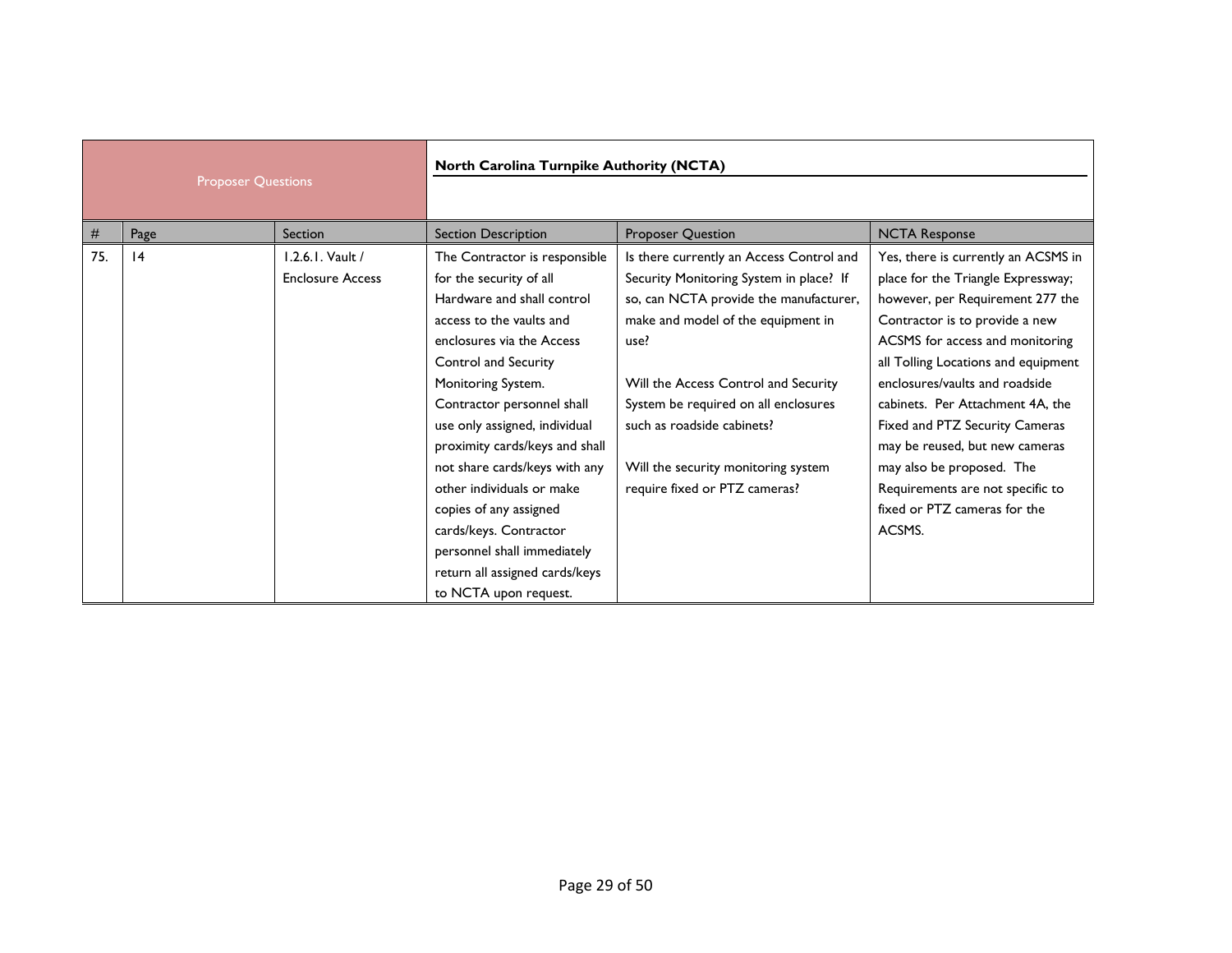| <b>Proposer Questions</b> |      | North Carolina Turnpike Authority (NCTA)    |                                                                                                                                                                                                                                                                                                                                                                                                                                                                                                            |                                                                                                                                                                                                                             |                                                                                            |
|---------------------------|------|---------------------------------------------|------------------------------------------------------------------------------------------------------------------------------------------------------------------------------------------------------------------------------------------------------------------------------------------------------------------------------------------------------------------------------------------------------------------------------------------------------------------------------------------------------------|-----------------------------------------------------------------------------------------------------------------------------------------------------------------------------------------------------------------------------|--------------------------------------------------------------------------------------------|
|                           |      |                                             |                                                                                                                                                                                                                                                                                                                                                                                                                                                                                                            |                                                                                                                                                                                                                             |                                                                                            |
| #                         | Page | Section                                     | <b>Section Description</b>                                                                                                                                                                                                                                                                                                                                                                                                                                                                                 | <b>Proposer Question</b>                                                                                                                                                                                                    | <b>NCTA Response</b>                                                                       |
| 76.                       | 4    | 1.2.6.1. Vault /<br><b>Enclosure Access</b> | The Contractor is responsible<br>for the security of all<br>Hardware and shall control<br>access to the vaults and<br>enclosures via the Access<br>Control and Security<br>Monitoring System.<br>Contractor personnel shall<br>use only assigned, individual<br>proximity cards/keys and shall<br>not share cards/keys with any<br>other individuals or make<br>copies of any assigned<br>cards/keys. Contractor<br>personnel shall immediately<br>return all assigned cards/keys<br>to NCTA upon request. | Will the Access Control and Security<br>System be required on all enclosures<br>such as roadside cabinets in addition to<br>the roadside buildings?<br>Will the security monitoring system<br>require fixed or PTZ cameras? | Please see the response to<br>Question 75 in this Addendum 6 for<br>further clarification. |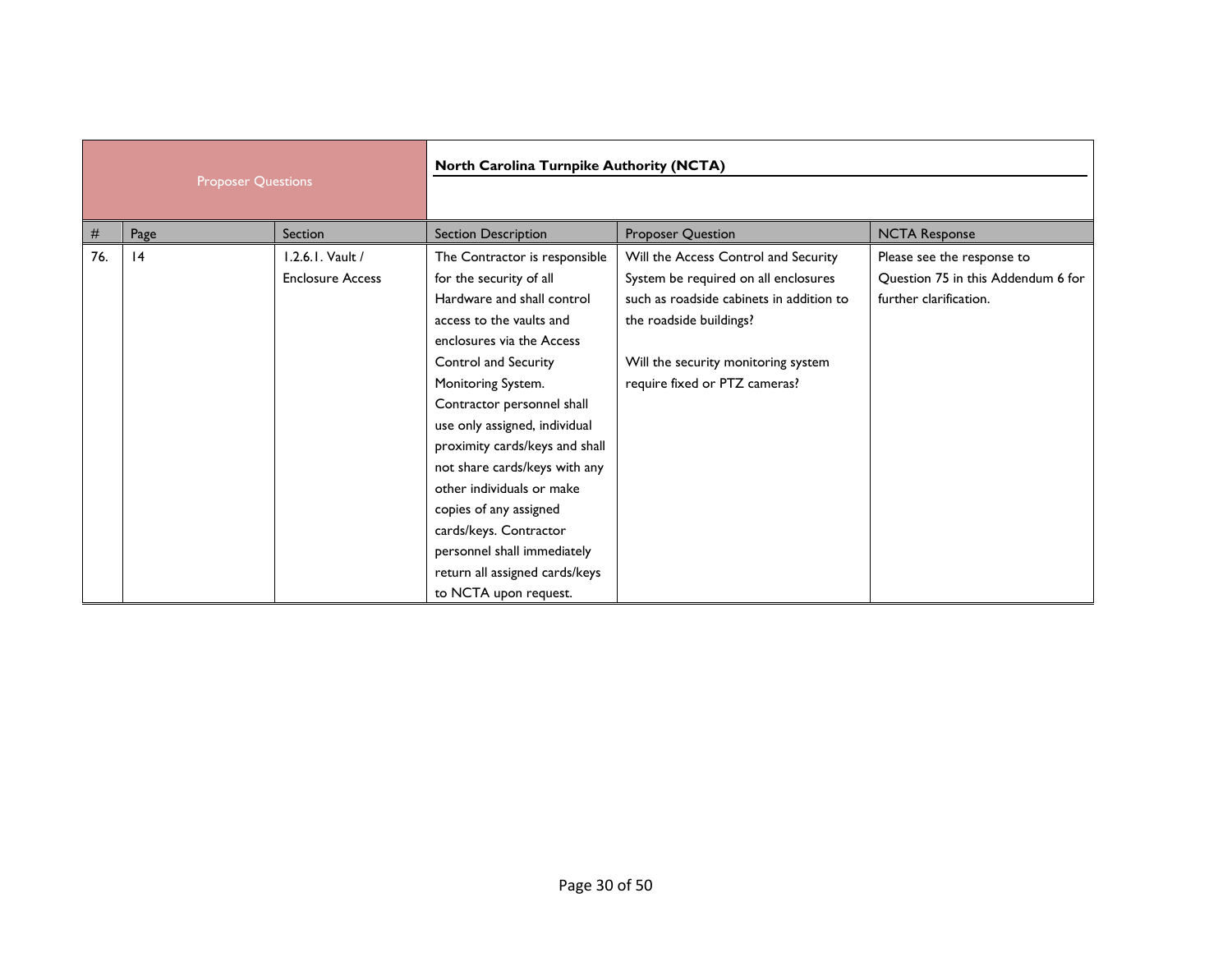| <b>Proposer Questions</b> |      | North Carolina Turnpike Authority (NCTA)    |                                                                                                                                                                                                                                                                                                                                                                                                                                                                                                            |                                                                                           |                                                                                            |
|---------------------------|------|---------------------------------------------|------------------------------------------------------------------------------------------------------------------------------------------------------------------------------------------------------------------------------------------------------------------------------------------------------------------------------------------------------------------------------------------------------------------------------------------------------------------------------------------------------------|-------------------------------------------------------------------------------------------|--------------------------------------------------------------------------------------------|
| #                         | Page | Section                                     | <b>Section Description</b>                                                                                                                                                                                                                                                                                                                                                                                                                                                                                 | <b>Proposer Question</b>                                                                  | <b>NCTA Response</b>                                                                       |
| 77.                       | 4    | 1.2.6.1. Vault /<br><b>Enclosure Access</b> | The Contractor is responsible<br>for the security of all<br>Hardware and shall control<br>access to the vaults and<br>enclosures via the Access<br>Control and Security<br>Monitoring System.<br>Contractor personnel shall<br>use only assigned, individual<br>proximity cards/keys and shall<br>not share cards/keys with any<br>other individuals or make<br>copies of any assigned<br>cards/keys. Contractor<br>personnel shall immediately<br>return all assigned cards/keys<br>to NCTA upon request. | Will the security monitoring system<br>require fixed or Pan, Tilt, Zoom (PTZ)<br>cameras? | Please see the response to<br>Question 75 in this Addendum 6 for<br>further clarification. |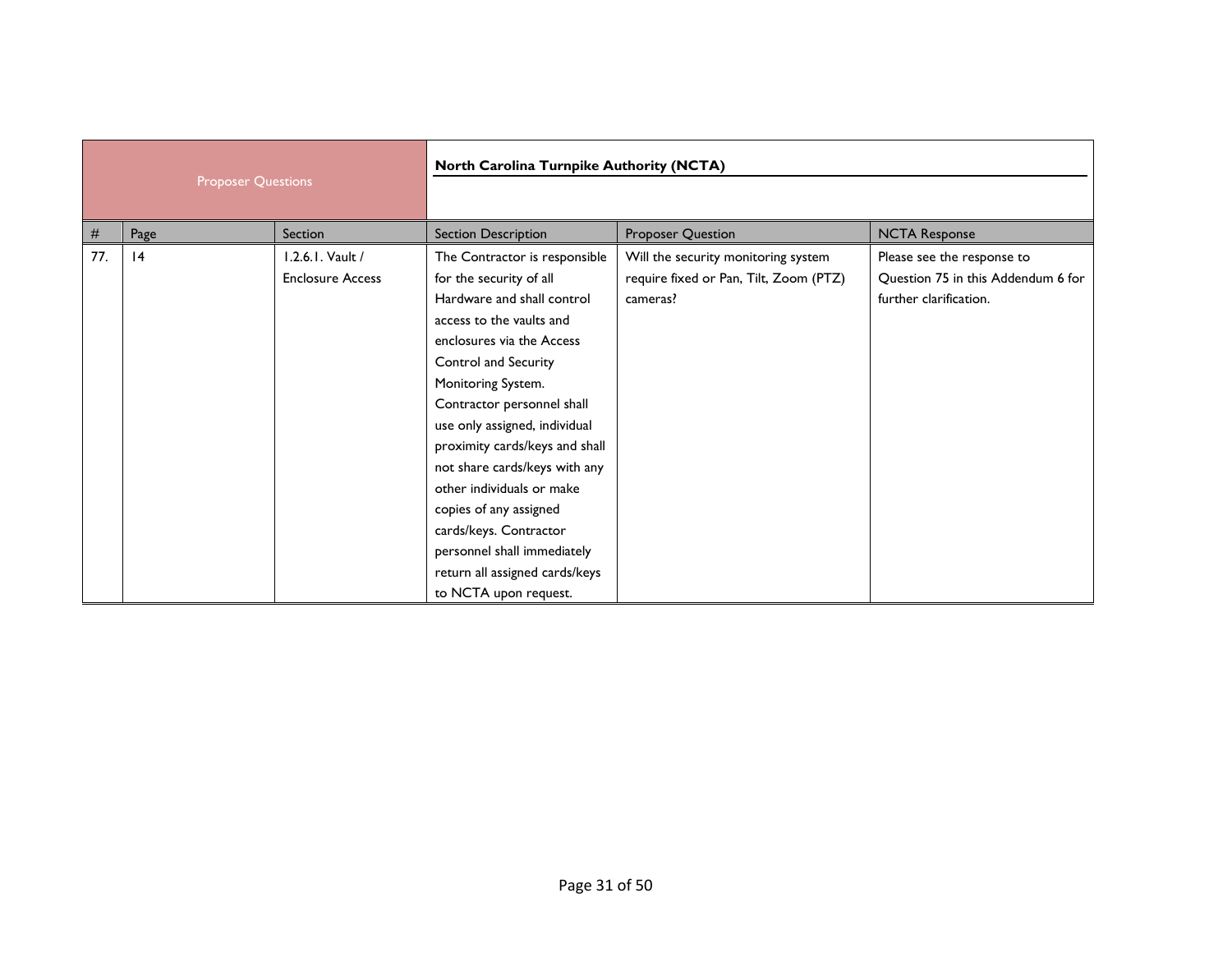| <b>Proposer Questions</b> |      | North Carolina Turnpike Authority (NCTA)                                    |                                                                                                                                                                                                                                                                                                                                                                                          |                                                                                                                                                                                                                                                                                                                            |                                                                                                                                                                                                                                                                                                                       |  |
|---------------------------|------|-----------------------------------------------------------------------------|------------------------------------------------------------------------------------------------------------------------------------------------------------------------------------------------------------------------------------------------------------------------------------------------------------------------------------------------------------------------------------------|----------------------------------------------------------------------------------------------------------------------------------------------------------------------------------------------------------------------------------------------------------------------------------------------------------------------------|-----------------------------------------------------------------------------------------------------------------------------------------------------------------------------------------------------------------------------------------------------------------------------------------------------------------------|--|
| #                         | Page | Section                                                                     | <b>Section Description</b>                                                                                                                                                                                                                                                                                                                                                               | <b>Proposer Question</b>                                                                                                                                                                                                                                                                                                   | <b>NCTA Response</b>                                                                                                                                                                                                                                                                                                  |  |
| 78.                       | 15   | 1.2.7.1. Automatic<br>Vehicle Identification<br>(AVI) System<br>Integration | The NCTA will procure the<br>AVI System through a<br>selected AVI vendor based<br>upon the quantities<br>determined by the Contractor<br>in consultation with and<br>Approval by NCTA. NCTA<br>will provide all AVI readers<br>and antennas. The AVI<br>Equipment provided will be<br>compliant with the NCTA<br>Interoperable Partner and<br>National Interoperability<br>requirements. | Will NCTA assume responsibility and<br>costs associated with defective<br>equipment prior to or during the<br>installation and testing processes?<br>Additionally, will NCTA manage the<br>RMA, shipping and receiving? Lastly will<br>NCTA ensure quantities required for the<br>project meet the installation schedules? | Confirmed. NCTA will resolve any<br>issues related to AVI System defects<br>not caused by or resulting from the<br>Contractor during the installation<br>and testing processes. NCTA will<br>provide all quantities of AVI<br>equipment per the Approved<br>Design to meet installation<br>schedules.                 |  |
| 79.                       | 15   | 1.2.7.1. Automatic<br>Vehicle Identification<br>(AVI) System<br>Integration | For the TriEx integration, the<br>Contractor shall reuse the<br>existing Kapsch MPR II<br>Readers and Antennas.                                                                                                                                                                                                                                                                          | Will NCTA provide the detailed<br>configuration documentation of each<br>Kapsch MPR II Readers and Antennas in<br>operation, including the current power<br>loss and Db settings of each antenna and<br>respective reader module?                                                                                          | At the conclusion of this<br>Procurement, the selected<br>Contractor will be provided<br>NCTA-approved Installation,<br>Operations and Maintenance<br>Manuals authored by the AVI<br>vendor. The AVI vendor will also<br>provide the Contractor with<br>training for Maintenance and<br>Operations of the AVI system. |  |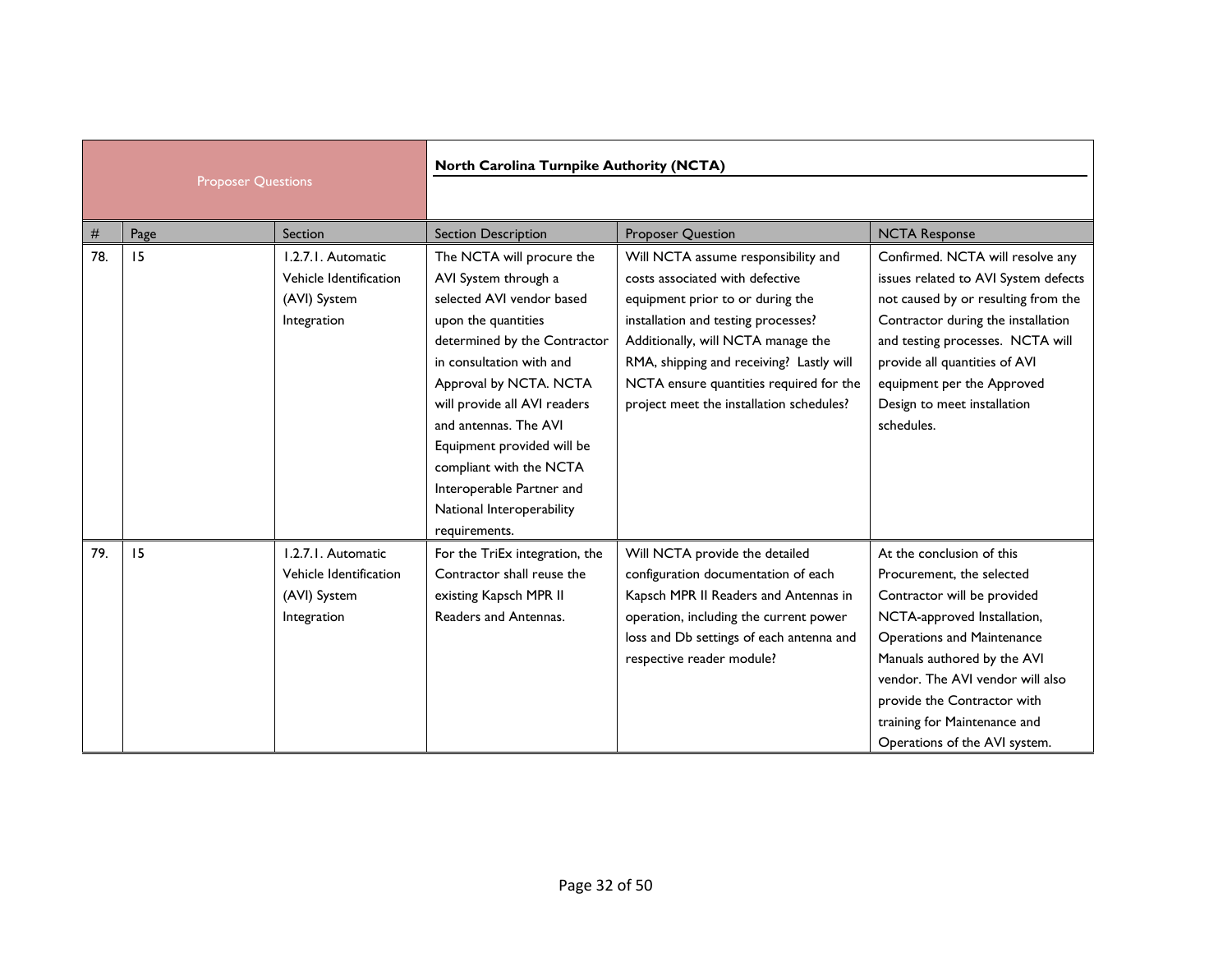|     | <b>Proposer Questions</b> |                                                                             | <b>North Carolina Turnpike Authority (NCTA)</b>                                                                                                                                                                                                                                                                                                                                                                 |                                                                                                                                                                                                                                                                          |                                                                                                                                                                                                                             |
|-----|---------------------------|-----------------------------------------------------------------------------|-----------------------------------------------------------------------------------------------------------------------------------------------------------------------------------------------------------------------------------------------------------------------------------------------------------------------------------------------------------------------------------------------------------------|--------------------------------------------------------------------------------------------------------------------------------------------------------------------------------------------------------------------------------------------------------------------------|-----------------------------------------------------------------------------------------------------------------------------------------------------------------------------------------------------------------------------|
|     |                           |                                                                             |                                                                                                                                                                                                                                                                                                                                                                                                                 |                                                                                                                                                                                                                                                                          |                                                                                                                                                                                                                             |
| #   | Page                      | <b>Section</b>                                                              | <b>Section Description</b>                                                                                                                                                                                                                                                                                                                                                                                      | <b>Proposer Question</b>                                                                                                                                                                                                                                                 | <b>NCTA Response</b>                                                                                                                                                                                                        |
| 80. | 15                        | 1.2.7.1. Automatic<br>Vehicle Identification<br>(AVI) System<br>Integration | The RTCS shall support AVI<br>readers that have redundancy.                                                                                                                                                                                                                                                                                                                                                     | Does NCTA consider the Kapsch AVI<br>Master / Slave mode as meeting the RFP<br>redundancy requirement?                                                                                                                                                                   | Yes, the Contractor Toll System<br>shall support the redundant<br>Master/Slave functionality provided<br>by the Janus MPR II Reader to<br>ensure continuous operations in the<br>event of AVI reader controller<br>failure. |
| 81. | 15                        | 1.2.7.1. Automatic<br>Vehicle Identification<br>(AVI) System<br>Integration | The Contractor shall be<br>responsible for the physical<br>tuning of the certified AVI<br>Equipment, and for integrating<br>the AVI System into the<br>Contractor in-lane Design. In<br>addition, the AVI vendor shall<br>certify that the lanes are<br>tuned to the AVI<br>specifications. All AVI<br>installation, configuration and<br>tuning shall be in compliance<br>with the AVI vendor<br>Requirements. | The AVI vendor mandates that only they<br>can certify and tune their product. Is the<br>cost for that tuning, field certification,<br>design and system approval from the AVI<br>vendor included in the NCTA purchase<br>or the responsibility of the winning<br>bidder? | This question will be answered in a<br>subsequent Addendum.                                                                                                                                                                 |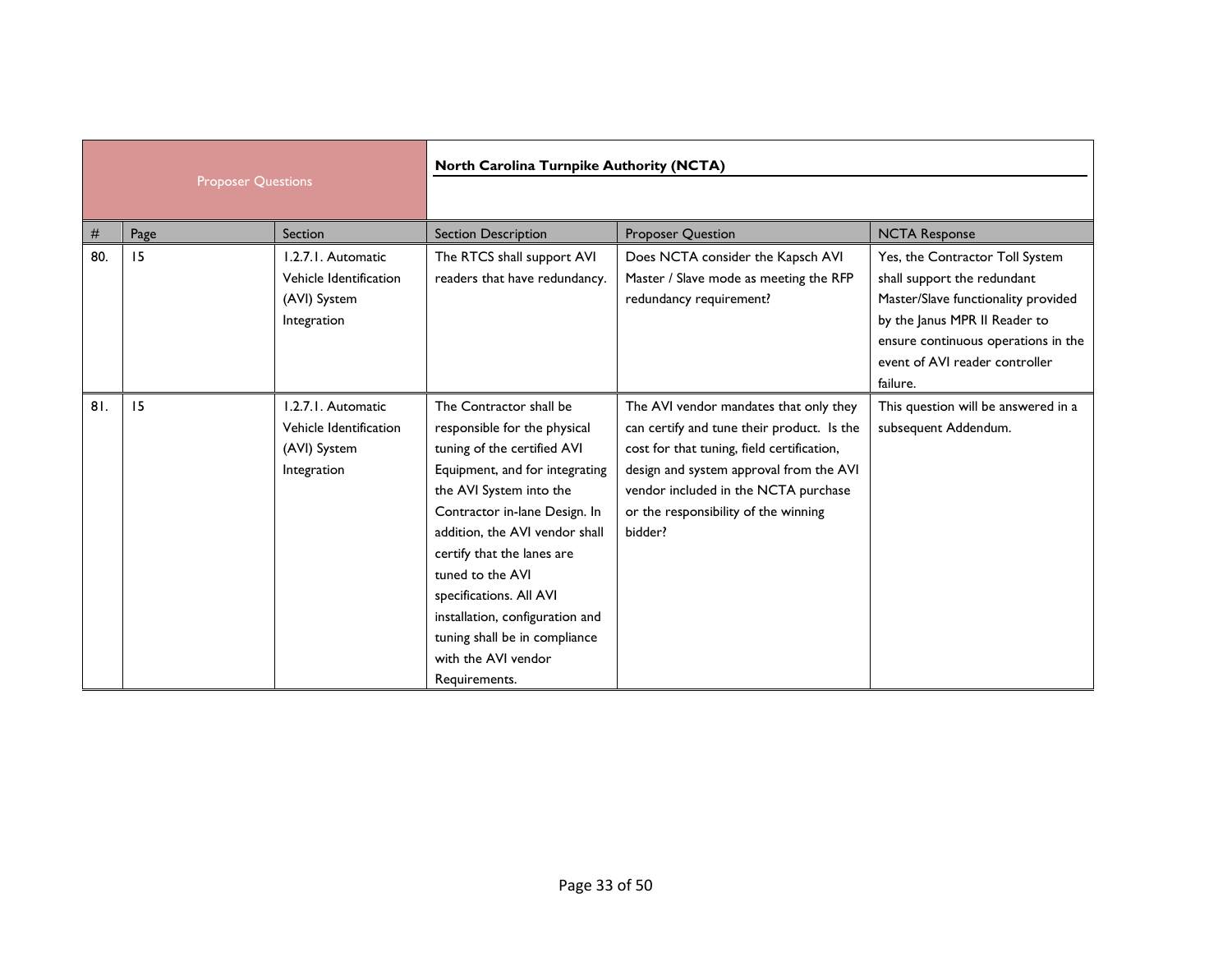| <b>Proposer Questions</b> |      | North Carolina Turnpike Authority (NCTA) |                                |                                            |                                     |
|---------------------------|------|------------------------------------------|--------------------------------|--------------------------------------------|-------------------------------------|
|                           |      |                                          |                                |                                            |                                     |
| #                         | Page | Section                                  | <b>Section Description</b>     | <b>Proposer Question</b>                   | <b>NCTA Response</b>                |
| 82.                       | 38   | 1.2.12 Access Control                    | The Contractor shall furnish   | Please define the term "vault" as used in  | The term "vault" is used            |
|                           |      | and Security                             | and install an Access Control  | Section 1.2.12.                            | throughout the RFP and references   |
|                           |      | Monitoring System                        | and Security Monitoring        |                                            | the Toll Zone Vault depicted in the |
|                           |      | (ACSMS)                                  | System (ACSMS) for access      |                                            | Attachment 11 - AET Standard        |
|                           |      |                                          | and monitoring all Tolling     |                                            | Drawings and described in Section   |
|                           |      |                                          | Locations and equipment        |                                            | III - Scope of Work and             |
|                           |      |                                          | enclosures/vaults and roadside |                                            | Requirements, Section 1.5.3         |
|                           |      |                                          | cabinets.                      |                                            | Equipment Vault.                    |
| 83.                       | 46   | 1.5.4 Roadway                            | The Contractor is responsible  | Will NCTA provide the current              | NCTA is not currently aware of any  |
|                           |      | Pavement                                 | for any roadway pavement       | conditions of the roadway at each          | existing defective pavement in the  |
|                           |      |                                          | failure directly caused by the | location and repair any and all defective  | toll zones.                         |
|                           |      |                                          | installation of in-pavement    | roadways prior to the in-pavement          |                                     |
|                           |      |                                          | sensors for the Contract       | sensor installation?                       |                                     |
|                           |      |                                          | Term.                          |                                            |                                     |
| 84.                       | 88   | 4.1 Installation Program                 | The Contractor shall install   | There seems to be a discrepancy in the     | This question will be answered in a |
|                           |      |                                          | and tune the certified AVI     | language from requirement 65 which         | subsequent Addendum.                |
|                           |      |                                          | Equipment to the AVI vendor    | indicates the contractor is responsible    |                                     |
|                           |      |                                          | specifications in compliance   | for ensuring the AVI system is tuned and   |                                     |
|                           |      |                                          | with the NCTA Interoperable    | requirement 88 [744] which indicates the   |                                     |
|                           |      |                                          | Partners requirements. In      | contractor will certify that the lanes are |                                     |
|                           |      |                                          | addition, the AVI vendor shall | tuned to the approved AVI specifications.  |                                     |
|                           |      |                                          | certify that the lanes are     | Which requirement is correct?              |                                     |
|                           |      |                                          | tuned to the Approved AVI      |                                            |                                     |
|                           |      |                                          | specifications.                |                                            |                                     |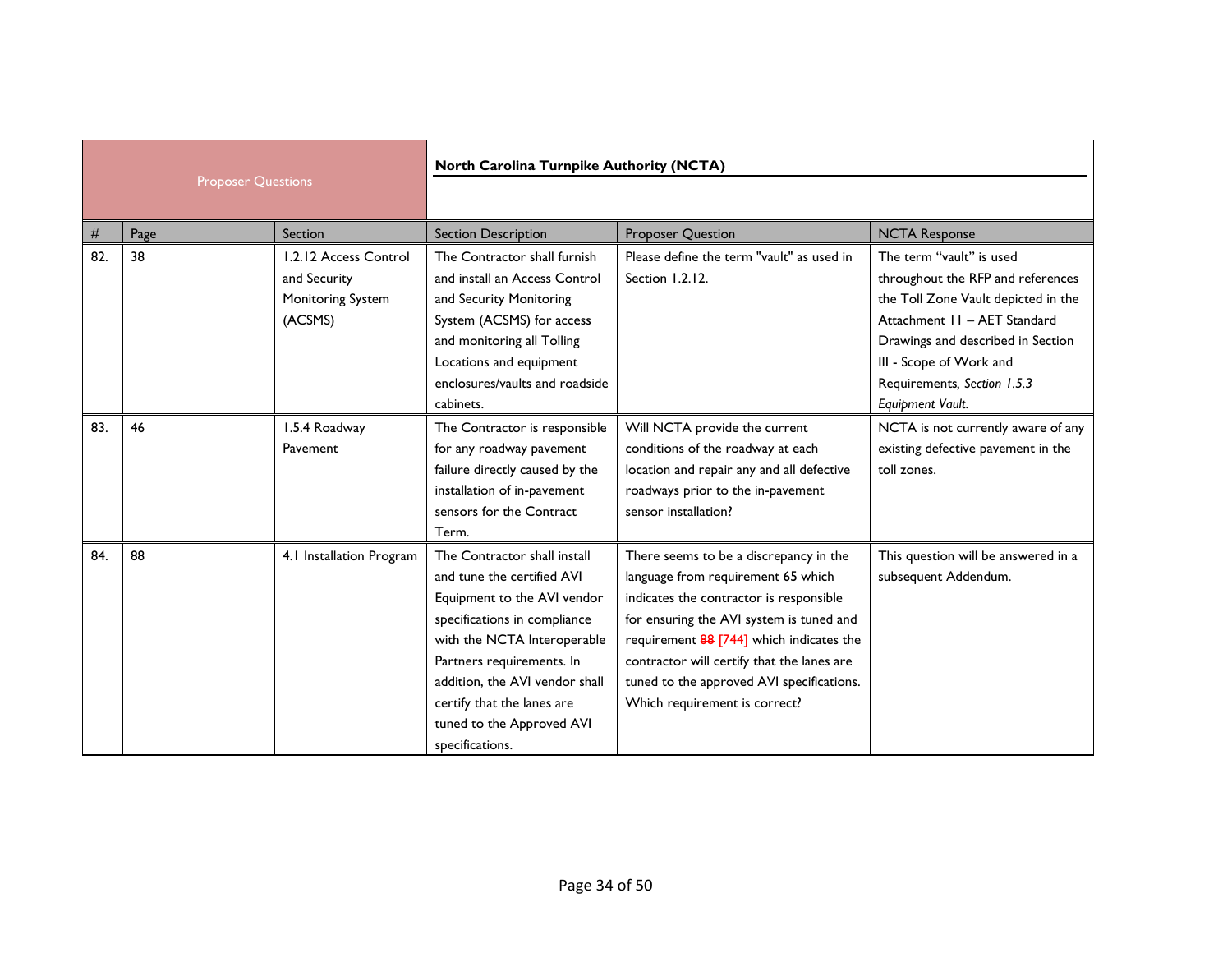| <b>Proposer Questions</b> |      | <b>North Carolina Turnpike Authority (NCTA)</b> |                                |                                        |                                   |
|---------------------------|------|-------------------------------------------------|--------------------------------|----------------------------------------|-----------------------------------|
| #                         | Page | <b>Section</b>                                  | <b>Section Description</b>     | <b>Proposer Question</b>               | <b>NCTA Response</b>              |
| 85.                       | 15   | 1.2.7.1. Automatic                              | For the TriEx integration, the | Do the MPR II readers have an Ethernet | Yes, the Kapsch JANUS MPR II      |
|                           |      | Vehicle Identification                          | Contractor shall reuse the     | interface or are they still serial?    | Readers have both an Ethernet and |
|                           |      | (AVI) System                                    | existing Kapsch MPR II         |                                        | serial interfaces. The preferred  |
|                           |      | Integration                                     | Readers and Antennas.          |                                        | interface is Ethernet.            |
| 86.                       |      | Proposal Due Date                               | Proposal Due Date:             | Can NCTA extend the proposal date to   | In Addendum 4, NCTA revised the   |
|                           |      |                                                 | December 21, 2017 4:00 p.m.    | January 12, 2018 at 4:00 p.m. EST?     | Proposal Due Date to January 18,  |
|                           |      |                                                 | <b>EST</b>                     |                                        | 2018.                             |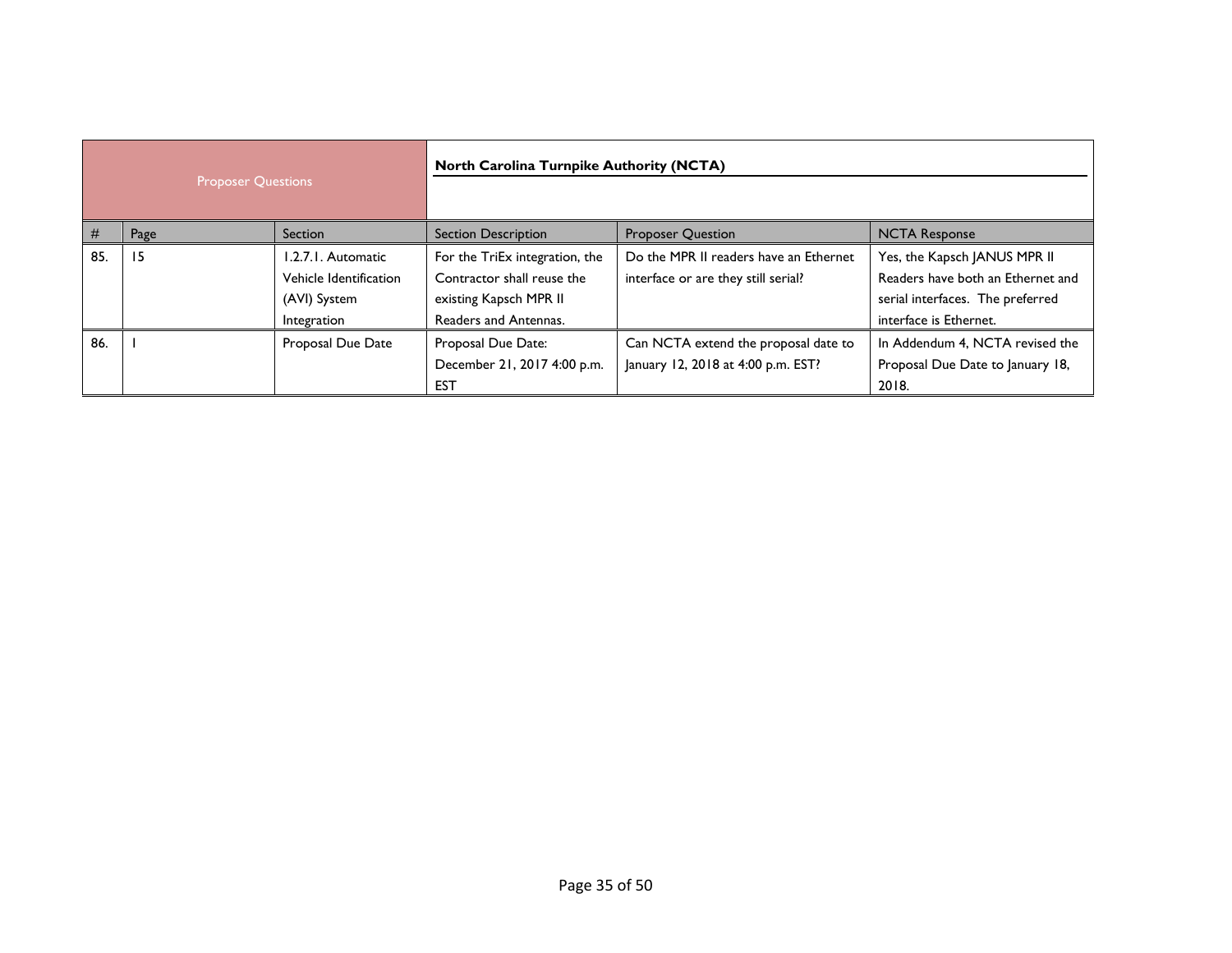| <b>Proposer Questions</b> |          | <b>North Carolina Turnpike Authority (NCTA)</b> |                            |                                                                                                                                                                                                                                                                                                                                                                                                                                                                                                                                                                                                                                                                                                                                                                                                                                                                                                                                                                                                                                                                                                                                                                                                                                                                                                                                                                                                                                                                                                                                                                                                                                                                                                                                                                                                                                                                                                                                                                                                                                                                                       |                                                                                                                                                                   |
|---------------------------|----------|-------------------------------------------------|----------------------------|---------------------------------------------------------------------------------------------------------------------------------------------------------------------------------------------------------------------------------------------------------------------------------------------------------------------------------------------------------------------------------------------------------------------------------------------------------------------------------------------------------------------------------------------------------------------------------------------------------------------------------------------------------------------------------------------------------------------------------------------------------------------------------------------------------------------------------------------------------------------------------------------------------------------------------------------------------------------------------------------------------------------------------------------------------------------------------------------------------------------------------------------------------------------------------------------------------------------------------------------------------------------------------------------------------------------------------------------------------------------------------------------------------------------------------------------------------------------------------------------------------------------------------------------------------------------------------------------------------------------------------------------------------------------------------------------------------------------------------------------------------------------------------------------------------------------------------------------------------------------------------------------------------------------------------------------------------------------------------------------------------------------------------------------------------------------------------------|-------------------------------------------------------------------------------------------------------------------------------------------------------------------|
| $^{\#}$                   | Page     | Section                                         | <b>Section Description</b> | <b>Proposer Question</b>                                                                                                                                                                                                                                                                                                                                                                                                                                                                                                                                                                                                                                                                                                                                                                                                                                                                                                                                                                                                                                                                                                                                                                                                                                                                                                                                                                                                                                                                                                                                                                                                                                                                                                                                                                                                                                                                                                                                                                                                                                                              | <b>NCTA Response</b>                                                                                                                                              |
| 87.                       | 16 of 19 | 4.2                                             | Insurance Requirements     | Will the NCTA agree to negotiate<br>insurance terms? We respectfully<br>request the following edits to Section<br>4.2:<br>4.2<br><b>Insurance Requirements</b><br><b>The Contractor's Commercial General</b><br>Liability policy shall be endorsed to<br>include a per-project aggregate limit.<br>The NCTA will be named as an "additional<br>insured" on-all applicable coverage the<br><b>Contractor's Commercial General</b><br><b>Liability Auto Liability and Professional</b><br>Liability policies with respect to liability<br>arising out of work performed under<br>this Contract. The Contractor shall provide<br>NCTA with certificates issued by the insurer<br>showing the required coverage to be in effect<br>and showing NCTA to be an additional<br>insured, including all applicable additional<br>insured endorsements. Such policies shall<br>provide that the insurance is not cancelable<br>except upon thirty (30) Calendar Days for<br>prior written Notice of cancellation to<br>NCTA. The certificates and policies shall<br>provide that in the event of any material<br>change in or cancellation of the policies<br>reflecting the required coverage, thirty (30)<br>Calendar Days advance Notice shall be given<br>to NCTA or otherwise as provided in<br>accordance with North Carolina law. Copies<br>of all insurance policies and endorsements<br>shall be provided to NCTA upon request.<br>NCTA reserves the right to review all<br>insurance coverage and amounts of insurance<br>coverage on an annual basis and to require the<br>Contractor to adjust the insurance coverage<br>and amounts of insurance coverage based on<br>industry standards for contracts of this size<br>and type. Contractor shall timely pay all<br>premiums and deductibles when due for all<br>insurance coverage required herein. NCTA<br>Page 36 or the not accept self-insurance retention (SIRs).<br>deductibles, self-insured retentions<br>(SIRs) or amounts in excess of the<br>coverage provided under the insurance<br>alicu. All naticiae chall nuovido | Refer to Section IV, I.2.I. H -<br>Proposal Section 6: Adherence to<br>the Scope of Work, Requirements<br>and Terms and Conditions which<br>addresses exceptions. |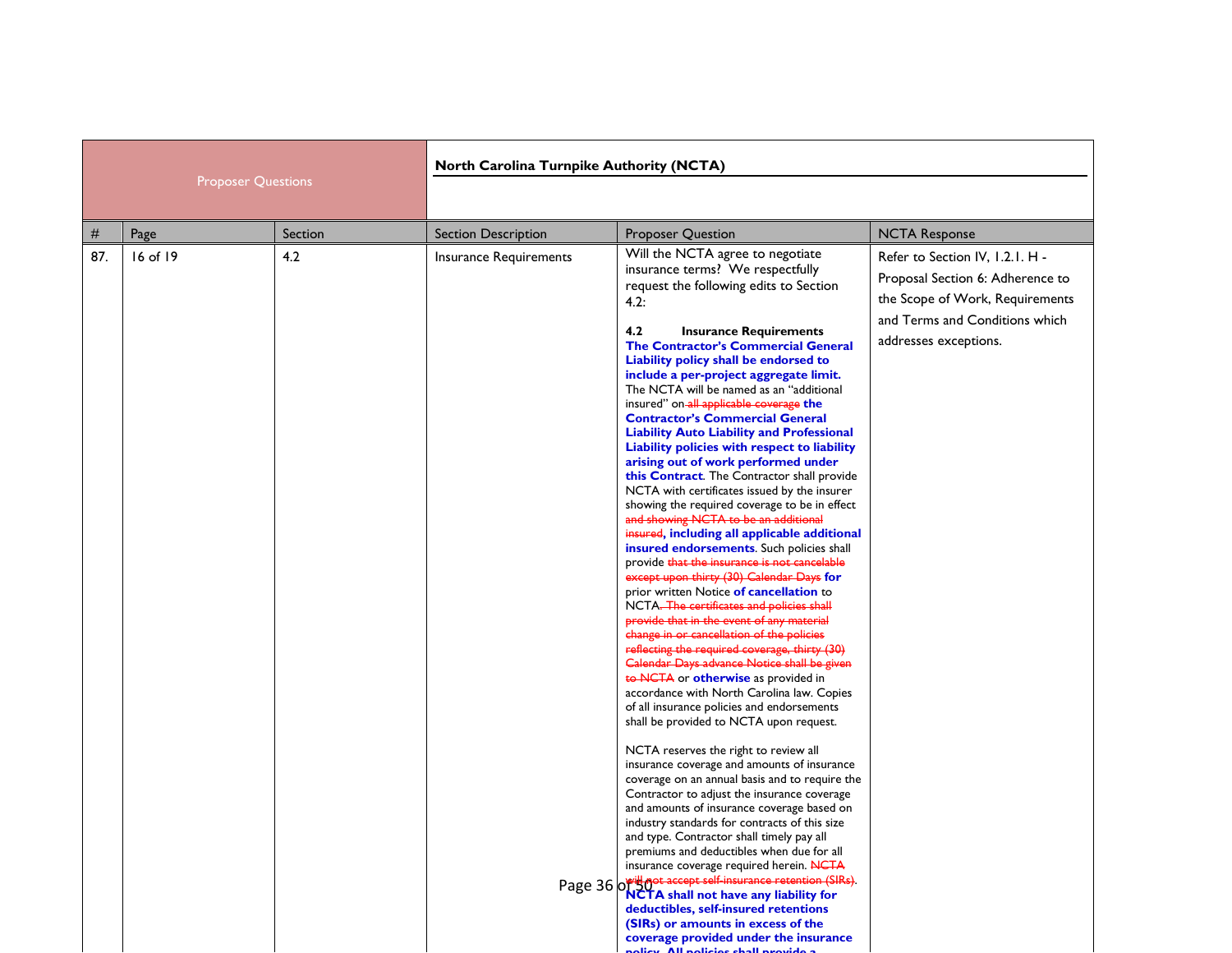| <b>Proposer Questions</b> |      | <b>North Carolina Turnpike Authority (NCTA)</b> |                            |                                                                                                                                |                                                             |
|---------------------------|------|-------------------------------------------------|----------------------------|--------------------------------------------------------------------------------------------------------------------------------|-------------------------------------------------------------|
| #                         | Page | Section                                         | <b>Section Description</b> | <b>Proposer Question</b>                                                                                                       | <b>NCTA Response</b>                                        |
| 88.                       | N/A  | N/A                                             | Prevailing Wage            | Is there a prevailing wage requirement<br>for this Contract? If so, please provide<br>the applicable prevailing wage schedule. | This question will be answered in a<br>subsequent Addendum. |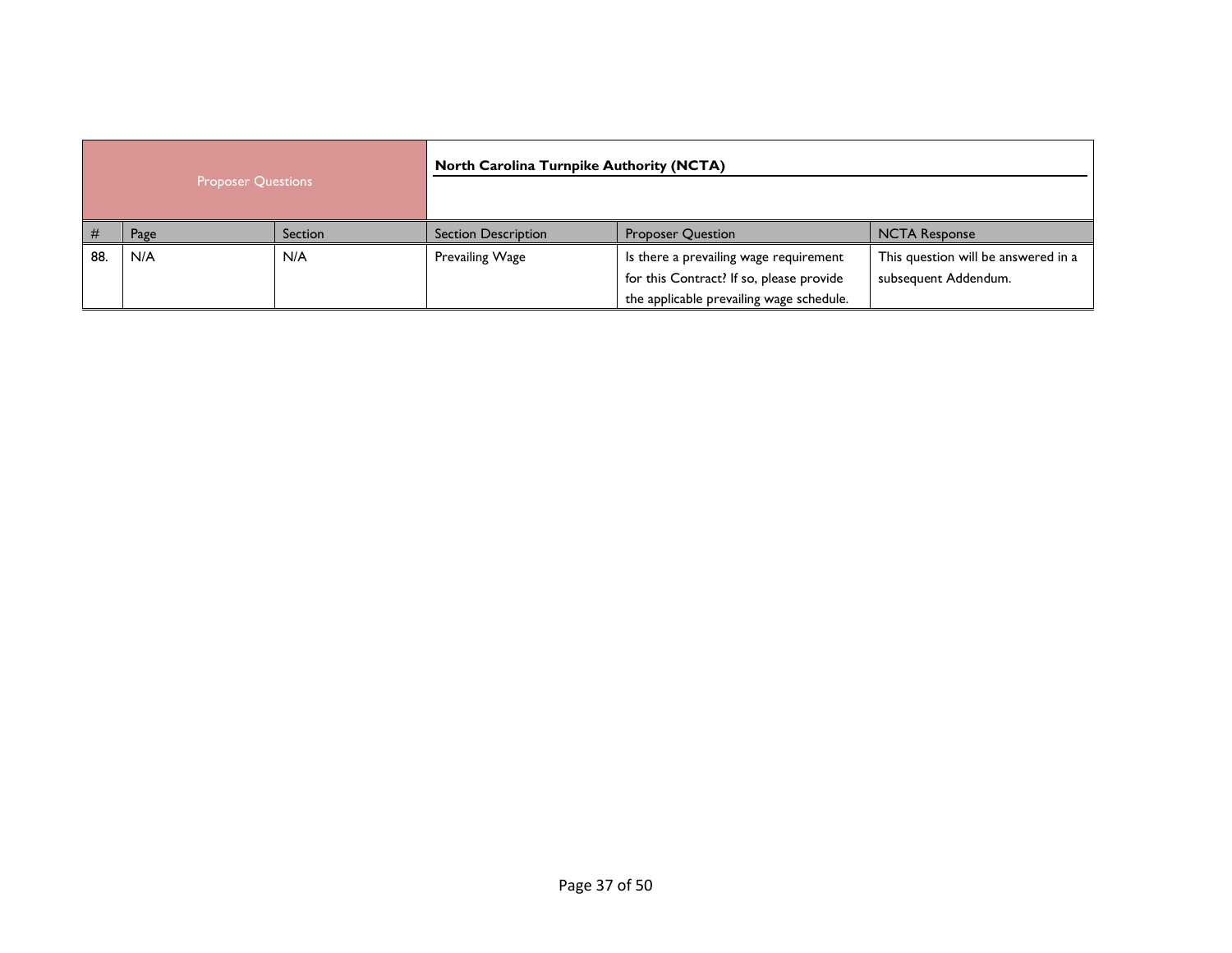| <b>Proposer Questions</b> |      | North Carolina Turnpike Authority (NCTA) |                            |                                                                                                                                                                                                                                                                                                                                                                    |                                                                                                                                                                                                                                                                                                                                                                                                                                                                                                                                                                                                                                                                                                                                                                                        |
|---------------------------|------|------------------------------------------|----------------------------|--------------------------------------------------------------------------------------------------------------------------------------------------------------------------------------------------------------------------------------------------------------------------------------------------------------------------------------------------------------------|----------------------------------------------------------------------------------------------------------------------------------------------------------------------------------------------------------------------------------------------------------------------------------------------------------------------------------------------------------------------------------------------------------------------------------------------------------------------------------------------------------------------------------------------------------------------------------------------------------------------------------------------------------------------------------------------------------------------------------------------------------------------------------------|
| #                         | Page | Section                                  | <b>Section Description</b> | <b>Proposer Question</b>                                                                                                                                                                                                                                                                                                                                           | <b>NCTA Response</b>                                                                                                                                                                                                                                                                                                                                                                                                                                                                                                                                                                                                                                                                                                                                                                   |
| 89.                       | 47   | III / I.5.5 / 364                        | Communications             | Does the NCTA provided dark fiber<br>connect all tolling points in the Triangle<br>Expressway corridor & Complete 540<br>corridors?<br>Does the dark fiber connect between the<br>Triangle Expressway and Complete 540?<br>How many strands of fiber are provided?<br>If needed, can additional fiber stands be<br>provided to build redundancy in the<br>network? | Yes, NCTA provides dark fiber<br>connecting all tolling points in the<br>TriEx and C540 corridors.<br>Yes, dark fiber will connect the<br>TriEx and C540 corridors.<br>For Tri-Ex, the cable provided is 72-<br>fiber strands. Twenty-four (24)<br>fiber strands are used for the<br>current RTCS network<br>configuration. A 24-fiber drop<br>cable connects each toll site vault to<br>the trunk line. For toll sites<br>without a vault, an 8-fiber MMFO<br>cable connects the remote site to<br>the vault site. For Complete 540, a<br>144-fiber trunk line cable will be<br>provided, in addition to a 24-fiber<br>drop cable to each of the six (6) toll<br>sites. For Morrisville Parkway, the<br>Contractor must supply the<br>communication media connecting<br>T15 with T16. |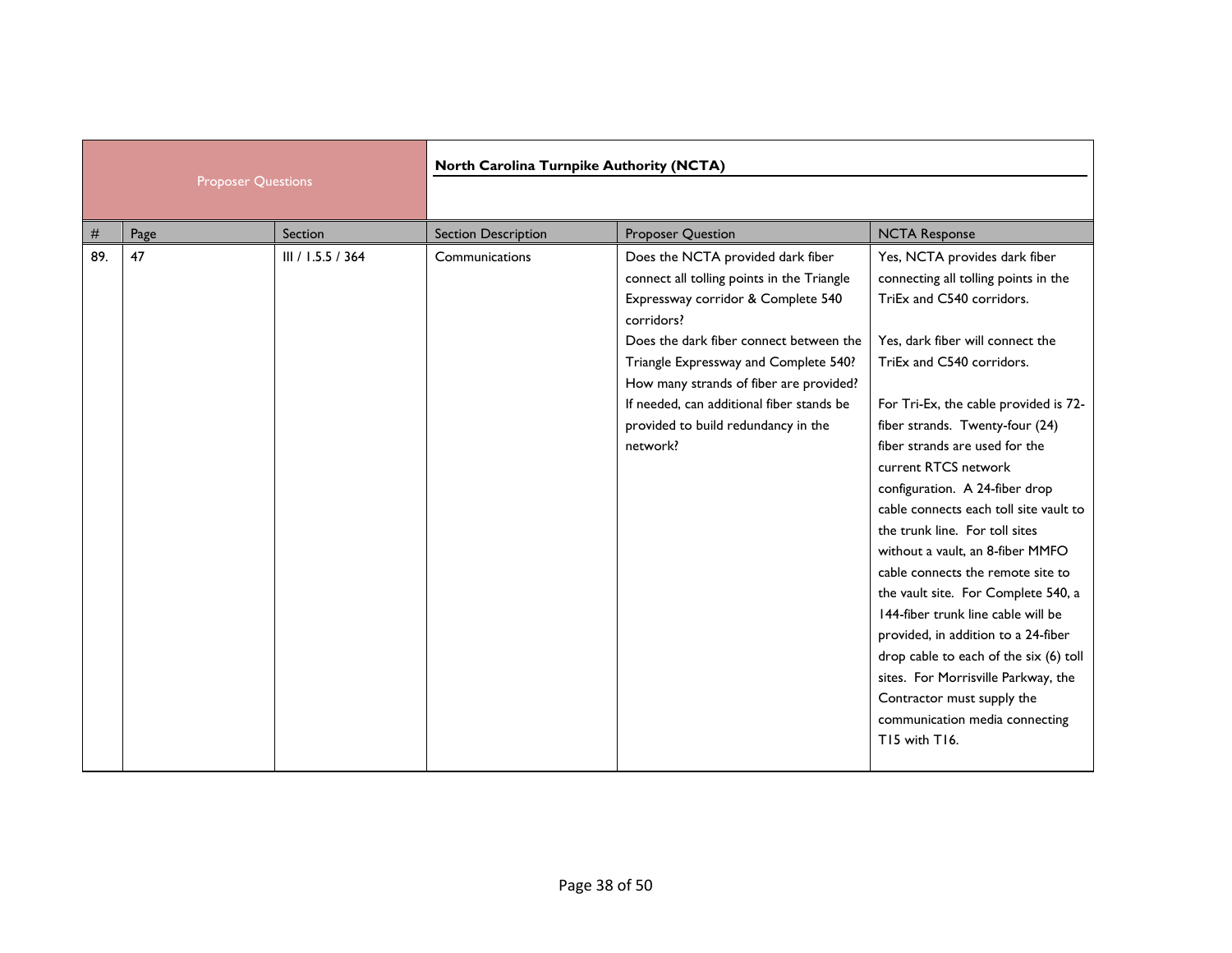|     | <b>Proposer Questions</b> |              | North Carolina Turnpike Authority (NCTA) |                                                                                                                                                                                                                                                                                                                                                          |                                                                                                                                                                                                                                                                                                                                                                                                                                                                              |
|-----|---------------------------|--------------|------------------------------------------|----------------------------------------------------------------------------------------------------------------------------------------------------------------------------------------------------------------------------------------------------------------------------------------------------------------------------------------------------------|------------------------------------------------------------------------------------------------------------------------------------------------------------------------------------------------------------------------------------------------------------------------------------------------------------------------------------------------------------------------------------------------------------------------------------------------------------------------------|
|     |                           |              |                                          |                                                                                                                                                                                                                                                                                                                                                          |                                                                                                                                                                                                                                                                                                                                                                                                                                                                              |
| #   | Page                      | Section      | <b>Section Description</b>               | <b>Proposer Question</b>                                                                                                                                                                                                                                                                                                                                 | <b>NCTA Response</b>                                                                                                                                                                                                                                                                                                                                                                                                                                                         |
| 90. | N/A                       | N/A          | <b>Site Location</b>                     | Can NCTA provide detailed location<br>information for all sites, including;<br>RTCS Vault (Primary Hub) and RTCS<br>Vault (Secondary Hub) location address<br>or GPS coordinates for Triangle<br>Expressway corridor?<br>RTCS Vault (Primary Hub) and RTCS<br>Vault (Secondary Hub) location address<br>or GPS coordinates for Complete 540<br>corridor? | The GPS coordinates for the<br>Triangle Expressway Toll Zones<br>have been provided in a new<br>Attachment 19. Please see details<br>in Section B of this Addendum 6 for<br>specific details on associated<br>changes to the RFP.<br>Detailed location information for<br>Complete 540 does not currently<br>exist, as the Constructor will be<br>choosing the exact location.<br>Approximate locations can be seen<br>in Attachment 13 - C540 ITS and AET<br>Concept Plans. |
| 91. | $3 - 6$                   | IV / 1.2.D.1 | Key Personnel                            | Are proposers required to use the<br>NCTA table provided or can it provide<br>the information in its own format?                                                                                                                                                                                                                                         | The Proposer may provide the Key<br>Personnel in a different format then<br>the provided table. However, the<br>Proposer shall ensure that all of the<br>requested information is presented<br>clearly.                                                                                                                                                                                                                                                                      |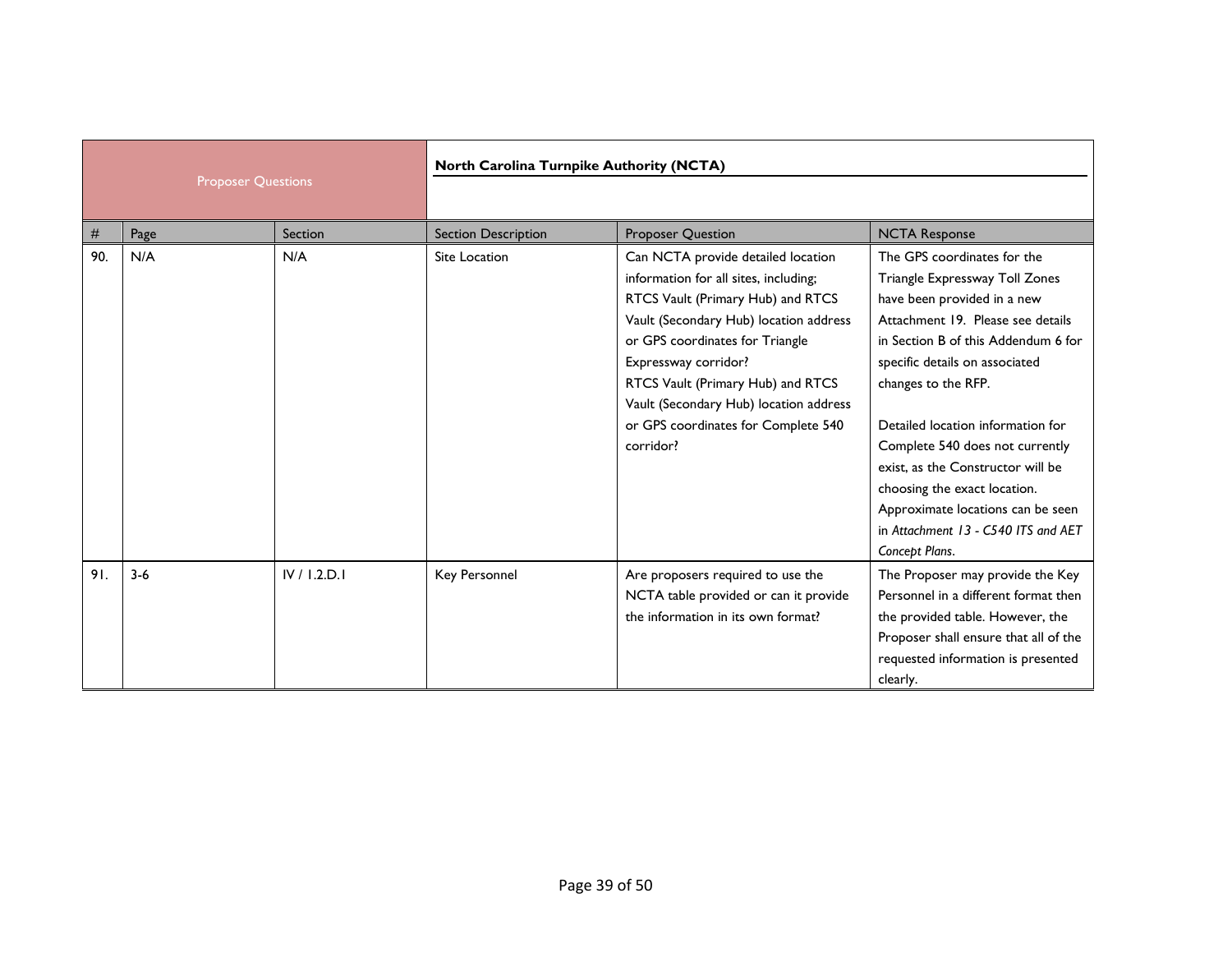| <b>Proposer Questions</b> |      | North Carolina Turnpike Authority (NCTA) |                                                                        |                                                                                                                                                                                                                                                                                                                            |                                                                                                                                                                                                                                                                                                                                        |
|---------------------------|------|------------------------------------------|------------------------------------------------------------------------|----------------------------------------------------------------------------------------------------------------------------------------------------------------------------------------------------------------------------------------------------------------------------------------------------------------------------|----------------------------------------------------------------------------------------------------------------------------------------------------------------------------------------------------------------------------------------------------------------------------------------------------------------------------------------|
| #                         | Page | Section                                  | <b>Section Description</b>                                             | <b>Proposer Question</b>                                                                                                                                                                                                                                                                                                   | <b>NCTA Response</b>                                                                                                                                                                                                                                                                                                                   |
| 92.                       | 16   | III / 1.2.7.1 / 70                       | Automatic Vehicle<br>Identification (AVI) System<br>Integration        | Would NCTA confirm that all<br>transponders to be read will be properly<br>mounted, properly working, and within<br>tag battery warranty period? i.e. Any<br>transponder not meeting these<br>conditions can be excluded from<br>performance metrics.                                                                      | Confirmed.                                                                                                                                                                                                                                                                                                                             |
| 93.                       | 15   | III / 1.2.7.1 / 65                       | <b>Automatic Vehicle</b><br>Identification (AVI) System<br>Integration | Would NCTA confirm that any site that<br>has outside interference or requires<br>frequency mitigation by the AVI vendor<br>that impacts performance will be<br>excluded from performance<br>requirements? E.g. traffic signal wireless<br>transmitters and meter reading systems<br>from licensed or unlicensed equipment. | NCTA currently possesses a<br>statewide FCC license for the 902-<br>928 MHz band and will coordinate<br>with the AVI vendor to perform a<br>RF survey to identify any potential<br>interference. The Contractor is<br>expected to work with NCTA and<br>the AVI vendor to resolve or limit<br>any potential impacts to<br>performance. |
| 94.                       | 16   | III / I.2.7.1 / 74                       | <b>Automatic Vehicle</b><br>Identification (AVI) System<br>Integration | Would the NCTA consider relaxing the<br>performance requirement for the case of<br>more than one transponder present<br>where 2 or more transponders have the<br>same protocol? Associated jamming can<br>result in performance degradation.                                                                               | No. Per Requirement 74, the case<br>described shall be discussed and<br>assessed in accordance with the<br>Approved Business Rules and<br>Design. These cases will also be<br>considered during the development<br>of the test procedures.                                                                                             |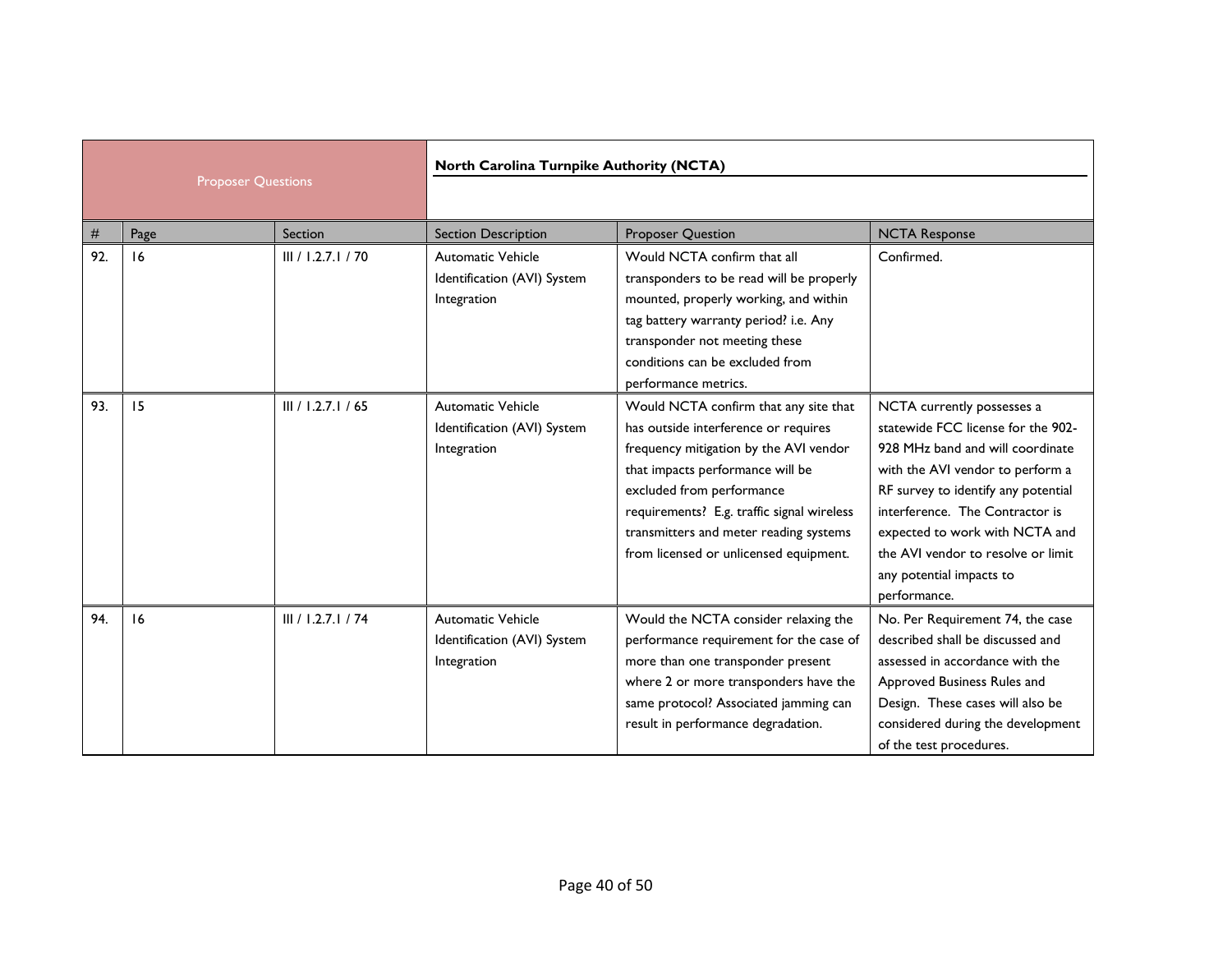| <b>Proposer Questions</b> |         | North Carolina Turnpike Authority (NCTA) |                                                                        |                                                                                                                                                                                                                      |                                                                                                                                                                                                                                                                                                                                  |
|---------------------------|---------|------------------------------------------|------------------------------------------------------------------------|----------------------------------------------------------------------------------------------------------------------------------------------------------------------------------------------------------------------|----------------------------------------------------------------------------------------------------------------------------------------------------------------------------------------------------------------------------------------------------------------------------------------------------------------------------------|
| #                         | Page    | Section                                  | <b>Section Description</b>                                             | <b>Proposer Question</b>                                                                                                                                                                                             | <b>NCTA Response</b>                                                                                                                                                                                                                                                                                                             |
| 95.                       | 189-190 | III / 8.1.1 / Table 5                    | <b>Performance Measures</b>                                            | Will NCTA provide the back office<br>records that relate registered vehicle<br>license plate state and plate number to<br>the AVI transponder numbers on the<br>account to allow integrator to track<br>performance? | The CSC Back Office does not<br>currently provide the license plate<br>state and plate number associated<br>with the AVI transponder numbers<br>in the TSL. However, the current<br>ICD does allow for sharing of an<br>ICLP file (license plate file) with the<br>RTCS. So, yes, the information can<br>be provided if desired. |
| 96.                       | 15      | III / 1.2.7.1 / 65                       | <b>Automatic Vehicle</b><br>Identification (AVI) System<br>Integration | Please confirm that the AVI vendor RF<br>survey will be provided from a "current<br>survey" i.e. within a month of the new<br>site installation or upgrade.                                                          | Not confirmed. The AVI vendor<br>and NCTA will work with the<br>selected Contractor to provide an<br>RF survey at an appropriate time<br>prior to site installation.                                                                                                                                                             |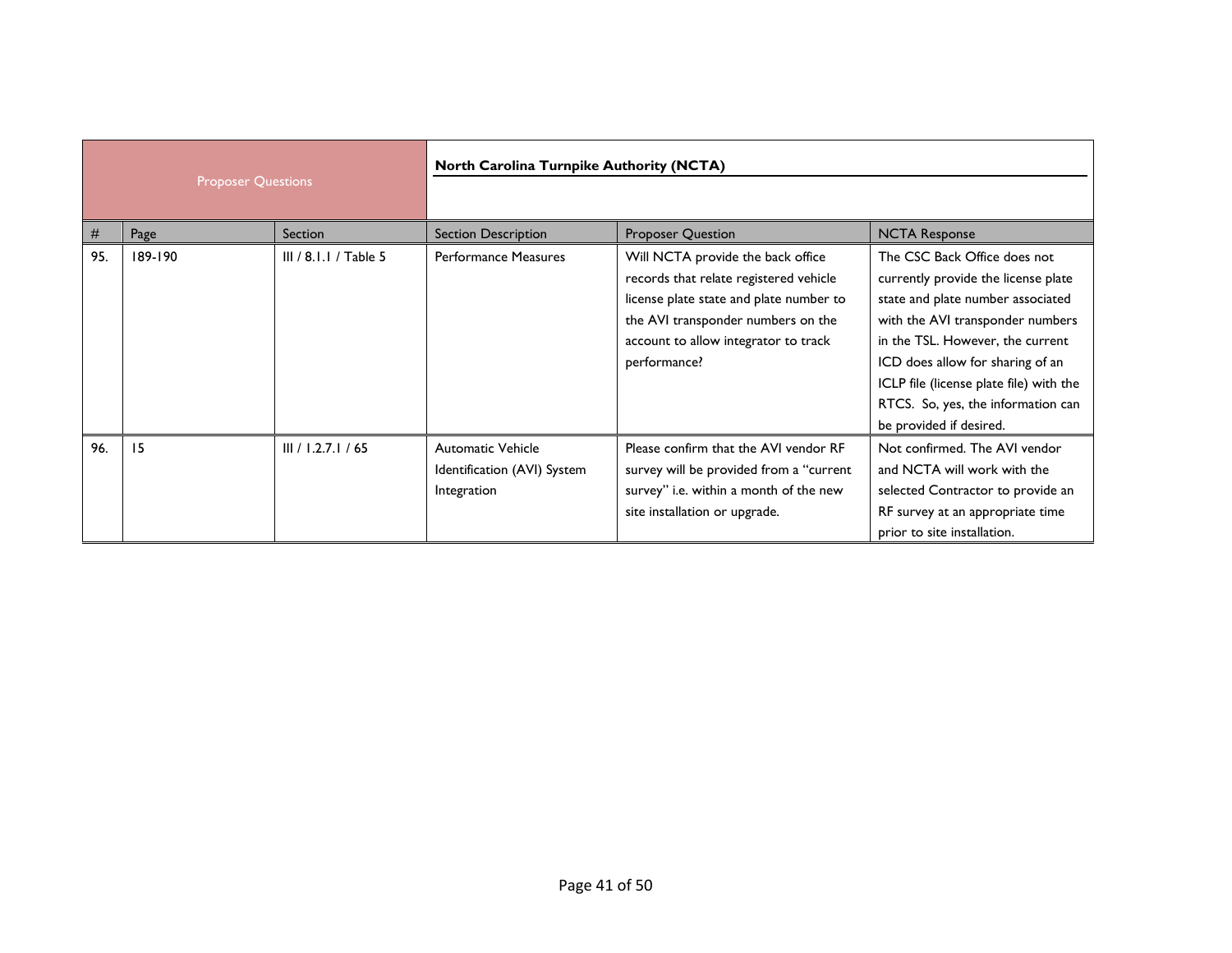| <b>Proposer Questions</b> |      | North Carolina Turnpike Authority (NCTA) |                                         |                                                                                                                                                                                                                                                                                                                                                                                                                                                                                                                                                                                                                                                                                                                                            |                                                                                                                                                                                                                                                                                                      |
|---------------------------|------|------------------------------------------|-----------------------------------------|--------------------------------------------------------------------------------------------------------------------------------------------------------------------------------------------------------------------------------------------------------------------------------------------------------------------------------------------------------------------------------------------------------------------------------------------------------------------------------------------------------------------------------------------------------------------------------------------------------------------------------------------------------------------------------------------------------------------------------------------|------------------------------------------------------------------------------------------------------------------------------------------------------------------------------------------------------------------------------------------------------------------------------------------------------|
|                           |      |                                          |                                         |                                                                                                                                                                                                                                                                                                                                                                                                                                                                                                                                                                                                                                                                                                                                            |                                                                                                                                                                                                                                                                                                      |
| #                         | Page | Section                                  | <b>Section Description</b>              | Proposer Question                                                                                                                                                                                                                                                                                                                                                                                                                                                                                                                                                                                                                                                                                                                          | <b>NCTA Response</b>                                                                                                                                                                                                                                                                                 |
| 97.                       | 5    | III / I.1.3                              | General Description of Scope<br>of Work | Please confirm where the ITS<br>procurement pricing shall be entered.<br>"The Contractor shall procure, furnish,<br>and install ITS components to meet the<br>Requirements of this Scope of Work and<br>Requirements, including new Microwave<br>Vehicle Detectors (MVD), closed circuit<br>television (CCTV) cameras, (and<br>Roadway Weather Information System<br>(RWIS) sensors, if desired) to replace<br>and upgrade existing ITS equipment on<br>the TriEx and shall procure, furnish, and<br>install ITS infrastructure for the C540 as<br>defined in Attachment 5 - NCTA TriEx<br>& C540 ITS Summary. The Contractor<br>shall be responsible for the Maintenance<br>of all ITS elements and Toll Facilities on<br>both Projects." | The Intelligent Transportation<br>System (ITS) Implementation Cost<br>procurement pricing is to be<br>provided by the Proposer on Sheet<br>12 of Form D-7 Price Proposal<br>Forms and as described in Exhibit<br><b>C</b> - Price Proposal Instructions<br>which were both updated in<br>Addendum 3. |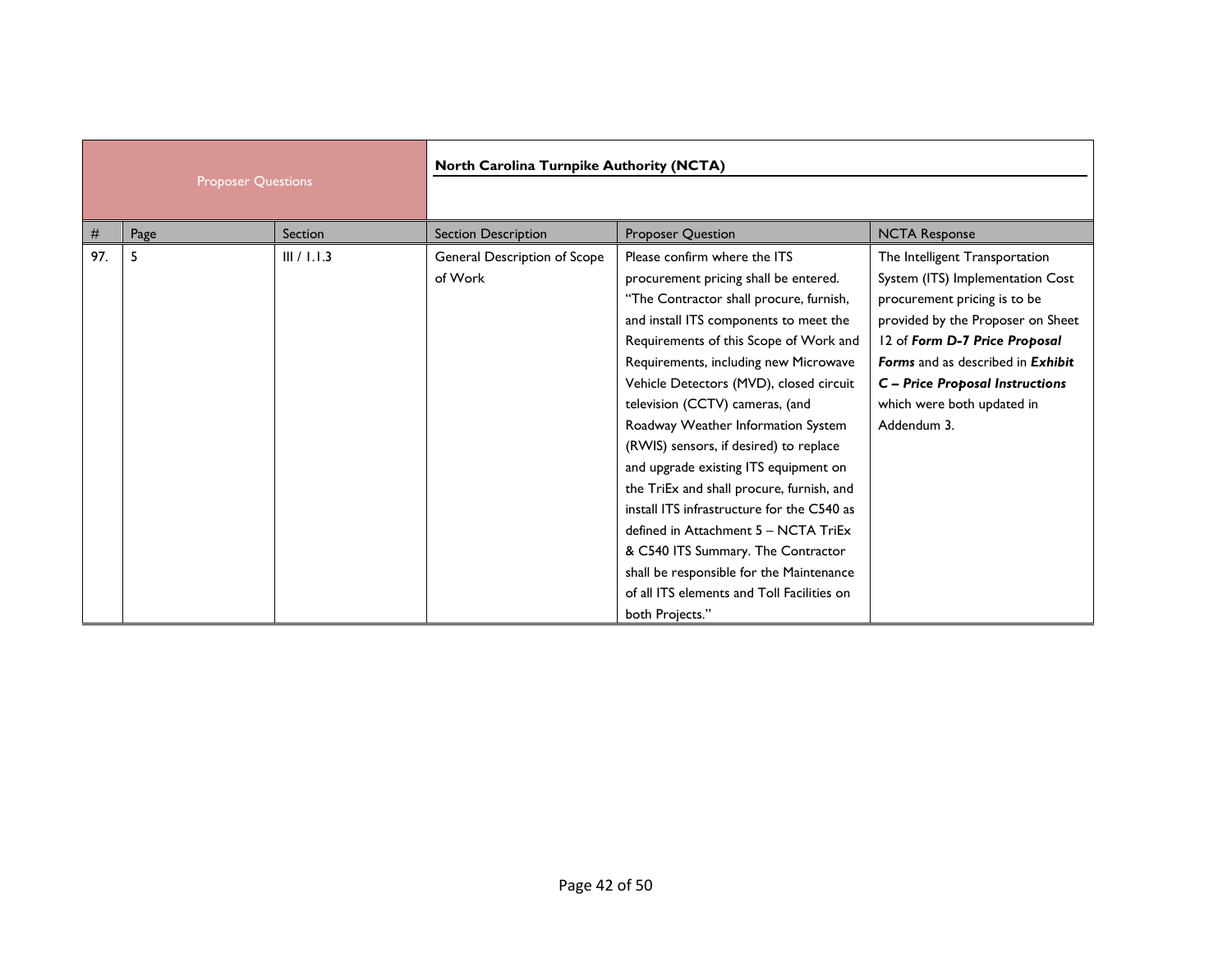### **B. REVISIONS (Deletions are shown in red text strikeout mode and additions are in red text and underlined)**

**1.** Section III, Section 7.1.2.1. Maintenance Requirements, has been edited page 157 of 204 (207 of 318 in original RFP PDF file):

#### $7.1.2.1.$ Maintenance Requirements-Level +

The functions listed in this section are categorized as Level | Maintenance tasks. Detailed listing of activities is described in Section 7.2.

**2.** Section III, Section 7.1.2.2. Maintenance Requirements – Level 2, has been combined with Section III, Section 7.1.2.1. Maintenance Requirements, Requirement 1183 has been edited, and sub-bullet i) has been removed on pages 158-159 of 204 (208-209 of 318 in original RFP PDF file):

 $7122$ Maintenance Requirements Level 2

Level 2 Maintenance tasks shall be performed as described below.

| 1183 | Level 2Additional Maintenance shall include but not be limited to the following:                                                                      |  |  |  |
|------|-------------------------------------------------------------------------------------------------------------------------------------------------------|--|--|--|
|      | Work orders and Alerts assigned to the Contractor as defined during the Design Phase.<br>la)                                                          |  |  |  |
|      | development of defect fixes, security fixes, performance fixes and corrections to the<br>b)<br>Software and Applications as identified during audits; |  |  |  |

- ongoing Software Warranty Maintenance as set-forth in the Contract; and g)
- h) change management and configuration management tasks prior to Software and Hardware changes<del>; and</del>.
- any Level | escalated issue.(REQUIREMENT DELETED)
- **3.** Section III, Section 7.1.5 Maintenance Priorities, Response and Repair Times, Requirement 1197 has been edited on page 160 of 204 (210 of 318 in original RFP PDF file):

1197 Regardless of coverage, onsite or on-call service, the Contractor shall acknowledgement of receipt of notification of a Maintenance issue within MOMS within or human acknowledgment of a failure shall not exceed thirty (30) minutes after the failure notification was recorded or problem was reported.

- **4.** Section III, Section 7.1.5 Maintenance Priorities, Response and Repaid Times, Requirements 1199 and 1201 have been edited on page 160 of 204 (210 of 318 in original RFP PDF file):
	- 1199 Priority I: Defined as any malfunction or fault that results in the immediate loss of revenue; security breach; closure of lanes outside of NCTA lane closure Requirements; hazard to personnel or driving public; loss of audit data; loss of redundancy in any redundant System components; loss of functionality that impacts Interoperable Agencies or failure that negatively impacts the RTCS or RSS Operations.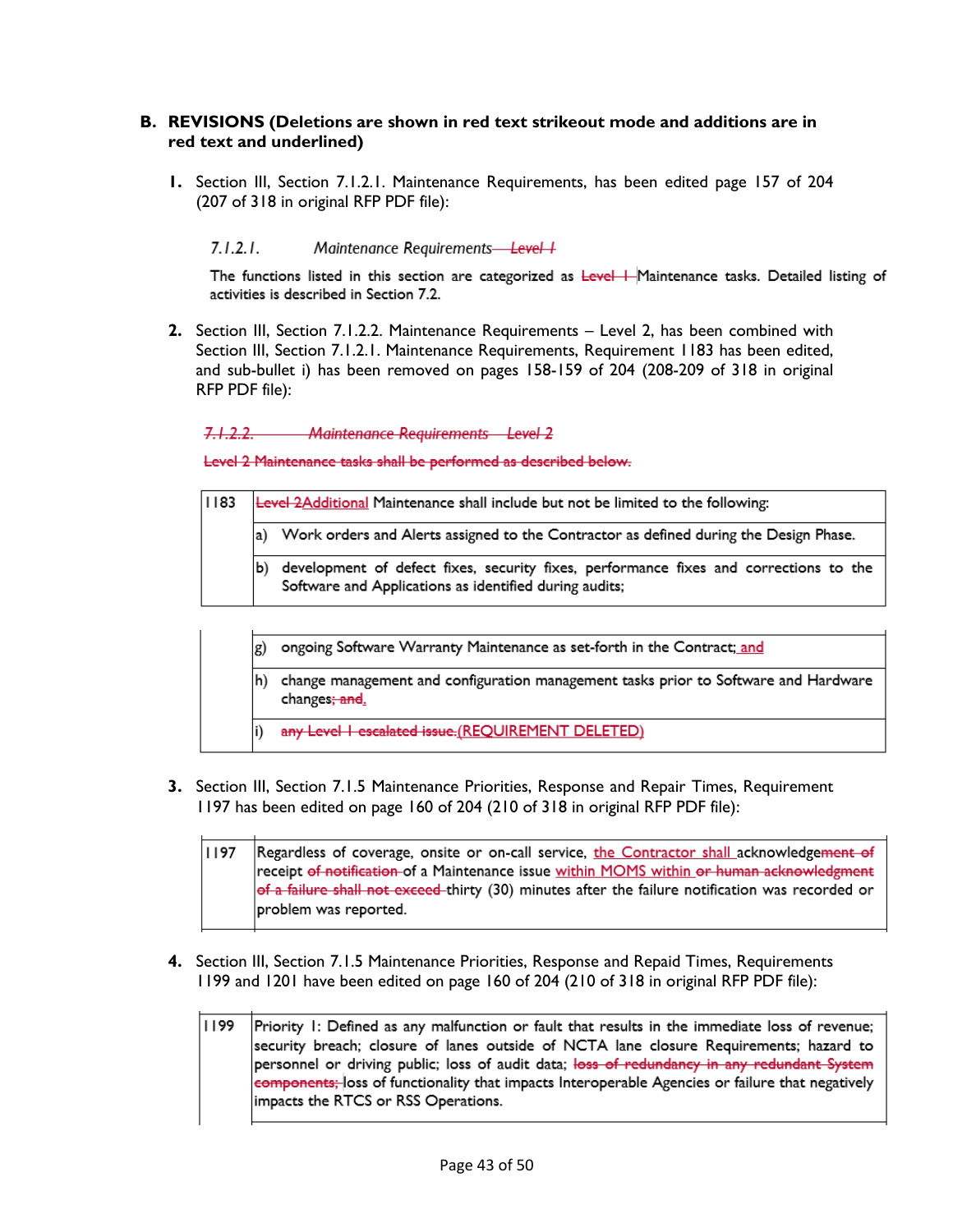- $1201$ Priority 3: Defined as any action or event that has the potential to result in a malfunction or degrading of the System performance, but has not impacted performance and is not anticipated to immediately impact performance, including, but not limited to loss of redundancy in any redundant System components.
- **5.** Section III, Section 7.2.7.3 Procurement and Control of Spare Parts, Requirement 1268 has been edited on page 172 of 204 (222 of 318 in original RFP PDF file):

| 1268 | The spare parts shall be purchased on behalf of NCTA and shall be owned by NCTA-in-a   |
|------|----------------------------------------------------------------------------------------|
|      | manner to ensure that NCTA receives the maximum benefit from any warranties associated |
|      | with the spare parts.                                                                  |

**6.** Section III, Section 8 PERFORMANCE REQUIREMENTS – MAINTENANCE AND OPERATIONS, Paragraph 7 has been edited on page 188 of 204 (238 of 318 in original RFP PDF file):

The Contractor shall use best efforts to minimize the impacts that result from failure to meet the Performance Requirements, regardless of whether invoice adjustments are made. Furthermore, the Contractor shall take corrective action to immediately remedy any failures\_to meet the Performance Requirements and provide a Corrective Action Plan (CAP) to the NCTA for Approval that documents the corrective action taken to prevent future reoccurrence of the problem associated with the noncompliance.

**7.** Section III, Section 8.2.13 Preventative and Corrective MOT and Requirement 1418 b), has been edited on page 204 of 204 (254 of 318 in original RFP PDF file):

#### $8.2.13$ Preventative and Corrective MOT

The Contractor shall be required to notify NCTA and NCDOT of all MOT placed on the Triangle Expressway and Complete 540 projects during the maintenance periods. NCTA must approve all MOT before work commences. For all Priority failures / events that require MOT for repair, the mean time to repair clock shall not start until NCTA Approval for MOT is granted.

| 1418 | The Contractor shall notify NCTA and NCDOT of all MOT activities on the Triangle<br>Expressway and Complete 540 during the maintenance period.                                   |  |  |
|------|----------------------------------------------------------------------------------------------------------------------------------------------------------------------------------|--|--|
|      | The Contractor shall provide a schedule of all preventative and predictive maintenance<br>MOT activities for the month by the 5th calendar day of the month.                     |  |  |
|      | The Contractor shall provide a minimum of twelve (12) hours of notice prior to any<br>b).<br>emergency corrective MOT activities or changes to the monthly maintenance schedule. |  |  |

**8.** Section III, Section 2.1.17.9 Toll Rates and Schedule, Requirement 620, page 75 of 204 (125 of 318 in original RFP PDF file) has been revised as follows:

620 At a minimum, capability shall be provided to establish toll rates based on facility, tolling point, vehicle class, <del>trip segment/zone permutation o</del>r payment type and shall support time of day and Holiday toll rates as defined during the Design phase.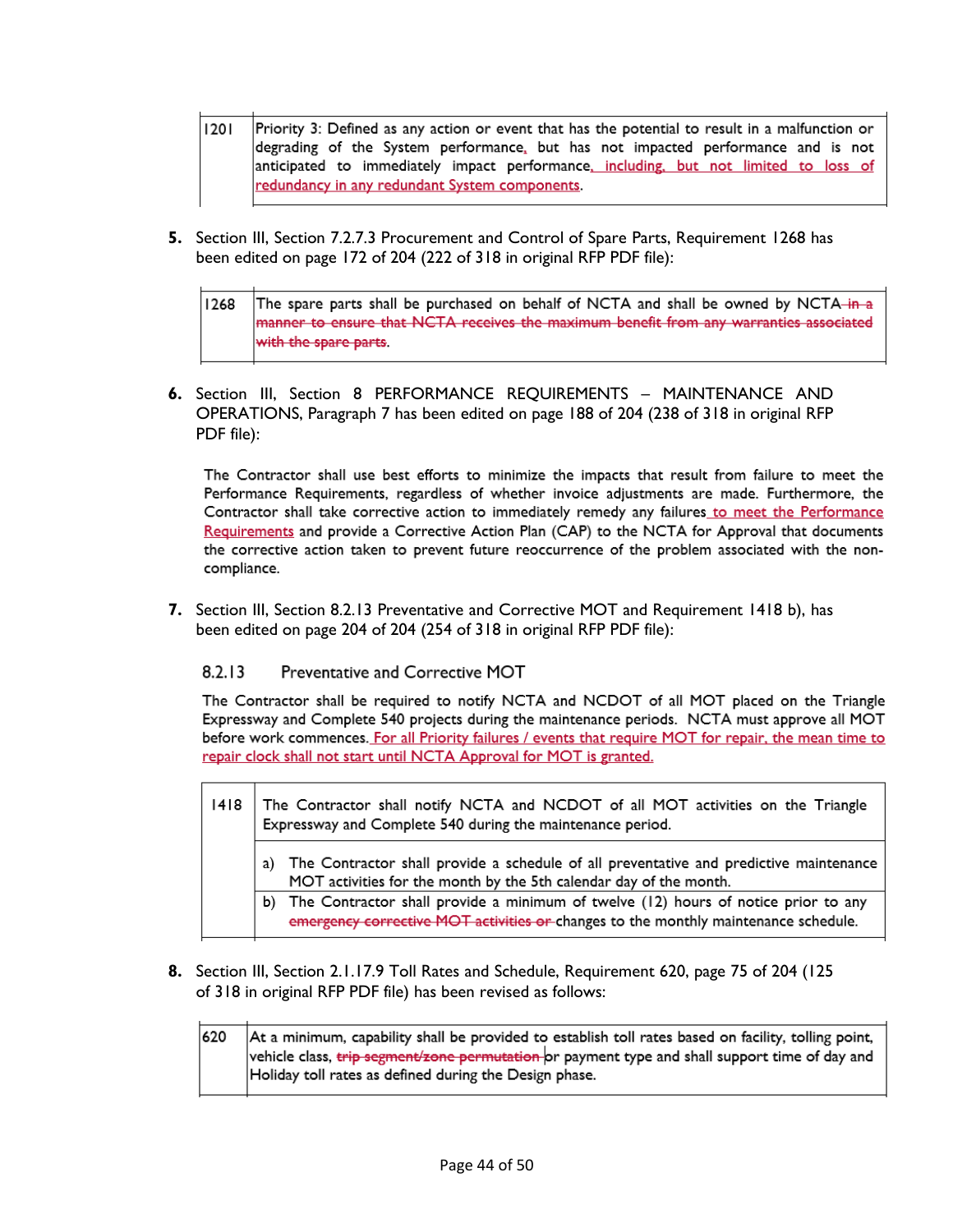**9.** Section I, Section 2.12 Oral Presentations and Interviews, page 9 of 19 (16 of 318 in original RFP PDF file) has been revised as follows:

### 2.12 Oral Presentations and Interviews

NCTA reserves the right to request oral presentations and interviews with Proposers if NCTA decides that oral presentation and interviews are in its best interests. If oral presentations and interviews are used NCTA will develop a short list for the oral presentations and interviews based on the scores of the Technical Proposals. See Section I, Administrative, Section 3 Proposal Evaluation for more details.

In advance of any oral presentations and interviews Proposers will be given detailed instructions on what the format and content of the presentation and interview will be, including what functionality, if any shall be demonstrated. Proposers should be prepared to demonstrate key elements of their proposed System and Project approach and to respond to specific questions regarding their Proposals. NCTA may also provide demonstration scripts to be followed-and sample demonstration data, for example, for the dynamic pricing module.

- **10.** Section III, Section 2.1.17.8 User Management, Requirement 618, page 74 of 204 (124 of 318 in original RFP PDF file) has been revised as follows:
	- 618 The System shall generate a user identification list (UIL) that is transmitted to the zone controllers each time there is a change that impact toll collection Operations. It shall at a minimum contain the user ID, password/PIN and access level. All access to the lane System shall be validated against this list. The UIL shall become active upon receipt by the lane/zone controller.
- **11.** Section III, Section 2.2 Interoperability, Requirements 700-702 have been edited on page 85 of 204 (135 of 318 in original RFP PDF file):

| 700 | The Contractor shall support expected growth of NCTA's interoperable footprint RTCS shall<br>be Designed to accommodate future National Interoperability such that it supports the<br>inclusion of multiprotocol readers and Transponders. The Contractor solution shall allow for<br>modifying and adapting the System Design to incorporate new readers and support the<br>transition to the new Interoperable solution with limited interruptions to the revenue<br>lcollection. |
|-----|-------------------------------------------------------------------------------------------------------------------------------------------------------------------------------------------------------------------------------------------------------------------------------------------------------------------------------------------------------------------------------------------------------------------------------------------------------------------------------------|
| 701 | The Contractor shall support the conversion to National Interoperability if it becomes<br>available during the Contract Term. (REQUIREMENT DELETED)                                                                                                                                                                                                                                                                                                                                 |
| 702 | The Contractor shall support the following Interoperable partners <del>, subject to change</del> :                                                                                                                                                                                                                                                                                                                                                                                  |

- **12.** Section III, Section 2.1 Roadway Support System (RSS) General Requirements, Requirement 385, sub-bullet m) has been removed on page 51 of 204 (101 of 318 in original RFP PDF file):
	- m) Interface with NCTA or third party solution that facilitates occupancy declaration via web / mobile application(s). Distribute occupancy declaration status to lanes on a near realtime basis; and (REQUIREMENT DELETED)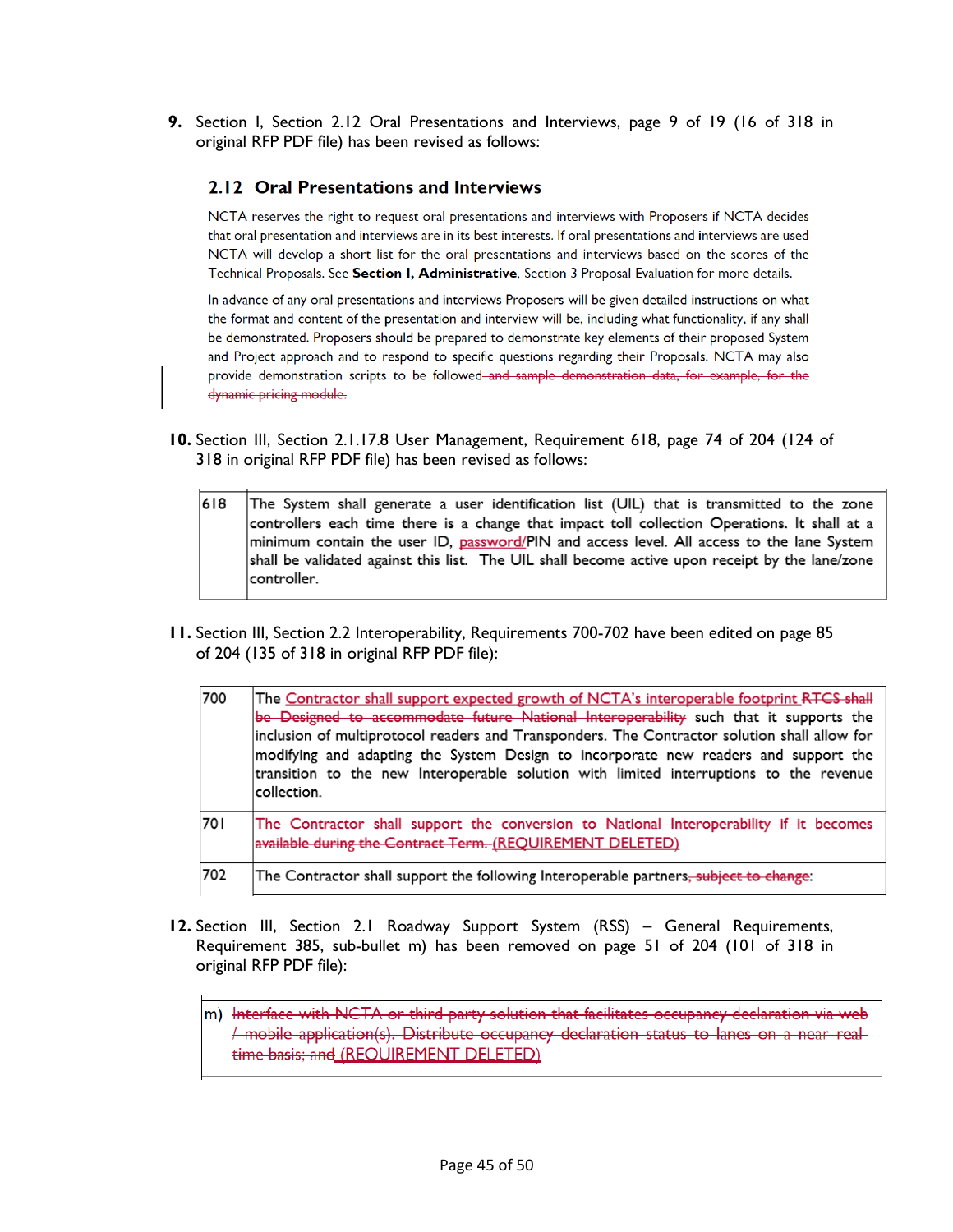- **13.** Section IV, Section 2.1 Submission of Technical Proposal, #2 Page Presentation, page 17 of 19 (273 of 318 in original RFP PDF file) has been revised as follows:
	- 2. Page Presentation. Technical Proposal text shall be single-spaced, a minimum of 10-point Arial or 12-point Times New Roman font, printed on both sides of the page. Each page header and/or footer should include the Proposer's name and <del>Technical Proposal section, along with p</del>age numbers, and date of the Proposal.
- **14.** The following forms (in MS Word format) have been paper-clipped to the Exhibits file as a result of Addendum 6:
	- a. Form D-1 Proposal Cover Sheet
	- b. Form D-2 List of Subcontractors
	- c. Form D-10 Surety Commitment Letter
	- d. Form D-11 Acknowledgement of Receipt of Addenda
- **15.** Section III, Section 1.2.7.1 Automatic Vehicle Identification (AVI) System Integration, Requirement 58 has been edited on page 16 of 204 (66 of 318 in original RFP PDF file):
	- $1.2.7.1.$ Automatic Vehicle Identification (AVI) System Integration
	- 58 The AVI System used on the Project will include Kapsch MPR II readers and antennas. NCTA will provide The NCTA will procure the AVI System through a selected AVI vendor based upon the quantities determined by the Contractor in consultation with and Approval by NCTA. NCTA will provide all AVI readers and antennas. The AVI Equipment provided will be compliant with the NCTA Interoperable Partner and National Interoperability requirements.
- **16.** Section III, Section 1.1.2, Complete 540, page 3 of 204 (53 of 318 in original RFP PDF file) has been revised as follows:
	- Optional Future Scope: Phase 2 (Segment 3): Six (6) mainline Toll Zones with three (3) lanes and two (2) shoulders in each direction;
	- Dual gantry design gantry spacing between columns of 40-50 feet with connecting center-lane truss members and details to be determined during Design; and
- **17.** Section IV, Section 1.2 Content of Technical Proposal, H. Proposal Section 6: Adherence to the Scope of Work and Requirements, Terms and Conditions and Requirements Conformance matrix, #2, page 14 of 19 (270 of 318 in original RFP PDF file) has been revised as follows:
	- 2. Proposers are not to alter the technical Requirements listed in the Requirements Conformance Matrix in any way and must use the worksheets provided. The Proposer shall submit a PDF version of the completed matrix in this Proposal Section 6, in addition to submitting the Excel version of the matrix on CD/DVD or USB Flash Drive, as directed in Section IV, Proposal Contents and Submission, Section 2.1 Submission of **Technical Proposal.**
- **18.** Section IV, Section 2.1 Submission of Technical Proposal, 1. Form of Technical Proposal, page 17 of 19 (273 of 318 in original RFP PDF file) has been revised as follows: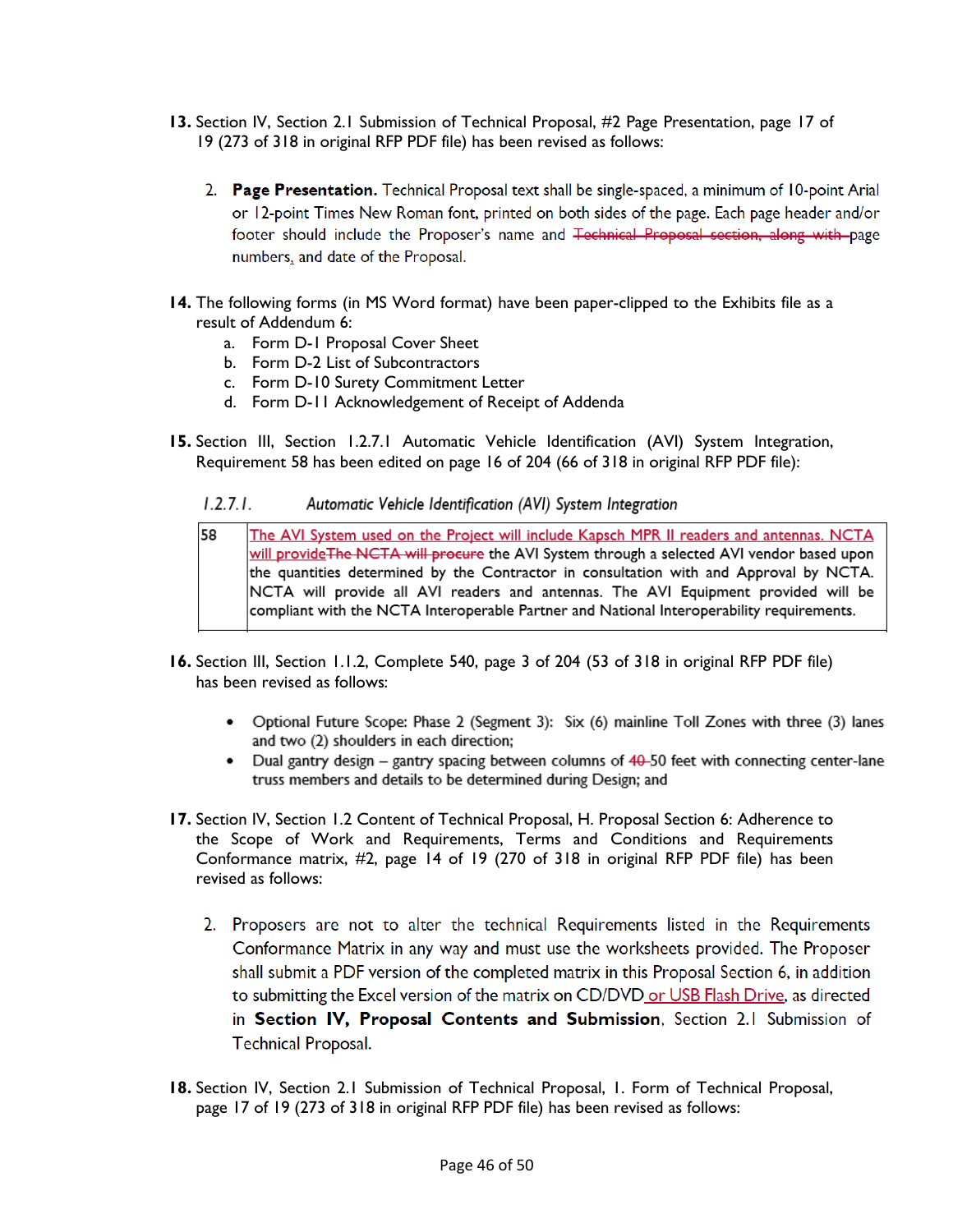- 1. Form of Technical Proposal. Submit Technical Proposals in printed form and on CD/DVD or **USB Flash Drive.**
- **19.** Section IV, Section 2.1 Submission of Technical Proposal, 1. Form of Technical Proposal, b., page 17 of 19 (273 of 318 in original RFP PDF file) has been revised as follows:
	- b. The electronic copy shall be provided in \*.pdf format. All sections listed in Table 4-1 (Cover Letter, Executive Summary, Proposal Sections 1 – 7, and Appendices) shall be a separate \*.pdf file. Any Proposal exhibits or information prepared either as graphics or with other programs such as scheduling programs shall be viewable in a \*.pdf file without any other software required for Proposal review, with the exception of the Conformance Matrix and the Price Proposal, which shall also be provided in Excel. The Excel version of the Requirements Conformance Matrix shall be included on the Technical Proposal CD/DVD\_or USB Flash Drive.
- **20.** Section IV, Section 2.1 Submission of Technical Proposal, #3 Number of Copies, page 18 of 19 (274 of 318 in original RFP PDF file) has been revised as follows:
	- 3. Number of Copies. Provide seven (7) printed copies and one (1) CD/DVD or USB Flash Drive of all portions of the Technical Proposal. The copy with the original cover letter and cover sheet should be marked "Original". Each copy shall be numbered (e.g. 2 of 7, 3 of 7).
- **21.** Section IV, Section 2.2 Price Proposal Content and Format, #7, page 19 of 19 (275 of 318 in original RFP PDF file) has been revised as follows:
	- 7. One copy of a CD/DVD or USB Flash Drive containing the Price Proposal in electronic format shall be provided. The file format for the electronic copy of the Price Proposal shall be Microsoft Excel 2010. The CD/DVD or USB Flash Drive containing the Price Proposal shall be clearly labeled with the same nomenclature identified for the outside of the sealed Price Proposal envelope.
- **22.** RFP Table of Contents, Attachments, page ii of ii (4 of 318 in original RFP PDF file) has been revised to include Attachment 19 – Triangle Expressway Toll Zone Lane Configurations, as follows: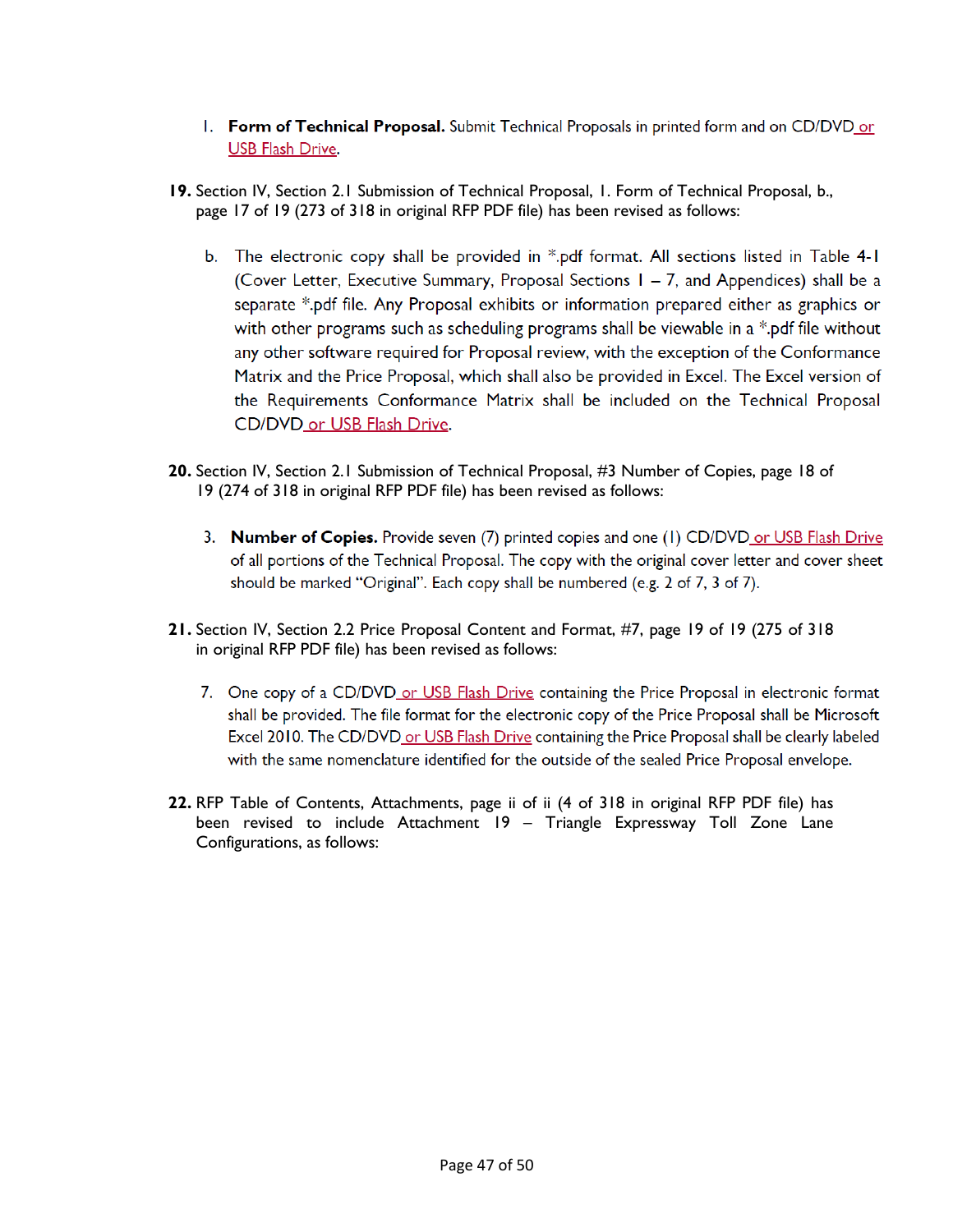# Triangle Expressway and Complete 540<br>Roadside Toll Collection System RFP

Attachment 18 - ITS Technical Requirements

Attachment 19 - Triangle Expressway Toll Zone Lane Configurations

### **EXHIBITS**

| Exhibit A        | Project Implementation Schedule    |                                      |  |
|------------------|------------------------------------|--------------------------------------|--|
| <b>Exhibit B</b> | Payment Schedule                   |                                      |  |
| <b>Exhibit C</b> | <b>Price Proposal Instructions</b> |                                      |  |
| <b>Exhibit D</b> | Forms                              |                                      |  |
|                  | D-I                                | Proposal Cover Sheet                 |  |
|                  | D-2                                | List of Subcontractors and RS-2 Form |  |
|                  | $D-3$                              | <b>Recent Client List</b>            |  |
|                  | $D-4$                              | Reference Forms Part 1               |  |
|                  | $D-5$                              | Reference Forms Part 2               |  |
|                  | D-6                                | Requirements Conformance Matrix      |  |
|                  | D-7                                | Price Proposal Form                  |  |
|                  | $D-8$                              | <b>Proposer Questions Form</b>       |  |
|                  | D-9                                | <b>Non-Collusion Forms</b>           |  |
|                  | D-10                               | <b>Surety Commitment Letter</b>      |  |
|                  | D-II                               | Acknowledgment of Receipt of Addenda |  |

### **APPENDICES**

| Appendix A | Standard Special Provision Required Contract Provisions Federal-Aid<br><b>Construction Contracts</b>                         |  |  |  |
|------------|------------------------------------------------------------------------------------------------------------------------------|--|--|--|
| Appendix B | Standard Special Provision Title VI                                                                                          |  |  |  |
| Appendix C | U.S. Department of Transportation Hotline                                                                                    |  |  |  |
| Appendix D | North Carolina Turnpike Authority Policies and Procedures for the<br>Procurement of Commodities and Services (February 2009) |  |  |  |

North Carolina Turnpike Authority (NCTA)

**October 10, 2017**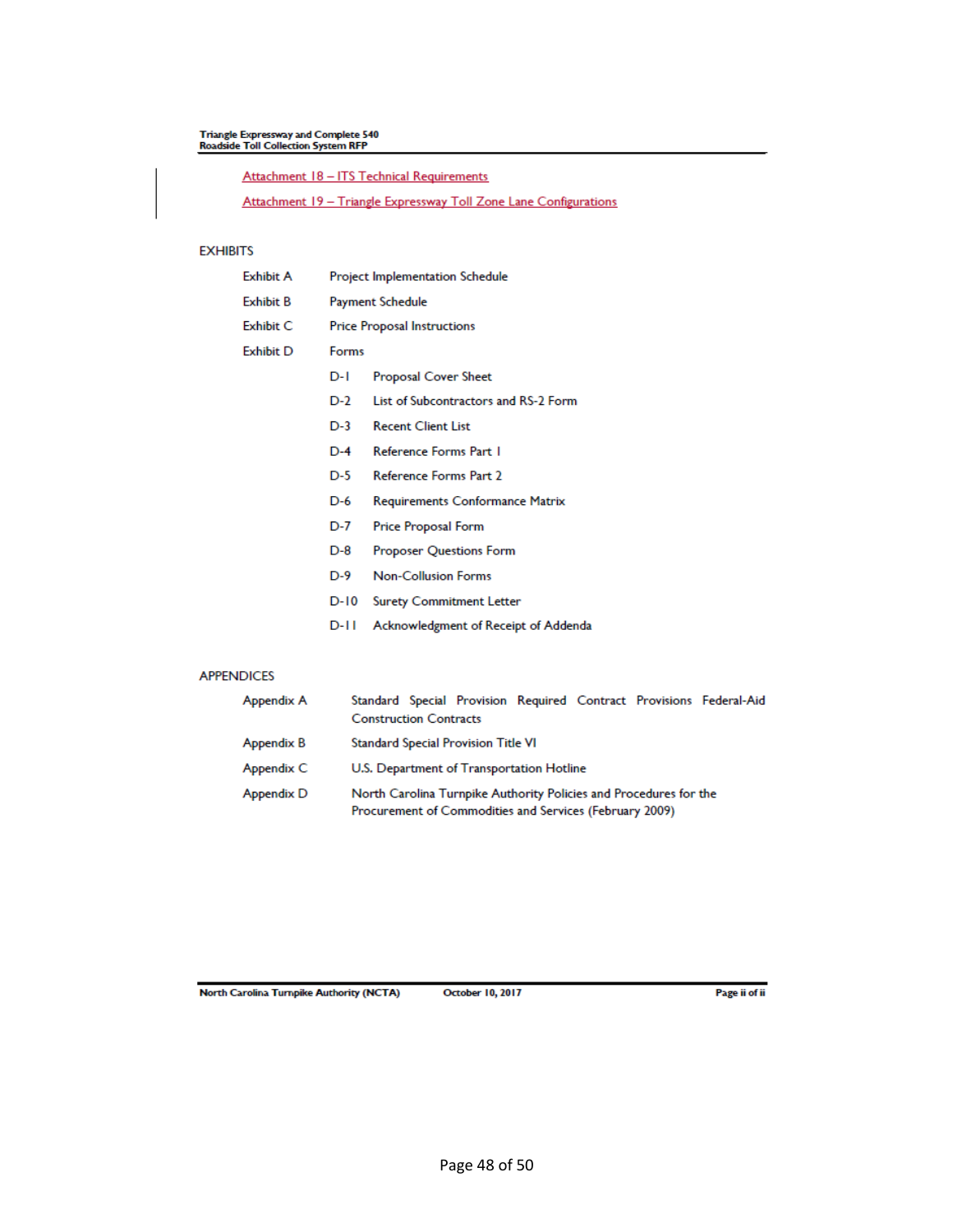**23.** Section III, List of Attachments, page vii of vii (50 of 318 in original RFP PDF file) has been revised as follows:

**Roadside Toll Collection System RFP** 

Section III - Scope of Work and Requirements

### **LIST OF ATTACHMENTS**

Attachment 1 - Future Project Transactions

Attachment 2 - NCTA TriEx ORT Lanes "As-Built" Drawings

Attachment 2A - NCTA TriEx AVI System Retrofit "As-Built" Drawings

Attachment 3 - NCTA TriEx - Veridea Installation Drawings

Attachment 4A - NCTA TriEx Existing Inventory

Attachment 4B - NCTA TriEx ITS Inventory & Equipment Refresh

Attachment 4C - NCTA New ITS Installations for C540 and Morrisville Parkway Interchange

Attachment 5 - NCTA TriEx & C540 ITS Summary

Attachment 6 - NCDOT Roadway Standard Drawing 1725.01

Attachment 7 - State of North Carolina, Statewide Information Security Manual

Attachment 8 - NCTA CSC Back Office System RTCS File Exchanges - ICD (DRAFT)

Attachment 9 - NC License Plate Guidebook (Updated 03-24-14)

Attachment 10 - Responsibility Matrix

Attachment 11 - AET Standard Drawings

Attachment 12 - Communications Schematic

Attachment 13 - C540 ITS and AET Concept Plans

Attachment 14 - Statewide Traffic Operations Center (STOC) Floor Plan

Attachment 15 - Toll Facilities Maintenance Scope of Work

Attachment 16 - Lane Closure Restrictions

Attachment 17 - TriEx As-Built ITS Design Plans

Attachment 18 - NCTA ITS Technical Requirements

Attachment 19 - Triangle Expressway Toll Zone Lane Configurations

North Carolina Turnpike Authority (NCTA)

October 10, 2017

Section III, Page vii of vii